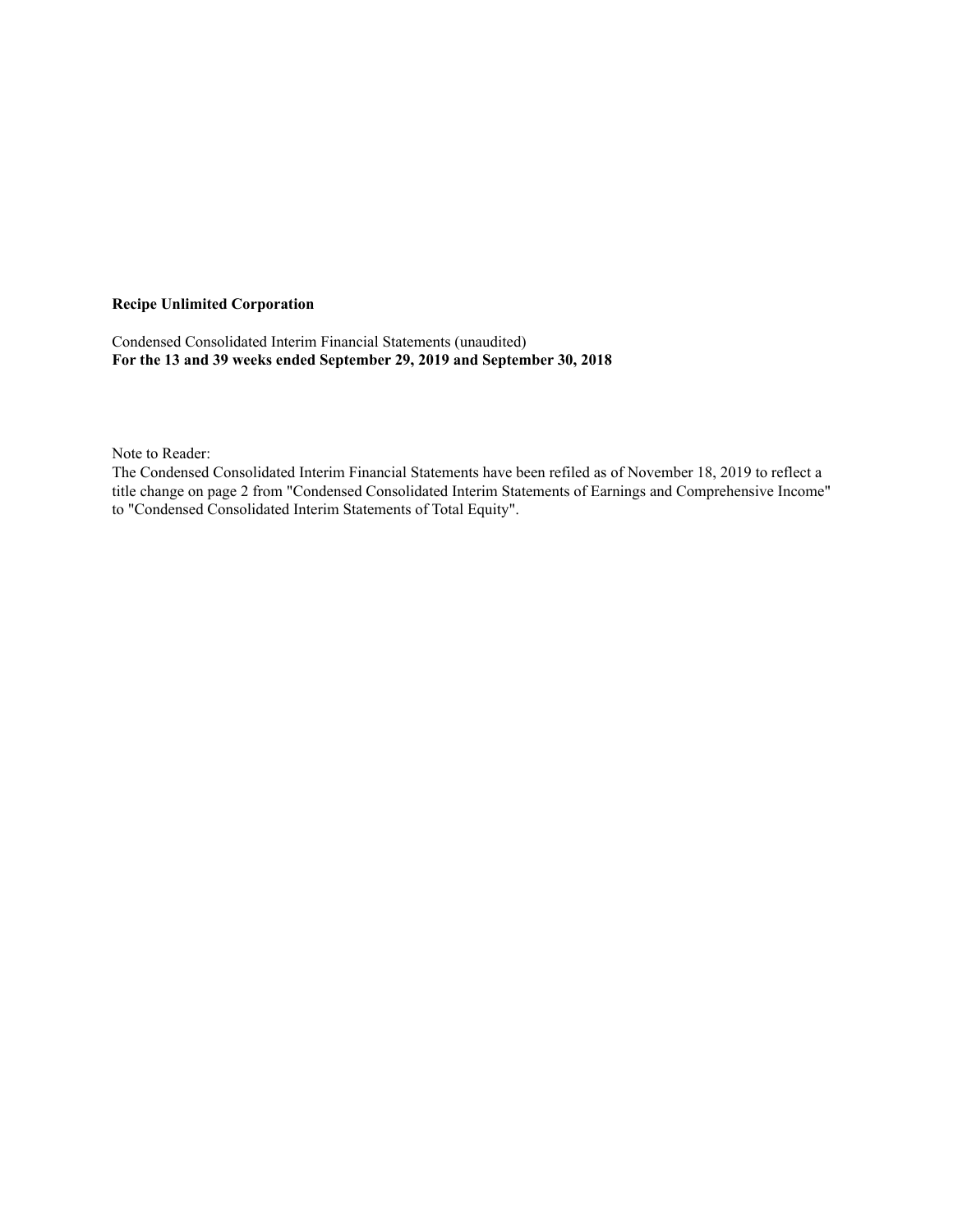# **Recipe Unlimited Corporation** Condensed Consolidated Interim Statements of Earnings and Comprehensive Income **For the 13 and 39 weeks ended September 29, 2019 and September 30, 2018**

|                                                                                                                   |              | For the 13 weeks ended |                           |                       | For the 39 weeks ended    |                       |              |                       |  |  |
|-------------------------------------------------------------------------------------------------------------------|--------------|------------------------|---------------------------|-----------------------|---------------------------|-----------------------|--------------|-----------------------|--|--|
| (in thousands of Canadian dollars, except where<br>otherwise indicated)                                           |              | September 29,<br>2019  |                           | September 30,<br>2018 |                           | September 29,<br>2019 |              | September 30,<br>2018 |  |  |
| Sales (note 6) $\ldots$ \$                                                                                        |              | 262,703                | \$                        | 260,933               | \$                        | 786,739               | \$           | 726,603               |  |  |
|                                                                                                                   |              | 46,256                 |                           | 49,128                |                           | 138,724               |              | 137,116               |  |  |
|                                                                                                                   |              | 308,959                | $\boldsymbol{\mathsf{S}}$ | 310,061               | $\boldsymbol{\mathsf{S}}$ | 925,463               | $\mathbf S$  | 863,719               |  |  |
| Selling, general and administrative                                                                               |              | (111, 829)             |                           | (111, 022)            |                           | (331,763)             |              | (301,958)             |  |  |
|                                                                                                                   |              | (168, 474)             |                           | (160, 634)            |                           | (497,016)             |              | (456, 348)            |  |  |
| Impairment, net of reversals, of restaurant<br>assets and lease receivable (notes 13, 14                          |              | (5,695)                |                           |                       |                           | (9,656)               |              | (1,267)               |  |  |
|                                                                                                                   |              | (2,595)                |                           | (2,616)               |                           | (3,070)               |              | (3,361)               |  |  |
|                                                                                                                   |              | 20,366                 | \$                        | 35,789                | \$                        | 83,958                | $\mathbf S$  | 100,785               |  |  |
| Net interest expense and other financing                                                                          |              | (4,886)                |                           | (2,819)               |                           | (16, 857)             |              | (9,122)               |  |  |
| Share of loss from investment in joint                                                                            |              |                        |                           |                       |                           |                       |              |                       |  |  |
|                                                                                                                   |              | (527)                  |                           | (921)                 |                           | (1,218)               |              | (482)                 |  |  |
| Earnings before change in fair value and                                                                          |              | 14,953                 | \$                        | 32,049                | \$                        | 65,883                | \$           | 91,181                |  |  |
| Change in fair value of non-controlling                                                                           |              |                        |                           | (1,000)               |                           |                       |              | (2,000)               |  |  |
| Change in fair value of Exchangeable Keg                                                                          |              |                        |                           |                       |                           |                       |              |                       |  |  |
|                                                                                                                   |              | (3,066)                |                           | 363                   |                           | 855                   |              |                       |  |  |
|                                                                                                                   |              | 11,887 \$              |                           | 31,412                | $\mathbf{s}$              | 66,738                | $\mathbf s$  | 89,181                |  |  |
| Current income tax expense (note 11)<br>Deferred income tax recovery (expense)                                    |              | (5,465)                |                           | (3,069)               |                           | (18, 887)             |              | (8,617)               |  |  |
|                                                                                                                   |              | 308                    |                           | (4, 535)              |                           | (2,067)               |              | (15,753)              |  |  |
|                                                                                                                   |              | 6,730                  | S.                        | 23,808                | S,                        | 45,784                | -S           | 64,811                |  |  |
| Net earnings attributable to Shareholders                                                                         |              |                        |                           |                       |                           |                       |              |                       |  |  |
|                                                                                                                   |              | 6,844                  |                           | 23,617                |                           | 46,162                |              | 64,766                |  |  |
|                                                                                                                   |              | (114)                  |                           | 191                   |                           | (378)                 |              | 45                    |  |  |
|                                                                                                                   | $\mathbf{s}$ | 6,730                  | $\mathbf{s}$              | 23,808                | $\mathbf{s}$              | 45,784                | $\mathbf{s}$ | 64,811                |  |  |
| <b>Statement of comprehensive income</b>                                                                          |              |                        |                           |                       |                           |                       |              |                       |  |  |
|                                                                                                                   |              | 6,730                  |                           | 23,808                |                           | 45,784                |              | 64,811                |  |  |
| Other comprehensive income (loss)                                                                                 |              | 200                    |                           | (272)                 |                           | (443)                 |              | 339                   |  |  |
|                                                                                                                   | $\mathbf{s}$ | 6,930                  | $\mathbf{s}$              | 23,536                | $\sqrt{\frac{2}{3}}$      | 45,341                | $\mathbf{s}$ | 65,150                |  |  |
| Net earnings per share attributable to the<br><b>Common Shareholders of the Company</b><br>(note 23) (in dollars) |              |                        |                           |                       |                           |                       |              |                       |  |  |
|                                                                                                                   |              | 0.11                   | \$                        | 0.38                  | \$                        | 0.75                  | \$           | 1.05                  |  |  |
|                                                                                                                   |              | 0.11                   | $\mathbb S$               | 0.37                  | \$                        | 0.73                  | \$           | 1.01                  |  |  |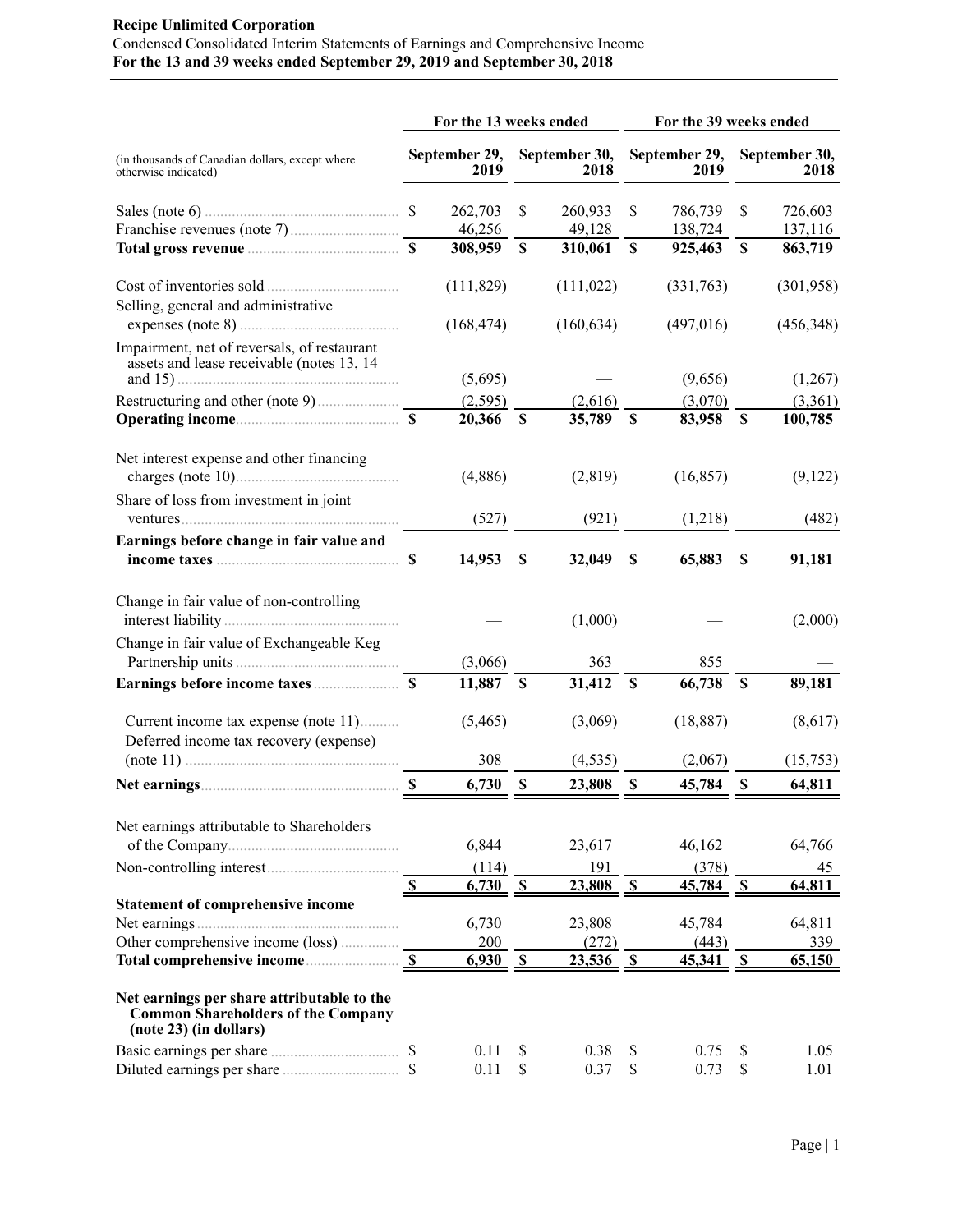# **Recipe Unlimited Corporation** Condensed Consolidated Interim Statements of Total Equity **For the 13 and 39 weeks ended September 29, 2019 and September 30, 2018**

|                                                                          |                                                 |                                                  |                   |   |                        | <b>Attributable to the Common Shareholders of the Company</b> |            |                        |
|--------------------------------------------------------------------------|-------------------------------------------------|--------------------------------------------------|-------------------|---|------------------------|---------------------------------------------------------------|------------|------------------------|
| (in thousands of Canadian dollars, except)<br>where otherwise indicated) | <b>Number</b><br>of shares<br>(in<br>thousands) | <b>Share</b><br>capital<br>(no <sup>te</sup> 22) | Merger<br>reserve |   | Contributed<br>surplus | Accumulated<br>other<br>comprehensive<br>loss                 | Deficit    | <b>Total</b><br>equity |
| Balance at December 30, 2018.                                            | 61,755                                          | \$769,662                                        | \$(216,728)       | S | 13,546                 | (2,556)                                                       | \$(78,112) | \$485,812              |
| Net earnings                                                             |                                                 |                                                  |                   |   |                        |                                                               | 46,162     | 46,162                 |
|                                                                          |                                                 |                                                  |                   |   |                        | (443)                                                         |            | (443)                  |
| IFRS 16 transition adjustment (note 3)                                   |                                                 |                                                  |                   |   |                        |                                                               | (2,107)    | (2,107)                |
| <b>Dividends</b>                                                         |                                                 |                                                  |                   |   |                        |                                                               | (20,609)   | (20,609)               |
| Share re-purchase (note 22)                                              | (5,952)                                         | (160, 707)                                       |                   |   |                        |                                                               |            | (160, 707)             |
|                                                                          | 535                                             | 7.421                                            |                   |   | (2,636)                |                                                               |            | 4.785                  |
| Stock-based compensation (note 21)                                       |                                                 |                                                  |                   |   | 5,132                  |                                                               |            | 5,132                  |
|                                                                          | (5, 417)                                        | (153, 286)                                       |                   |   | 2.496                  | (443)                                                         | 23,446     | (127, 787)             |
| <b>Balance at September 29, 2019</b>                                     | 56,338                                          | \$616,376                                        | \$(216,728)       |   | 16,042                 | (2,999)                                                       | \$(54,666) | \$358,025              |

|                                                                          |                                                 |                                                  |                   |                        | <b>Attributable to the Common Shareholders of the Company</b> |             |                 |
|--------------------------------------------------------------------------|-------------------------------------------------|--------------------------------------------------|-------------------|------------------------|---------------------------------------------------------------|-------------|-----------------|
| (in thousands of Canadian dollars, except)<br>where otherwise indicated) | <b>Number</b><br>of shares<br>(in<br>thousands) | <b>Share</b><br>capital<br>(no <sup>te</sup> 22) | Merger<br>reserve | Contributed<br>surplus | Accumulated<br>other<br>comprehensive<br>loss                 | Deficit     | Total<br>equity |
|                                                                          | 58,572                                          | \$690,968                                        |                   | 11,957                 | (5,326)                                                       | \$ (90,179) | 607,420<br>S.   |
| Net earnings and comprehensive income                                    |                                                 |                                                  |                   |                        |                                                               | 64,766      | 64,766          |
|                                                                          |                                                 |                                                  |                   |                        | 339                                                           |             | 339             |
|                                                                          |                                                 |                                                  | (216, 728)        |                        | 1,793                                                         | (35, 117)   | (250, 052)      |
| Dividends.                                                               |                                                 |                                                  |                   |                        |                                                               | (19,978)    | (19,978)        |
|                                                                          | (66)                                            | (1,700)                                          |                   |                        |                                                               |             | (1,700)         |
| Issuance of common stock (note 22)                                       | 3.801                                           | 94,728                                           |                   |                        |                                                               |             | 94,728          |
|                                                                          | 17                                              | 173                                              |                   | (4,341)                |                                                               |             | (4,168)         |
| Stock-based compensation (note 21)                                       |                                                 |                                                  |                   | 3,837                  |                                                               |             | 3,837           |
|                                                                          | 3,752                                           | 93,201                                           | (216, 728)        | (504)                  | 2,132                                                         | 9,671       | (112, 228)      |
| <b>Balance at September 30, 2018</b>                                     | 62,324                                          | \$784,169                                        | \$(216,728)       | 11,453                 | (3,194)                                                       | \$ (80,508) | \$495,192       |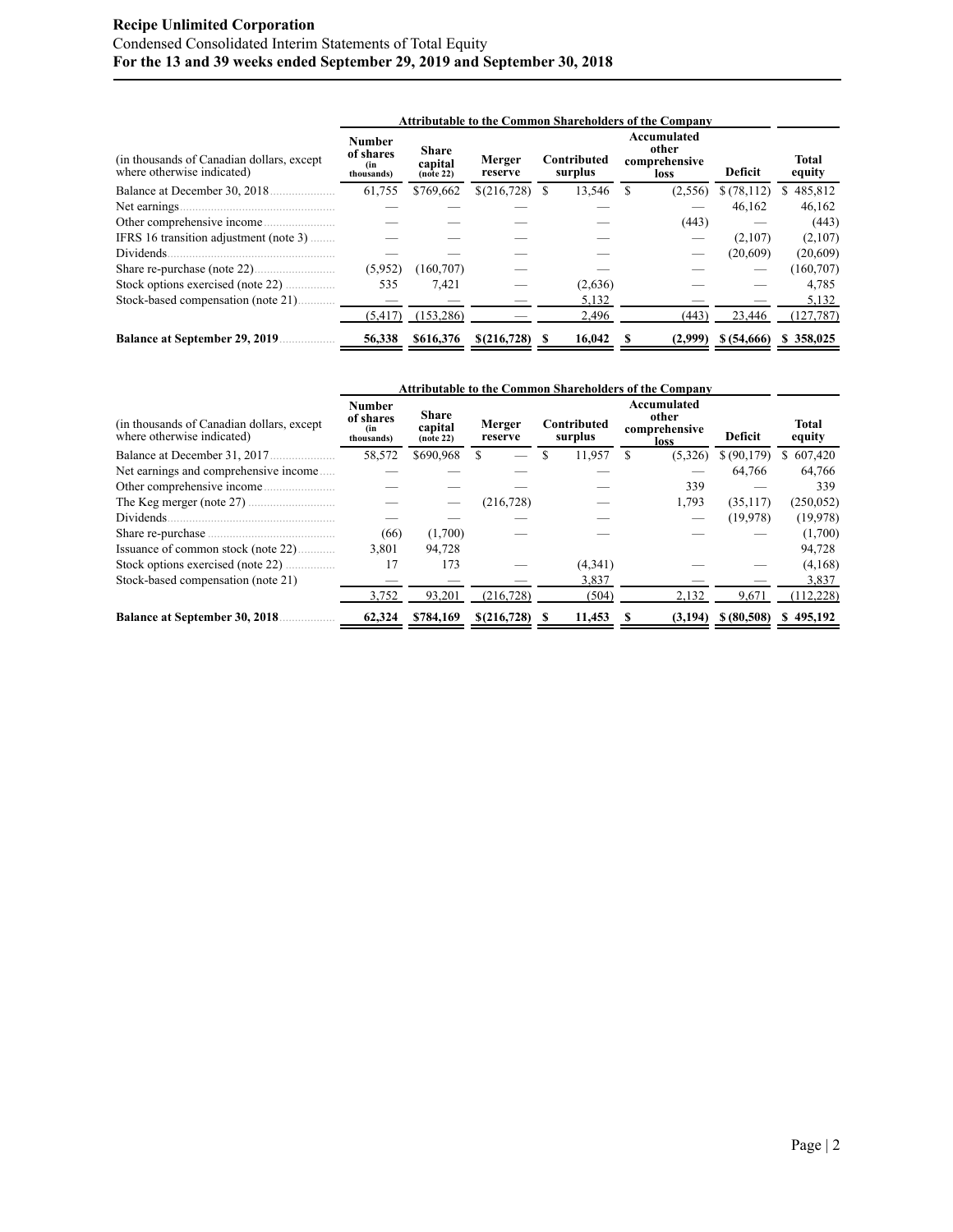# **Recipe Unlimited Corporation** Condensed Consolidated Interim Balance Sheets **As at September 29, 2019, December 30, 2018 and September 30, 2018**

| (in thousands of Canadian dollars)                  | As at<br>September 29,<br>2019 |            |                           | As at<br>December 30,<br>2018 |                           | As at<br>September 30,<br>2018 |
|-----------------------------------------------------|--------------------------------|------------|---------------------------|-------------------------------|---------------------------|--------------------------------|
| <b>Assets</b>                                       |                                |            |                           |                               |                           |                                |
| <b>Current Assets</b>                               |                                |            |                           |                               |                           |                                |
|                                                     |                                | 33,920     | <sup>\$</sup>             | 49,272                        | S                         | 35,709                         |
|                                                     |                                | 71,260     |                           | 103,514                       |                           | 67,903                         |
|                                                     |                                | 42,338     |                           | 36,586                        |                           | 39,556                         |
|                                                     |                                | 6,179      |                           | 9,395                         |                           | 8,858                          |
|                                                     |                                | 80,987     |                           | 4,900                         |                           | 2,625                          |
|                                                     |                                | 234,684    | $\boldsymbol{\mathsf{S}}$ | 203,667                       | \$                        | 154,651                        |
|                                                     |                                | 433,022    |                           | 30,069                        |                           | 29,127                         |
|                                                     |                                | 622,504    |                           | 399,990                       |                           | 413,023                        |
| Investment in the Keg Limited Partnership (note 27) |                                | 128,175    |                           | 122,125                       |                           | 128,493                        |
|                                                     |                                | 612,735    |                           | 616,183                       |                           | 615,942                        |
|                                                     |                                | 202,697    |                           | 196,638                       |                           | 192,011                        |
|                                                     |                                | 26,183     |                           | 22,411                        |                           | 29,666                         |
|                                                     |                                | 2,260,000  | $\boldsymbol{\mathsf{S}}$ | 1,591,083                     | \$                        | 1,562,913                      |
| <b>Liabilities</b>                                  |                                |            |                           |                               |                           |                                |
| <b>Current Liabilities</b>                          |                                |            |                           |                               |                           |                                |
|                                                     | <sup>S</sup>                   | 125,361    | \$                        | 134,930                       | \$                        | 107,603                        |
|                                                     |                                | 3,439      |                           | 9,679                         |                           | 7,362                          |
|                                                     |                                | 94,299     |                           | 153,832                       |                           | 94,155                         |
|                                                     |                                | 10,646     |                           | 5,697                         |                           | 3,364                          |
|                                                     |                                | 4,000      |                           | 154,000                       |                           | 154,000                        |
|                                                     |                                | 121,090    |                           | 3,192                         |                           | 3,144                          |
|                                                     |                                | 358,835    | \$                        | 461,330                       | \$                        | 369,628                        |
|                                                     |                                | 513,639    |                           | 235,566                       |                           | 286,379                        |
|                                                     |                                | 57,000     |                           | 57,000                        |                           | 57,000                         |
|                                                     |                                | 4,643      |                           | 13,796                        |                           | 7,203                          |
|                                                     |                                | 652,598    |                           | 22,824                        |                           | 23,623                         |
|                                                     |                                | 79,207     |                           | 87,667                        |                           | 90,348                         |
|                                                     |                                | 138,182    |                           | 134,257                       |                           | 134,664                        |
|                                                     |                                | 97,871     |                           | 92,831                        |                           | 98,876                         |
| <b>Total Liabilities</b>                            | $\boldsymbol{\mathsf{S}}$      | 1,901,975  | $\boldsymbol{\mathsf{S}}$ | 1,105,271                     | $\boldsymbol{\mathsf{S}}$ | 1,067,721                      |
|                                                     |                                |            |                           |                               |                           |                                |
| <b>Shareholders' Equity</b>                         |                                |            |                           |                               |                           |                                |
| Common share capital (note 22)                      | <sup>S</sup>                   | 616,376    | \$                        | 769,662                       | \$                        | 784,169                        |
|                                                     |                                | 16,042     |                           | 13,546                        |                           | 11,453                         |
|                                                     |                                | (216, 728) |                           | (216, 728)                    |                           | (216, 728)                     |
|                                                     |                                | (2,999)    |                           | (2,556)                       |                           | (3,194)                        |
| Deficit.                                            |                                | (54, 666)  |                           | (78, 112)                     |                           | (80, 508)                      |
|                                                     |                                | 358,025    | \$                        | 485,812                       | - \$                      | 495,192                        |
|                                                     | $\mathbf S$                    | 2,260,000  | \$                        | 1,591,083                     | \$                        | 1,562,913                      |
| Commitments, contingencies and guarantees (note 25) |                                |            |                           |                               |                           |                                |

Subsequent events (note 29)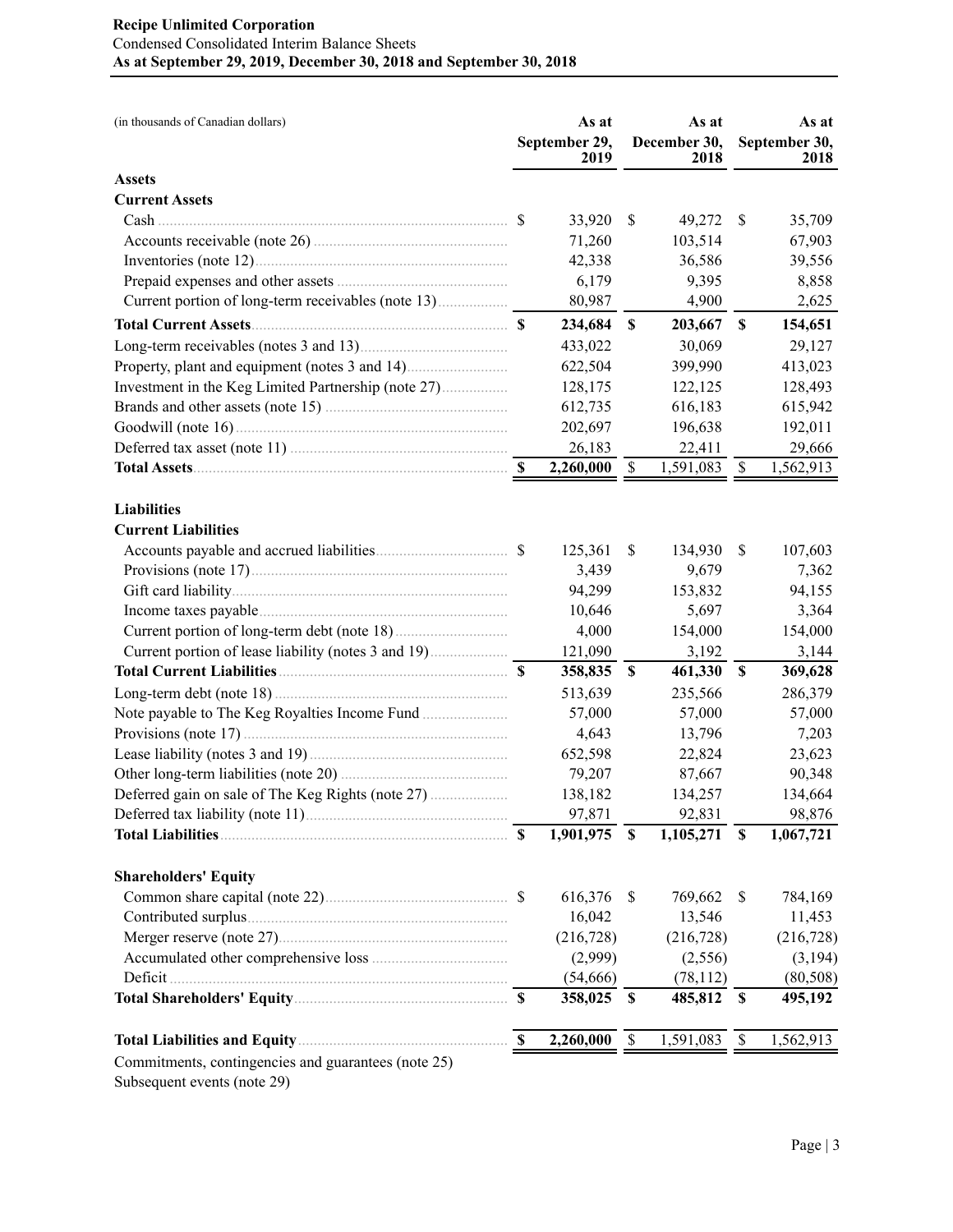# **Recipe Unlimited Corporation** Condensed Consolidated Interim Statements of Cash Flows **For the 13 and 39 weeks ended September 29, 2019 and September 30, 2018**

|                                                    |    |                       |             |                       |             | For the 13 weeks ended _________ For the 39 weeks ended |                           |                       |  |  |  |
|----------------------------------------------------|----|-----------------------|-------------|-----------------------|-------------|---------------------------------------------------------|---------------------------|-----------------------|--|--|--|
| (in thousands of Canadian dollars)                 |    | September 29,<br>2019 |             | September 30,<br>2018 |             | September 29,<br>2019                                   |                           | September 30,<br>2018 |  |  |  |
| Cash from (used in)                                |    |                       |             |                       |             |                                                         |                           |                       |  |  |  |
|                                                    |    |                       |             |                       |             |                                                         |                           |                       |  |  |  |
| <b>Operating Activities</b>                        |    |                       |             |                       |             |                                                         |                           |                       |  |  |  |
|                                                    |    | 6,730<br>28,798       | S           | 23,808<br>12,639      | \$          | 45,784<br>86,536                                        | <sup>S</sup>              | 64,811<br>43.077      |  |  |  |
|                                                    |    | (423)                 |             |                       |             | (1,269)                                                 |                           |                       |  |  |  |
| Change in fair value of exchangeable Keg           |    |                       |             |                       |             |                                                         |                           |                       |  |  |  |
|                                                    |    | 3,066                 |             | (363)                 |             | (855)                                                   |                           |                       |  |  |  |
| Net loss (gain) on disposal of property,           |    |                       |             |                       |             |                                                         |                           |                       |  |  |  |
|                                                    |    | 463                   |             | (1,829)               |             | 923                                                     |                           | (2,295)               |  |  |  |
| Loss on early buyout/cancellation                  |    |                       |             |                       |             |                                                         |                           |                       |  |  |  |
|                                                    |    | 1,582                 |             | 344                   |             | 1,692                                                   |                           | 819                   |  |  |  |
|                                                    |    | 5,696                 |             |                       |             | 9,656                                                   |                           | 1,267                 |  |  |  |
| Net interest expense on long-term debt (note 10)   |    | 5,609                 |             | 5,197                 |             | 15,497                                                  |                           | 14,608                |  |  |  |
| Interest expense on lease liability (note 10)      |    | 3.227                 |             | 487                   |             | 10,147                                                  |                           | 1.419                 |  |  |  |
|                                                    |    | 1,418                 |             | 2,249                 |             | 5,132                                                   |                           | 3,837                 |  |  |  |
|                                                    |    | (4,008)               |             | (1,732)               |             | (14,009)                                                |                           | (9,077)               |  |  |  |
|                                                    |    | (6,719)               |             |                       |             | (24, 408)                                               |                           |                       |  |  |  |
|                                                    |    | 1,433                 |             | 2.417                 |             | (536)                                                   |                           | 1,454                 |  |  |  |
|                                                    |    | (334)                 |             | 4,629                 |             | 2,132                                                   |                           | 16,441                |  |  |  |
|                                                    |    | (623)                 |             | (1,389)               |             | (802)                                                   |                           | (2,657)               |  |  |  |
| Net change in non-cash operating                   |    | 672                   |             | (3,796)               |             | (168)                                                   |                           | (5,522)               |  |  |  |
|                                                    |    | (7, 850)              |             | 3,480                 |             | (24, 471)                                               |                           | (41, 475)             |  |  |  |
|                                                    |    | 38,737 \$             |             | $46,141$ \$           |             | 110,981                                                 | <b>S</b>                  | 86,707                |  |  |  |
|                                                    |    |                       |             |                       |             |                                                         |                           |                       |  |  |  |
| <b>Investing Activities</b>                        |    |                       |             |                       |             |                                                         |                           |                       |  |  |  |
| Business acquisitions, net of cash assumed         | \$ | $(28)$ \$             |             | $(4,948)$ \$          |             |                                                         |                           |                       |  |  |  |
|                                                    |    |                       |             |                       |             | $(8,446)$ \$                                            |                           | (76, 701)             |  |  |  |
| Purchase of property, plant and equipment          |    | (12,024)              |             | (10, 861)             |             | (35, 157)                                               |                           | (29, 141)             |  |  |  |
| Proceeds on disposal of property, plant and        |    |                       |             |                       |             |                                                         |                           |                       |  |  |  |
| equipment                                          |    | (300)                 |             | 5,877                 |             | 630                                                     |                           | 6,106                 |  |  |  |
| Proceeds on early buyout of equipment rental       |    |                       |             | 232                   |             |                                                         |                           |                       |  |  |  |
|                                                    |    | 105                   |             |                       |             | 175                                                     |                           | 493                   |  |  |  |
|                                                    |    |                       |             | 1,369                 |             |                                                         |                           | 1,369                 |  |  |  |
| Share of loss from investment in joint             |    | 22                    |             | 238                   |             | 166                                                     |                           | 482                   |  |  |  |
|                                                    |    |                       |             |                       |             |                                                         |                           |                       |  |  |  |
|                                                    |    | (124)                 |             | (348)                 |             | (124)                                                   |                           | (475)                 |  |  |  |
|                                                    |    | 2.588<br>$(9,761)$ \$ |             | 5.111<br>$(3,330)$ \$ |             | 31.078<br>$(11,678)$ \$                                 |                           | 5.915<br>(91, 952)    |  |  |  |
|                                                    |    |                       |             |                       |             |                                                         |                           |                       |  |  |  |
| <b>Financing Activities</b>                        |    |                       |             |                       |             |                                                         |                           |                       |  |  |  |
|                                                    |    | 125,000               | \$          |                       | S           | 390,000                                                 | S.                        | 104,000               |  |  |  |
| Repayment of long-term credit facility (note 18)   |    | (1,000)               |             | (31,000)              |             | (259,700)                                               |                           | (65,000)              |  |  |  |
| Issuance of subordinated voting                    |    | (78)                  |             |                       |             | (2.963)                                                 |                           |                       |  |  |  |
|                                                    |    | 2,920                 |             | (4,306)               |             | 4,785                                                   |                           | (4,168)               |  |  |  |
| Share re-purchase (note 22)                        |    | (141.954)             |             | (746)                 |             | (160, 707)                                              |                           | (1,700)               |  |  |  |
|                                                    |    | (37.983)              |             |                       |             | (114, 159)                                              |                           |                       |  |  |  |
|                                                    |    | 25,253                |             | (750)                 |             | 58,674                                                  |                           | (729)                 |  |  |  |
| Interest paid on long-term debt and note           |    |                       |             |                       |             |                                                         |                           |                       |  |  |  |
|                                                    |    | (3,003)               |             | (7, 876)              |             | (10,206)                                                |                           | (13,265)              |  |  |  |
| Dividends paid on subordinate and multiple         |    |                       |             |                       |             |                                                         |                           |                       |  |  |  |
|                                                    |    | (6, 827)              |             | (6,655)               |             | (20, 609)                                               |                           | (19, 978)             |  |  |  |
| Cash flows (used in) from financing activities  \$ |    | $(37,672)$ \$         |             | $(51,333)$ \$         |             | $(114, 885)$ \$                                         |                           | (840)                 |  |  |  |
|                                                    |    |                       |             |                       |             |                                                         |                           |                       |  |  |  |
| Change in cash during the period                   | \$ | $(8,696)$ \$          |             | $(8,522)$ \$          |             | $(15,582)$ \$                                           |                           | (6,085)               |  |  |  |
|                                                    |    | (91)<br>42.707        |             | 156<br>44.075         |             | 230<br>49.272                                           |                           | (177)<br>41.971       |  |  |  |
|                                                    |    | 33,920                | $\mathbb S$ |                       | $\mathbb S$ |                                                         | $\boldsymbol{\mathsf{S}}$ | 35,709                |  |  |  |
|                                                    |    |                       |             | 35,709                |             | 33,920                                                  |                           |                       |  |  |  |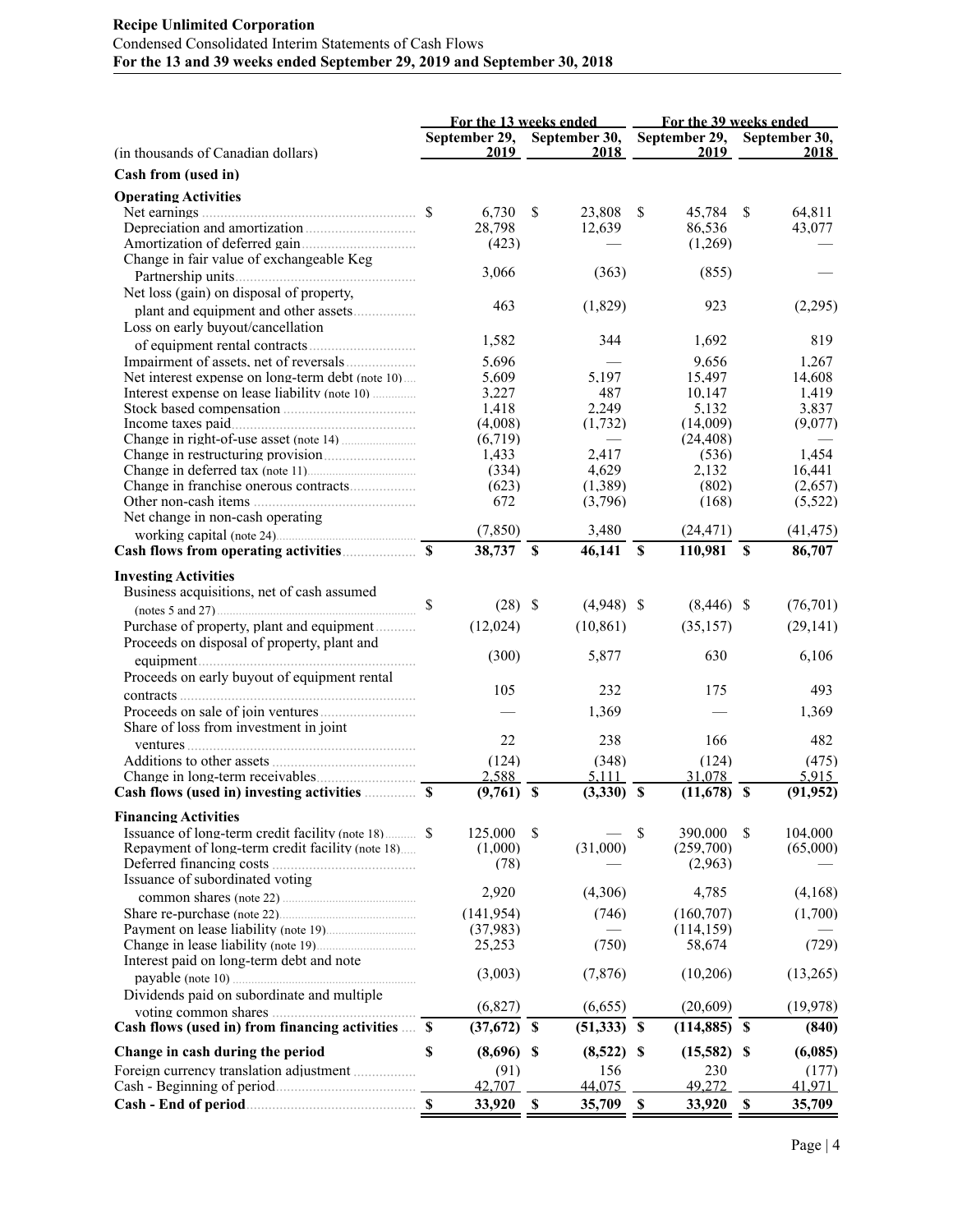# **1 Nature and description of the reporting entity**

Recipe Unlimited Corporation (formerly Cara Operations Limited) is a Canadian Company incorporated under the Ontario Business Corporations Act and is a Canadian full service restaurant operator and franchisor.

The Company's subordinate voting shares are listed on the Toronto Stock Exchange under the stock symbol "RECP". As part of the Company's initial public offering ("IPO") during fiscal 2015, the Company issued multiple voting shares to Fairfax Financial Holdings Limited and its affiliates (''Fairfax'') and to the Phelan family through Cara Holdings Limited and its affiliates (''Cara Holdings'', and together with Fairfax, the ''Principal Shareholders''). As at September 29, 2019, the Principal Shareholders hold 70.8% of the total issued and outstanding shares and have 98.2% of the voting control attached to all the shares.

The Company's registered office is located at 199 Four Valley Drive, Vaughan, Canada L4K 0B8. Recipe Unlimited Corporation and its controlled subsidiaries are together referred to in these unaudited condensed consolidated interim financial statements as "Recipe" or "the Company".

### **2 Basis of Presentation**

### **Statement of compliance**

The unaudited condensed consolidated interim financial statements have been prepared in accordance with International Financial Reporting Standards ("IFRS") and International Accounting Standard ("IAS") 34, "Interim Financial Reporting" as issued by the International Accounting Standards Board ("IASB"). The unaudited condensed consolidated interim financial statements should be read in conjunction with the Company's 2018 audited annual consolidated financial statements and accompanying notes, except for new accounting standards that have been adopted in 2019, as described in note 3.

The unaudited condensed consolidated interim financial statements were authorized for issue by the Board of Directors ("Board") on November 11, 2019.

#### **Functional and presentation currency**

The unaudited condensed consolidated interim financial statements are presented in Canadian dollars which is the Company's functional currency. The Company determines its foreign subsidiaries' functional currency by reviewing the currencies in which their respective operating activities occur. The Company translates assets and liabilities of its non-Canadian dollar functional currency subsidiaries into Canadian dollars using the rate in effect at the balance sheet date and revenues and expenses are translated at the average exchange rates during the year. Foreign currency translation gains and losses are included in Shareholders' equity as a component of accumulated other comprehensive loss in the accompanying unaudited condensed consolidated interim financial statements.

Monetary assets and liabilities denominated in a currency that is different from a reporting entity's functional currency must be first remeasured from the applicable currency to the legal entity's functional currency.

All financial information presented in Canadian dollars has been rounded to the nearest thousands of dollars except where otherwise indicated.

#### **Seasonality of interim operations**

Results of operations for the condensed consolidated interim period are not necessarily indicative of the results of operations for the full year. Total gross revenues are subject to seasonal fluctuations due to consumer spending patterns. The Company may also experience quarterly variations in its operating results as its revenues may be subject to fluctuations resulting from a number of factors such as economic conditions, the effect of severe weather and the number of new locations opened or closures of existing franchise or company-owned restaurants. Food processing and distribution sales are typically highest in the fourth quarter, followed by the third quarter, then the first quarter, with the second quarter being lowest. Occupancy related expenses, certain operating expenses, and depreciation and amortization remain relatively steady throughout the year.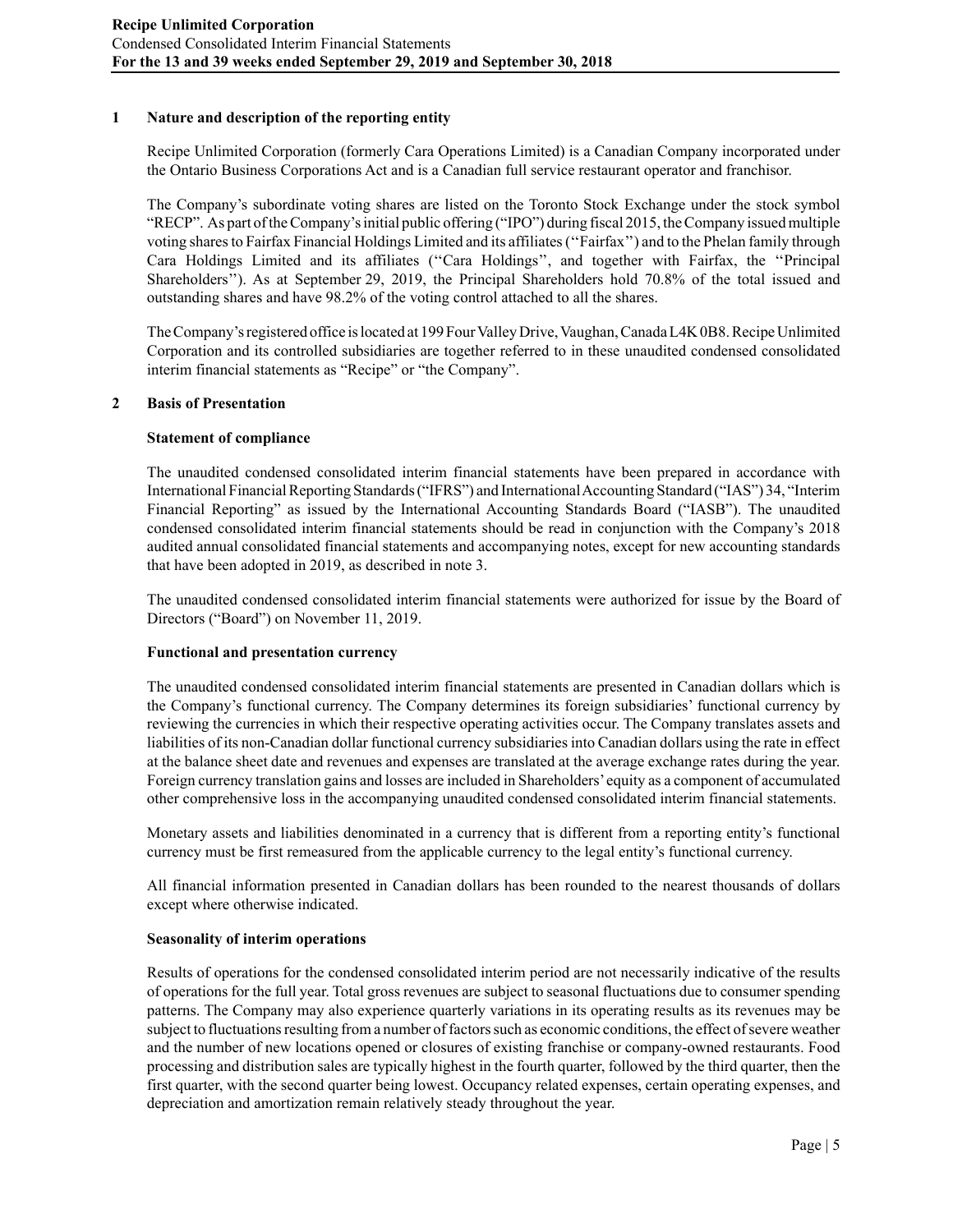# **Critical accounting judgements and estimates**

The preparation of the interim financial statements requires management to make judgements, estimates and assumptions that affect the Company's accounting policies that affect the reported amounts and disclosures made in the condensed consolidated interim financial statements and accompanying notes. Actual results may differ from these estimates.

In preparing these unaudited condensed consolidated interim financial statements, the significant judgements made by management in applying the Company's accounting policies during the 13 and 39 weeks ended September 29, 2019 and the key sources of estimation of uncertainty were the same as those that applied to the Company's audited annual consolidated financial statements as at and for the year ended December 30, 2018 except those adopted using the judgements noted in Note 3.

### **Comparative information**

Certain of the Company's prior year information was reclassified to conform with the current year's presentation and changes in accounting standards.

### **3 Significant accounting policies**

### **Accounting standards implemented in 2019**

#### **Leases**

In 2016, the IASB issued IFRS 16, "Leases" ("IFRS 16"), replacing IAS 17, "Leases" ("IAS 17") and related interpretations. The standard introduces a single, on-balance sheet recognition and measurement model for lessees. Lessees recognize a right-of-use asset representing its control of and right to use the underlying asset and a lease liability representing its obligation to make future lease payments. This standard substantially carries forward the lessor accounting requirements of IAS 17, while requiring enhanced disclosures to be provided by lessors.

The Company adopted IFRS 16 – *Leases* on December 31, 2018, which is effective for annual reporting periods beginning on or after January 1, 2019. Previously, the Company classified leases as operating or finance leases based on its assessment of whether the lease transferred significantly all of the risks and rewards incidental to ownership of the underlying assets to the Company and classified operating lease payments as rent or operating costs. The Company has applied IFRS 16 using the modified retrospective approach. The modified retrospective approach applies the requirements of the standard retrospectively with the cumulative effects of initial application recorded in opening retained earnings as at December 31, 2018, with no restatement of the comparative period.

On transition to IFRS 16, the Company identified and reviewed each contract that had a lease. The Company's lease contracts consist of real estate leases for use in the operation of its corporate restaurants, call centre, retail and catering business, and corporate head offices; leased IT equipment, and leased vehicles for use in its retail and catering business. These leased assets have been recorded as right-of-use assets on the balance sheet and will be depreciated over the term of the lease. The Company is also on the head lease of many of its franchised locations whereby a corresponding sublease contract is entered into between the Company and its franchisees. These subleases are all related to non-consolidated franchisees and have been recorded as long-term receivables.

# *Definition of a lease*

At inception of a contract, the Company assesses whether a contract is, or contains, a lease. A contract is, or contains, a lease if the contract conveys the right to control the use of an identified asset for a period of time in exchange for consideration. To assess whether a contract conveys the right to control the use of an identified asset, the Company assesses whether:

• the contract involves the use of an identified asset – this may be specified explicitly or implicitly, and should be physically distinct or represent substantially all of capacity of a physically distinct asset. If the supplier has a substantive substitution right, then the asset is not identified;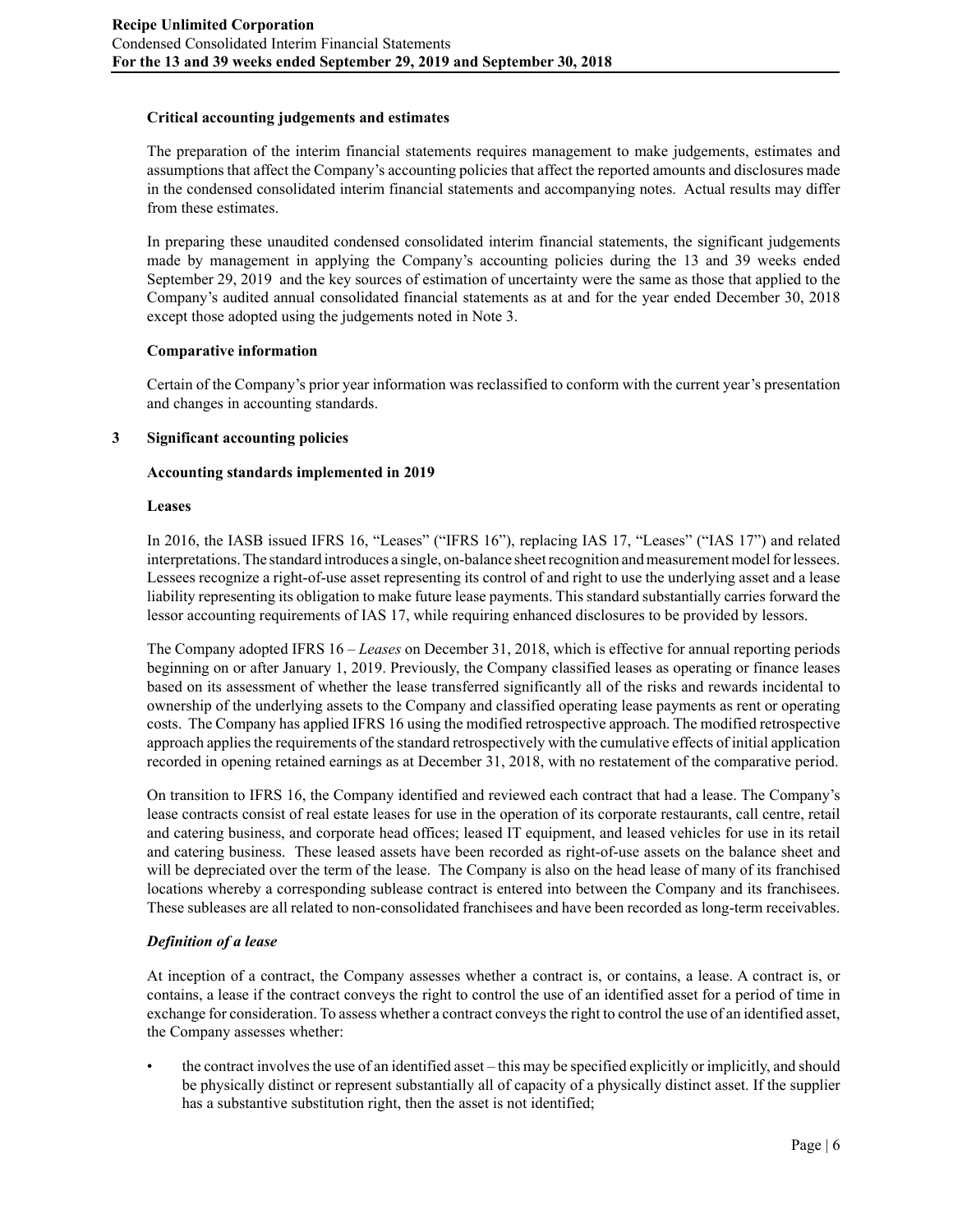- the Company has the right to obtain substantially all of the economic benefits from use of the asset throughout the period of use; and
- the Company has the right to direct the use of the asset. The Company has this right when it has the decisionmaking rights that are most relevant to changing how and for what purpose the asset is used. In rare cases where the decision about how and for what purpose the asset is used is predetermined, the Company has the right to direct the use of the asset if either:
	- the Company has the right to operate the asset; or
	- the Company designed the asset in a way that predetermines how and for what purpose it will be used.

The Policy is applied to contracts in place, or changed, on or after December 31, 2018.

At inception or on reassessment of a contract that contains a lease component, the Company allocates the consideration in the contract to each lease and non-lease component on the basis of their relative stand-alone prices. However, for the leases of land and buildings in which it is a lessee, the Company has elected not to separate non-lease components and account for the lease and non-lease components as a single lease component.

IFRS 16 permits the use of exemptions and practical expedients. The Company has applied the following recognition exemptions and practical expedients to grandfather the assessment of which transactions are leases:

- The Company applied IFRS 16 only to contracts that were previously identified as leases. Contracts that were not identified as leases under IAS 17 and IFRIC 4 were not reassessed.
- The Company used portfolio application of leases with similar characteristics, such as vehicle and equipment leases.
- The Company applied a single discount rate to a portfolio of leases with reasonably similar characteristics at the date of initial application, December 31, 2018.

The Company now assesses whether a contract is or contains a lease based on the new definition of a lease. The Company did not exercise the practical expedient wherein a lease may rely on its assessment of whether leases are onerous applying IAS 37, "Provisions, Contingent Liabilities, and Contingent Assets", immediately before the date of initial application as an alternative to performing an impairment review. On the date of initial application, the Company applied the requirements of IAS 36, "Impairment of Assets", and recorded an impairment of \$14.3 million to the right-of-use assets in opening retained earnings.

#### *As a lessee*

The Company recognizes a right-of-use asset and a lease liability at the lease commencement date. The right-ofuse asset is initially measured at cost, which comprises the initial amount of the lease liability adjusted for any lease payments made at or before the commencement date, plus any initial direct costs incurred and an estimate of costs to dismantle and remove the underlying asset or restore the underlying asset or the site on which it is located, less any lease incentives received.

The right-of-use asset is subsequently depreciated using the straight-line method from the commencement date to the earlier of the end of the useful life of the right-use-asset or the end of the lease term. The estimated useful lives of the right-of-use assets are determined on the same basis as those of property and equipment. In addition, the right-of-use asset is periodically reduced by impairment losses, if any, and adjusted for certain remeasurements of the lease liability.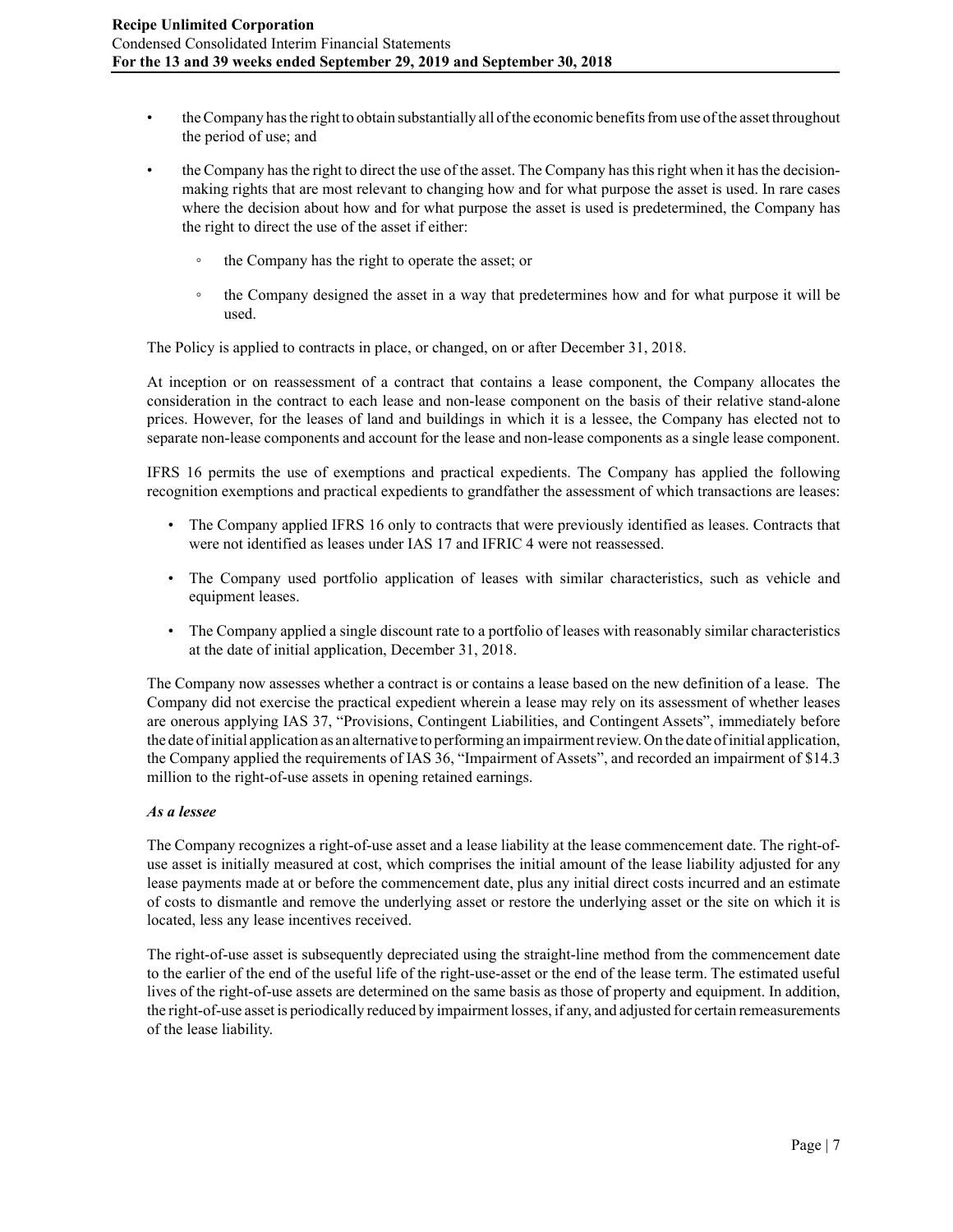The following is the activity for the right-of-use asset for the 13 and 39 weeks ended September 29, 2019.

| (in thousands of Canadian dollars)                    |               | For the 13<br>weeks ended<br>September 29,<br>2019 | For the 39<br>weeks ended<br>September 29,<br>2019 |          |  |  |
|-------------------------------------------------------|---------------|----------------------------------------------------|----------------------------------------------------|----------|--|--|
|                                                       | <sup>\$</sup> | 274,677                                            | \$                                                 |          |  |  |
| <b>Cost recognized</b>                                |               |                                                    |                                                    |          |  |  |
| IFRS 16 Adjustment to Opening Balance                 |               |                                                    |                                                    | 265,423  |  |  |
|                                                       |               |                                                    |                                                    | (9, 535) |  |  |
| Additions.                                            |               | 6,719                                              |                                                    | 24,408   |  |  |
|                                                       |               | 288                                                |                                                    | 1,975    |  |  |
|                                                       |               | 171                                                |                                                    | (416)    |  |  |
|                                                       | \$            | 7,178                                              | $\mathbf S$                                        | 281,855  |  |  |
| <b>Accumulated depreciation and impairment losses</b> |               |                                                    |                                                    |          |  |  |
| Beginning balance.                                    |               | 22,574                                             |                                                    |          |  |  |
|                                                       |               |                                                    |                                                    | (971)    |  |  |
|                                                       |               |                                                    |                                                    | 971      |  |  |
|                                                       |               | 11,408                                             |                                                    | 34,322   |  |  |
|                                                       |               | 1,779                                              |                                                    | 1,779    |  |  |
|                                                       |               | (195)                                              |                                                    | (368)    |  |  |
|                                                       |               | 58                                                 |                                                    | (109)    |  |  |
|                                                       | <sup>\$</sup> | 35,624                                             | <sup>\$</sup>                                      | 35,624   |  |  |
|                                                       | <sup>\$</sup> | 246,231                                            | \$                                                 | 246,231  |  |  |

The lease liability is initially measured at the present value of the lease payments that have not been paid at the commencement date, discounted using the interest rate implicit in the lease or, if that rate cannot be readily determined, the Company's incremental borrowing rate. Generally, the Company uses its incremental borrowing rate as the discount rate.

Lease payments included in the measurement of the lease liability comprise the following:

- fixed payments, including in-substance fixed payments;
- variable lease payments that depend on an index or a rate, initially measured using the index or rate as at the commencement date;
- amounts expected to be payable under a residual value guarantee; and
- the exercise price under a purchase option that the Company is reasonably certain to exercise, lease payments in an optional renewal period if the Company is reasonably certain to exercise an extension option, and penalties for early termination of a lease unless the Company is reasonably certain not to terminate early.

The lease liability is measured at amortized cost using the effective interest method. It is remeasured when there is a change in future lease payments arising from a change in an index or rate, if there is a change in the Company's estimate of the amount expected to be payable under a residual value guarantee, or if the Company changes its assessment of whether it will exercise a purchase, extension or termination option.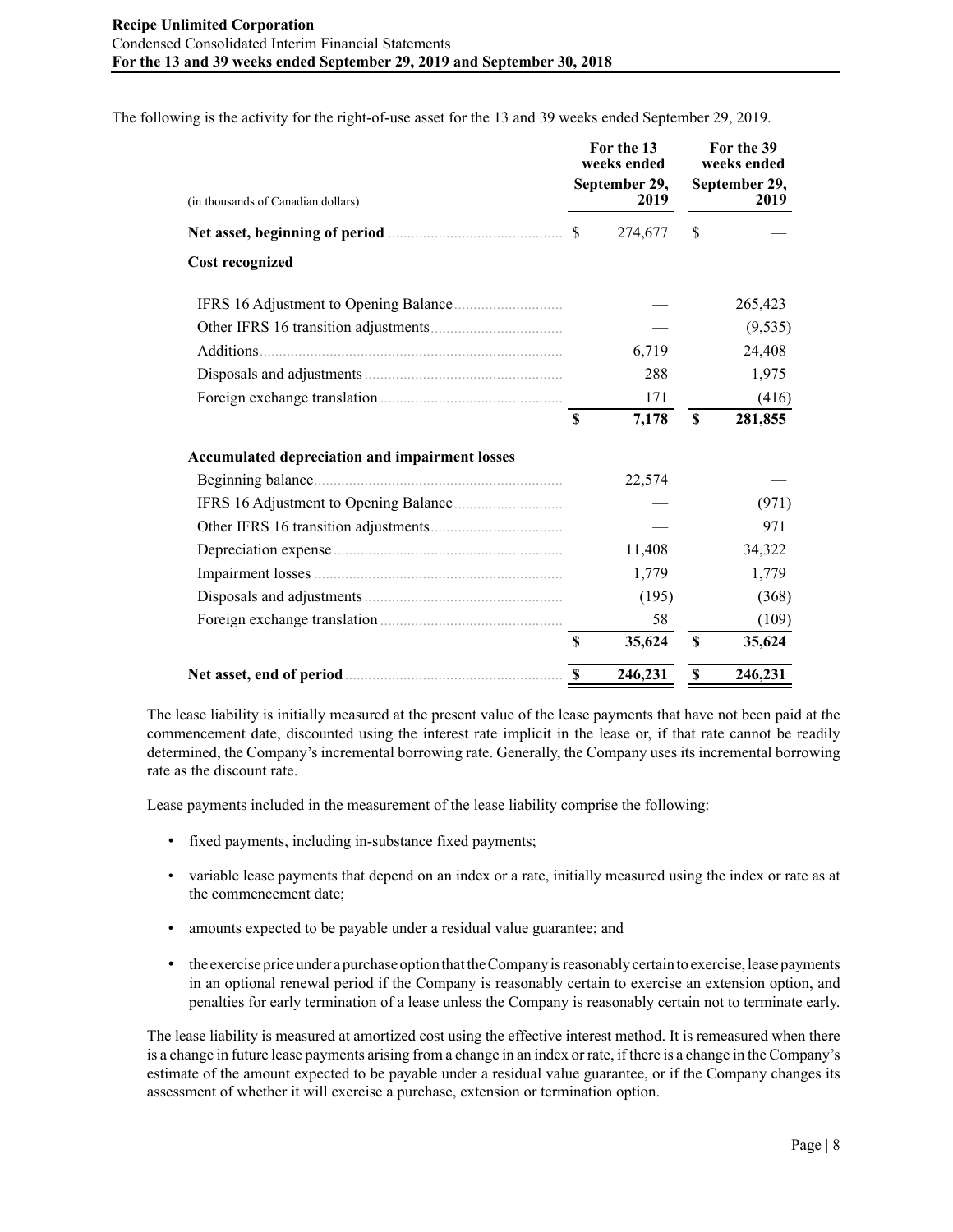The Company used its incremental borrowing rates as at December 31, 2018, to measure lease liabilities. The weighted average borrowing rate was 3.88%. The weighted average lease term remaining as at December 31, 2018, was approximately 7.8 years.

When a lease liability is remeasured, a corresponding adjustment is made to the carrying amount of the right-ofuse asset, or is recorded in profit or loss if the carrying amount of the right-of-use asset has been reduced to zero.

### **Short term leases and leases of low-value assets**

The Company has elected not to recognize right-of-use assets and lease liabilities for short-term leases that have a lease term of 12 months or less and leases of low-value assets. The Company recognizes the lease payments associated with these leases as an expense in selling, general and administrative expenses on the most systematic basis over the lease term.

### *As a lessor*

When the Company acts as a lessor, it determines at lease inception whether each lease is a finance lease or an operating lease.

To classify each lease, the Company makes an overall assessment of whether the lease transfers substantially all of the risks and rewards incidental to ownership of the underlying assets. If this is the case, then the lease is a finance lease; if not, then it is an operating lease. As part of this assessment, the Company considers certain indicators such as whether the lease is for the major part of the economic life of the asset.

When the Company is an intermediate lessor, it accounts for its interest in the head lease and the sub-lease separately. It assess the lease classification of a sub-lease with reference to the right-of-use asset arising from the head lease, not with reference to the underlying asset. If a head-lease is a short-term lease to which the Company applies the exemption previously described, then it classifies the sub-lease as an operating lease.

If an arrangement contains lease and non-lease components, the Company applies IFRS 15 to allocate the consideration in the contract.

The Company recognizes lease payments received under operating leases as income on a straight-line basis over the lease term as part of "other income".

The accounting policies applicable to the Company as a lessor in the comparative period were not different from IFRS 16. However, when the Company was an intermediate lessor, the sub-leases were classified with reference to the underlying asset.

While the standard was adopted on December 31, 2018, the Company continues to assess the impact of the standards on the Company's business processes, internal controls over financial reporting, data and IT systems. The Company has implemented a lease management system for the inputs and key assumptions used in its calculation of the cumulative effects of initial application to be recorded in opening retained earnings as at December 31, 2018.

IFRS 16 has a significant impact on leased and subleased assets and their related balance sheet accounts. This standard also increased operating income and decreased net earnings as at the date of application of IFRS 16. The transition adjustments affected by the application of IFRS 16 to the opening balance sheet as of December 31, 2018 are presented below: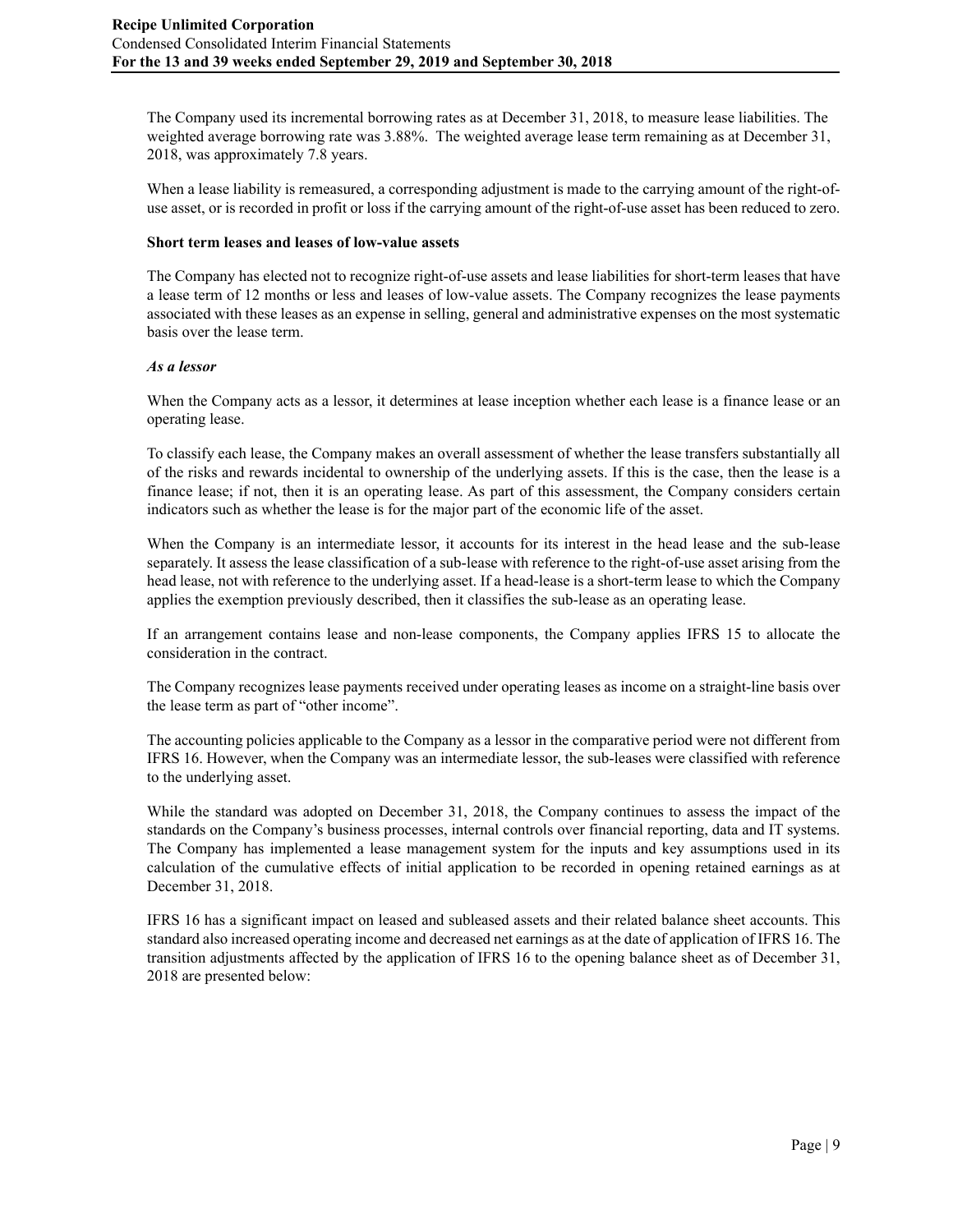# **Recipe Unlimited Corporation** Condensed Consolidated Interim Financial Statements **For the 13 and 39 weeks ended September 29, 2019 and September 30, 2018**

|                     |               | As at<br>December 30,<br>2018 |             | <b>IFRS 16</b><br><b>Net Impact</b> |     | As at<br>December 31,<br>2018 |
|---------------------|---------------|-------------------------------|-------------|-------------------------------------|-----|-------------------------------|
| <b>Assets</b>       |               |                               |             |                                     |     |                               |
| Accounts receivable | <sup>\$</sup> | 104,939                       |             | 76,652                              | \$. | 181,591                       |
|                     |               | 33,544                        |             | 427,789                             |     | 461,333                       |
|                     |               | 399,990                       |             | 256,250                             |     | 656,240                       |
|                     |               |                               |             | <u>760,691</u>                      |     |                               |
| <b>Liabilities</b>  |               |                               |             |                                     |     |                               |
| Provisions.         |               | 9,679                         |             | $(5,765)$ \$                        |     | 3.914                         |
|                     |               |                               |             | 120,510                             |     | 120,510                       |
|                     |               | 258,390                       |             | (26,016)                            |     | 232,374                       |
|                     |               |                               |             | 688,363                             |     | 688,363                       |
| Provisions.         |               | 13,796                        |             | (9,577)                             |     | 4,219                         |
|                     |               | 87,667                        |             | (3,853)                             |     | 83,814                        |
|                     |               | 92,831                        |             | (864)                               |     | 91,967                        |
|                     |               |                               | $\mathbf S$ | 762,798                             |     |                               |
|                     |               | 485,812                       | -S          | (2,107)                             |     | 483,705                       |
|                     |               |                               |             | 760,691                             |     |                               |

The IFRS 16 impact on net earnings for the 13 and 39 weeks ended September 29, 2019 compared to the impact of IAS 17 and IFRIC 4 on net earnings for the 13 and 39 weeks ended September 30, 2018 are presented below:

|                                                                                                                                                                                                                                      | For the 13 weeks ended<br><b>September 29, 2019</b> |                                                                                             |  |                                      |  |                                                                                 | For the 13 weeks ended<br><b>September 30, 2018</b> |                                                                       |  |                                                                               |   |                                                                 |  |  |
|--------------------------------------------------------------------------------------------------------------------------------------------------------------------------------------------------------------------------------------|-----------------------------------------------------|---------------------------------------------------------------------------------------------|--|--------------------------------------|--|---------------------------------------------------------------------------------|-----------------------------------------------------|-----------------------------------------------------------------------|--|-------------------------------------------------------------------------------|---|-----------------------------------------------------------------|--|--|
|                                                                                                                                                                                                                                      |                                                     | Earnings<br>before<br><b>IFRS 16</b><br>impact                                              |  | <b>IFRS 16</b><br>adoption<br>impact |  | Consolidated                                                                    |                                                     | Earnings<br>before<br><b>IAS 17</b><br>and<br><b>IFRIC4</b><br>impact |  | <b>Finance</b><br>lease<br>impact of<br><b>IAS 17</b><br>and<br><b>IFRIC4</b> |   | Consolidated                                                    |  |  |
| Total gross revenue <b>contract to the contract of the contract of the contract of the contract of the contract of the contract of the contract of the contract of the contract of the contract of the contract of the contract </b> |                                                     | \$ 308,959                                                                                  |  | $-$ \$                               |  | 308,959                                                                         |                                                     | \$ 310,061                                                            |  | $\overline{\phantom{0}}$                                                      | S | 310,061                                                         |  |  |
| Cost of inventories sold<br>Selling, general and administrative expenses                                                                                                                                                             |                                                     | (111, 829)<br>(171, 131)<br>$\overline{\phantom{m}}$<br>(5,695)<br>(2, 595)<br>$$17,709$ \$ |  | 14,065<br>(11, 408)<br>$2,657$ \$    |  | (111, 829)<br>(171, 131)<br>14,065<br>(11, 408)<br>(5,695)<br>(2,595)<br>20,366 | s                                                   | (111, 022)<br>(161, 100)<br>(2,616)<br>35,323 \$                      |  | 1,238<br>(772)<br>$\qquad \qquad \longleftarrow$<br>466 S                     |   | (111, 022)<br>(161, 100)<br>1,238<br>(772)<br>(2,616)<br>35,789 |  |  |
| <b>Finance costs</b><br>Net interest expense and other financing charges<br>Share of (loss) gain from investment in joint                                                                                                            |                                                     | (1.657)<br>(527)                                                                            |  | (3,229)                              |  | (4,886)<br>(527)                                                                |                                                     | (2,332)<br>(921)                                                      |  | (487)                                                                         |   | (2,819)<br>(921)                                                |  |  |
| Earnings before change in fair value and income<br>Change in fair value of non-controlling interest<br>Change in fair value of Exchangeable Keg                                                                                      | S.                                                  | $15,525$ \$<br>(3,066)                                                                      |  | $(572)$ \$                           |  | 14,953<br>(3,066)                                                               | \$.                                                 | 32,070 S<br>(1,000)<br>363                                            |  | $(21)$ \$                                                                     |   | 32,049<br>(1,000)<br>363                                        |  |  |
| Earnings before income taxes <b>Earnings</b> before income taxes                                                                                                                                                                     |                                                     |                                                                                             |  | $(572)$ \$                           |  | 11,887                                                                          | S                                                   | 31,433 \$                                                             |  | $(21)$ \$                                                                     |   | 31,412                                                          |  |  |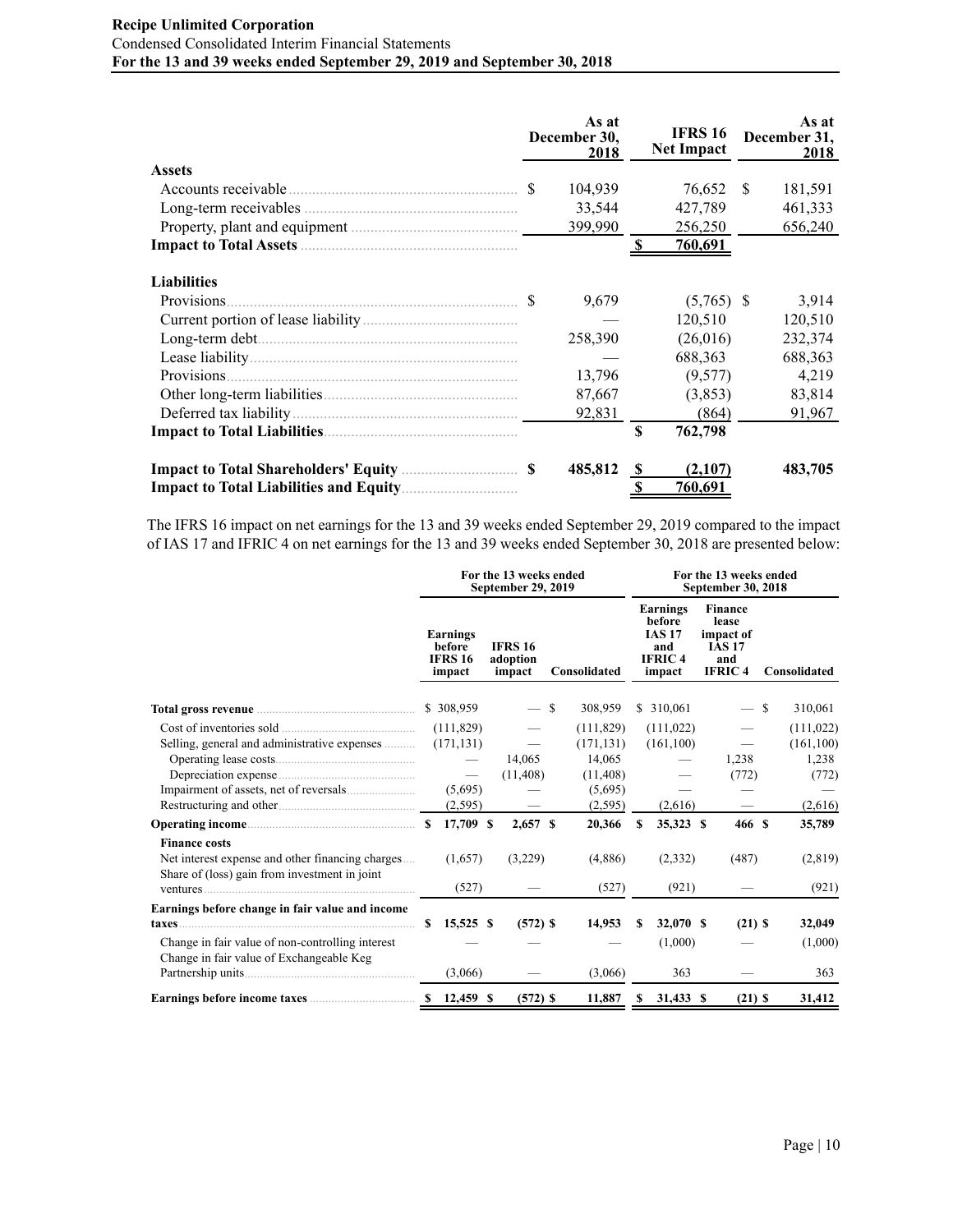|                                                                                                                                                                                                                                      | For the 39 weeks ended<br><b>September 29, 2019</b> |                                                |  |                                      |  |              |     | For the 39 weeks ended<br>September 30, 2018                          |  |                                                                               |  |              |  |  |  |
|--------------------------------------------------------------------------------------------------------------------------------------------------------------------------------------------------------------------------------------|-----------------------------------------------------|------------------------------------------------|--|--------------------------------------|--|--------------|-----|-----------------------------------------------------------------------|--|-------------------------------------------------------------------------------|--|--------------|--|--|--|
|                                                                                                                                                                                                                                      |                                                     | Earnings<br>before<br><b>IFRS 16</b><br>impact |  | <b>IFRS 16</b><br>adoption<br>impact |  | Consolidated |     | Earnings<br>before<br><b>IAS 17</b><br>and<br><b>IFRIC4</b><br>impact |  | <b>Finance</b><br>lease<br>impact of<br><b>IAS 17</b><br>and<br><b>IFRIC4</b> |  | Consolidated |  |  |  |
| Total gross revenue <b>contract to the contract of the contract of the contract of the contract of the contract of the contract of the contract of the contract of the contract of the contract of the contract of the contract </b> |                                                     | \$925,463                                      |  | $-$ \$                               |  | 925,463      |     | \$ 863,719                                                            |  | $-$ \$                                                                        |  | 863,719      |  |  |  |
|                                                                                                                                                                                                                                      |                                                     | (331,763)                                      |  | $\hspace{0.1mm}-\hspace{0.1mm}$      |  | (331,763)    |     | (301,958)                                                             |  |                                                                               |  | (301,958)    |  |  |  |
| Selling, general and administrative expenses                                                                                                                                                                                         |                                                     | (505,706)                                      |  |                                      |  | (505,706)    |     | (457,719)                                                             |  |                                                                               |  | (457, 719)   |  |  |  |
|                                                                                                                                                                                                                                      |                                                     | $\overline{\phantom{m}}$                       |  | 43,012                               |  | 43,012       |     | $\hspace{0.1mm}-\hspace{0.1mm}$                                       |  | 3.638                                                                         |  | 3,638        |  |  |  |
|                                                                                                                                                                                                                                      |                                                     | $\overline{\phantom{m}}$                       |  | (34,322)                             |  | (34,322)     |     | $\hspace{0.1mm}-\hspace{0.1mm}$                                       |  | (2,267)                                                                       |  | (2,267)      |  |  |  |
|                                                                                                                                                                                                                                      |                                                     | (9,656)                                        |  |                                      |  | (9,656)      |     | (1,267)                                                               |  |                                                                               |  | (1,267)      |  |  |  |
|                                                                                                                                                                                                                                      |                                                     | (3,070)                                        |  |                                      |  | (3,070)      |     | (3,361)                                                               |  |                                                                               |  | (3,361)      |  |  |  |
|                                                                                                                                                                                                                                      |                                                     | 75,268 \$                                      |  | 8,690 S                              |  | 83,958       | S   | 99,414 \$                                                             |  | $1,371$ \$                                                                    |  | 100,785      |  |  |  |
| <b>Finance costs</b>                                                                                                                                                                                                                 |                                                     |                                                |  |                                      |  |              |     |                                                                       |  |                                                                               |  |              |  |  |  |
| Net interest expense and other financing charges                                                                                                                                                                                     |                                                     | (6,710)                                        |  | (10, 147)                            |  | (16, 857)    |     | (7,703)                                                               |  | (1, 419)                                                                      |  | (9,122)      |  |  |  |
| Share of gain (loss) from investment in joint                                                                                                                                                                                        |                                                     |                                                |  |                                      |  |              |     |                                                                       |  |                                                                               |  |              |  |  |  |
|                                                                                                                                                                                                                                      |                                                     | (1,218)                                        |  |                                      |  | (1,218)      |     | (482)                                                                 |  |                                                                               |  | (482)        |  |  |  |
| Earnings before change in fair value and income                                                                                                                                                                                      |                                                     |                                                |  |                                      |  |              |     |                                                                       |  |                                                                               |  |              |  |  |  |
|                                                                                                                                                                                                                                      | S.                                                  | 67,340 \$                                      |  | $(1,457)$ \$                         |  | 65,883       | \$. | 91,229 \$                                                             |  | $(48)$ \$                                                                     |  | 91,181       |  |  |  |
| Change in fair value of non-controlling interest                                                                                                                                                                                     |                                                     |                                                |  |                                      |  |              |     | (2,000)                                                               |  |                                                                               |  | (2,000)      |  |  |  |
| Change in fair value of Exchangeable Keg                                                                                                                                                                                             |                                                     |                                                |  |                                      |  |              |     |                                                                       |  |                                                                               |  |              |  |  |  |
|                                                                                                                                                                                                                                      |                                                     | 855                                            |  |                                      |  | 855          |     |                                                                       |  |                                                                               |  |              |  |  |  |
|                                                                                                                                                                                                                                      |                                                     |                                                |  | $(1,457)$ \$                         |  | 66,738       | S   | 89,229                                                                |  | $(48)$ \$                                                                     |  | 89,181       |  |  |  |

# **IFRIC 23 Uncertainty over Income Tax Treatments**

IFRIC 23 provides guidance on the accounting for current and deferred tax liabilities and assets in circumstances in which there is uncertainty over income tax treatments. The Interpretation requires an entity to contemplate whether uncertain tax treatments should be considered separately, or together as a group, based on which approach provides better predictions of the resolution, reflect an uncertainty in the amount of income tax payable (recoverable) if it is probable that it will pay (or recover) an amount for the uncertainty, and measure a tax uncertainty based on the most likely amount or expected value depending on whichever method better predicts the amount payable (recoverable). There was no material impact on the consolidated financial statements.

# **Annual Improvements to IFRS Standards (2015-2017) Cycle**

On December 12, 2017 the IASB issued narrow-scope amendments to three standards as part of its annual improvements process. The amendments are effective on or after January 1, 2019, with early application permitted. Each of the amendments has its own specific transition requirements.

- IFRS 3 Business Combinations and IFRS 11 Joint Arrangements to clarify how a company accounts for increasing its interest in a joint operation that meets the definition of a business;
- IAS 12 Income Taxes to clarify that all income tax consequences of dividends are recognized consistently with the transactions that generated the distributable profits  $-$  i.e. in profit or loss, OCI, or equity; and
- IAS 23 Borrowing Costs to clarify that specific borrowings i.e. funds borrowed specifically to finance the construction of a qualifying asset – should be transferred to the general borrowings pool once the construction of the qualifying asset has been completed.

The Company has adopted these amendments in its financial statements for the annual period beginning on December 31, 2018. There was no material impact on the consolidated financial statements.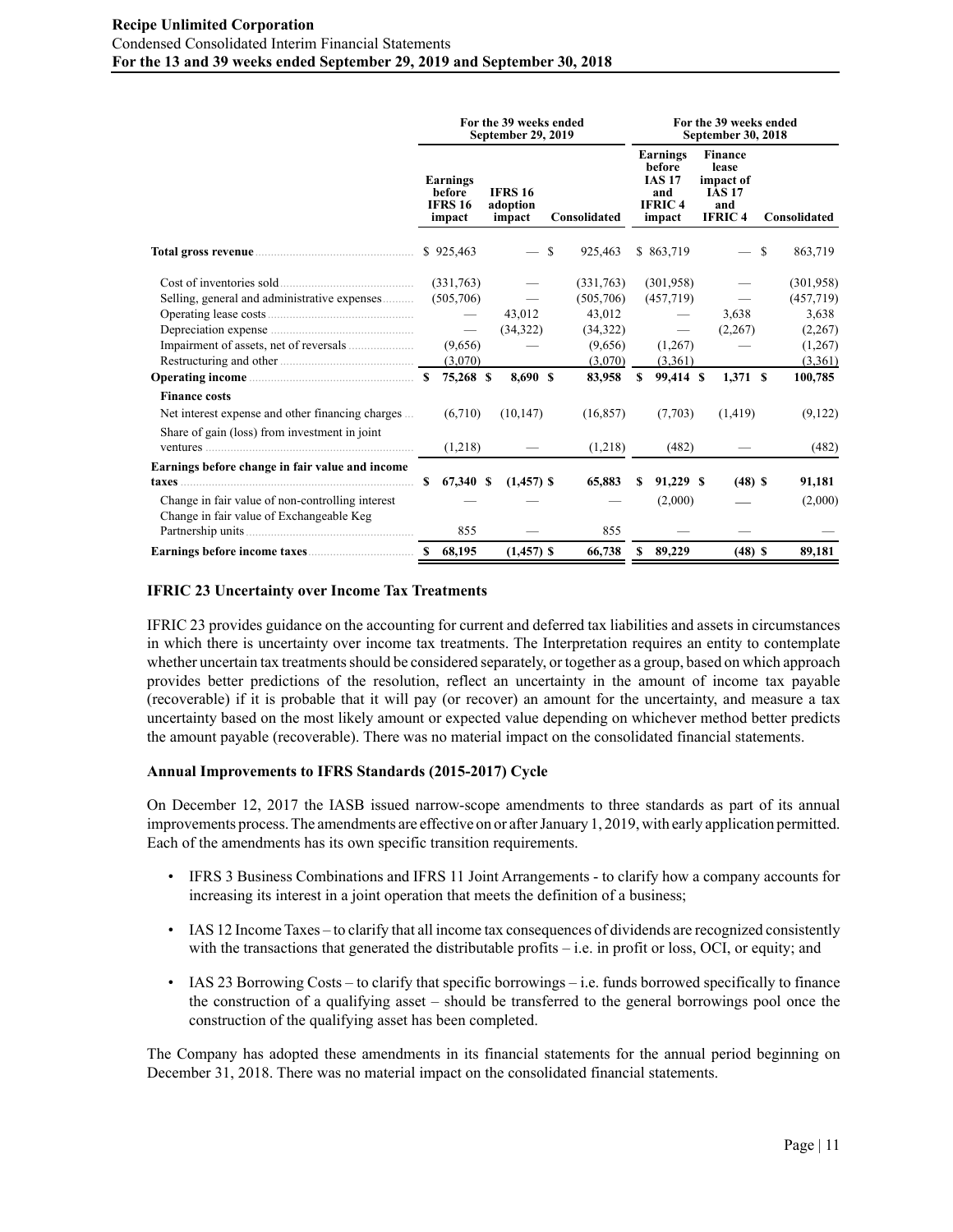# **Plan Amendment, Curtailment or Settlement (Amendments to IAS 19)**

On February 7, 2018, the IASB issued Plan Amendment, Curtailment or Settlement (Amendments to IAS 19). The amendments apply for plan amendments, curtailments or settlements that occur on or after January 1, 2019, or the date on which they are first applied (earlier application is permitted). The amendments to IAS 19 clarify that:

- on amendment, curtailment or settlement of a defined benefit plan, a company now uses updated actuarial assumptions to determine its current service cost and net interest for the period; and
- the effect of the asset ceiling is disregarded when calculating the gain or loss on any settlement of the plan.

The Company has adopted the amendments to IAS 19 in its financial statements for the annual period beginning on December 31, 2018. There was no material impact on the consolidated financial statements.

# **Long-term interest in associates and joint ventures**

In October 2017, the IASB issued narrow-scope amendments to IAS 28 Investments in Associates and Joint Ventures, clarifying that long-term interests in associates and joint ventures, to which the equity method is not applied, are in the scope of both IFRS 9 Financial Instruments (including its impairment requirements) and IAS 28. The amendments are effective for annual periods beginning on or after January 1, 2019. The Company has adopted the amendments to IAS 28 in its financial statements for the annual period beginning on December 31, 2018. There was no material impact on the consolidated financial statements.

# **4 Future accounting standards**

# **Transfer of assets between an investor and its associate or joint venture**

On September 11, 2014 the IASB issued Sale or Contribution of Assets between an Investor and its Associate or Joint Venture (Amendments to IFRS 10 and IAS 28). The amendments address an acknowledged inconsistency between the requirements in IFRS 10 and those in IAS 28 (2011), in dealing with the sale or contribution of assets between an investor and its associate or joint venture (JV). Specifically, under the existing consolidation standard the parent recognizes the full gain on the loss of control, whereas under the existing guidance on associates and JVs the parent recognizes the gain only to the extent of unrelated investors' interests in the associate or JV. The main consequence of the amendments is that a full gain/loss is recognized when the assets transferred meet the definition of a 'business' under IFRS 3 Business Combinations. A partial gain/loss is recognized when the assets transferred do not meet the definition of a business, even if these assets are housed in a subsidiary. The Company did not adopt these amendments in its financial statements for the annual period beginning December 31, 2018, as the effective date for these amendments has been deferred indefinitely.

# **Definition of a Business (Amendment to IFRS 3)**

On October 22, 2018, the IASB issued amendments to IFRS 3 Business Combinations, that seek to clarify whether a transaction results in an asset or a business acquisition. The amendments apply to businesses acquired in annual reporting periods beginning on or after January 1, 2020. Earlier application is permitted.

# **Definition of Material (Amendments to IAS 1 and IAS 8)**

On October 31, 2018, the IASB refined its definition of material and removed the definition of material omissions or misstatements from IAS 8. The amendments are effective for annual periods beginning on or after January 1, 2020. Early adoption is permitted.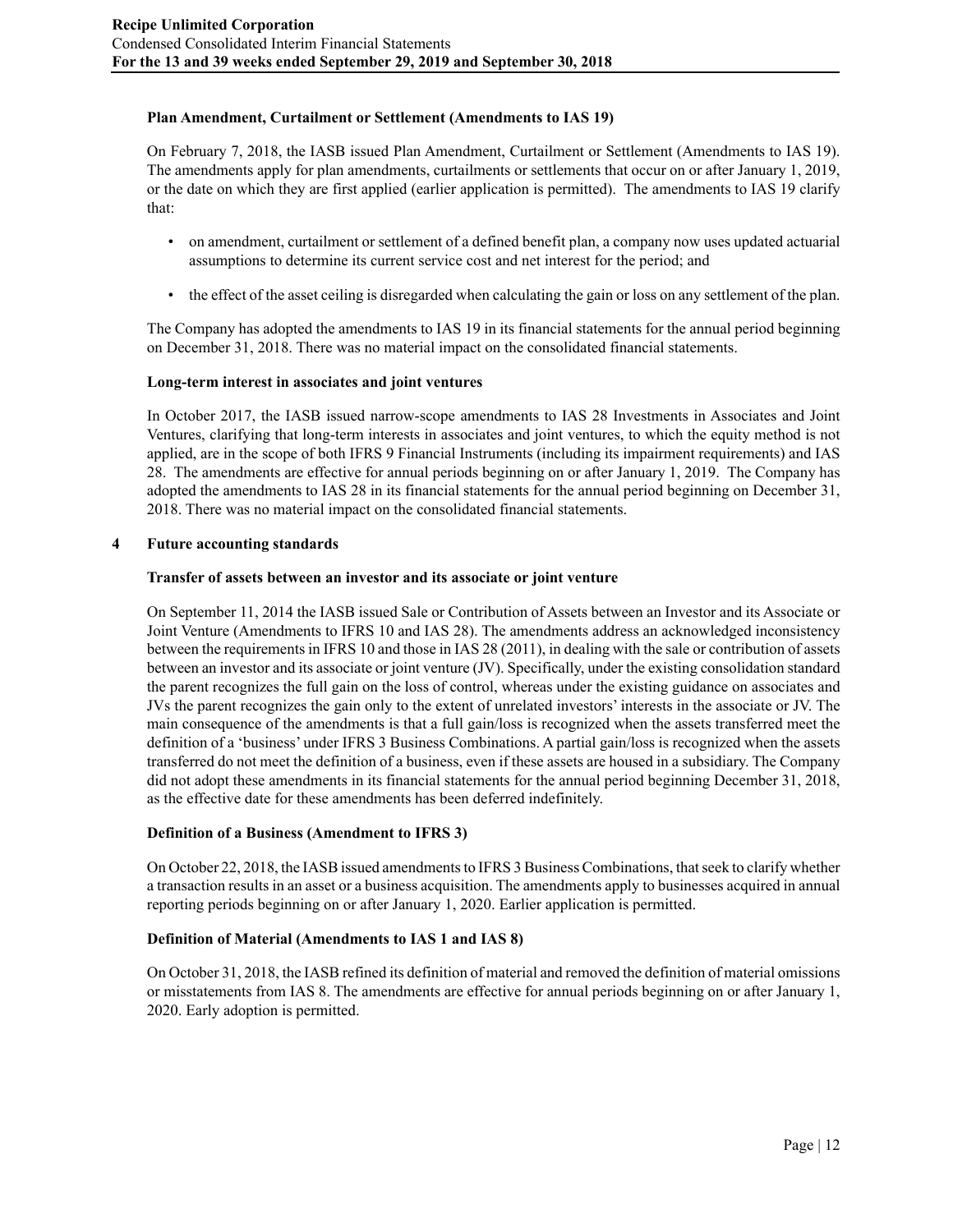# **5 Acquisitions and Buyouts**

The Company has accounted for all acquisitions using the acquisition method, with the results of the businesses acquired included in the consolidated financial statements from the date of acquisition.

### **Anejo and Blanco Cantina**

On May 24, 2019, the Company purchased the assets of Anejo and Blanco Cantina, 2 Mexican themed restaurants, and related brand intellectual property for \$5.0 million, which was settled by drawing on the Company's existing credit facility on the date of acquisition.

Below is an allocation summary in connection with the acquisition of Anejo and Blanco Cantina:

|                      | May 24, 2019 |
|----------------------|--------------|
| <b>Consideration</b> |              |
|                      | 5,030        |
|                      | 5,030        |
| Net assets acquired  |              |
| Inventories S        | 30           |
|                      | 616          |
|                      | 646          |
|                      | 4,384        |
| Total                | 5,030        |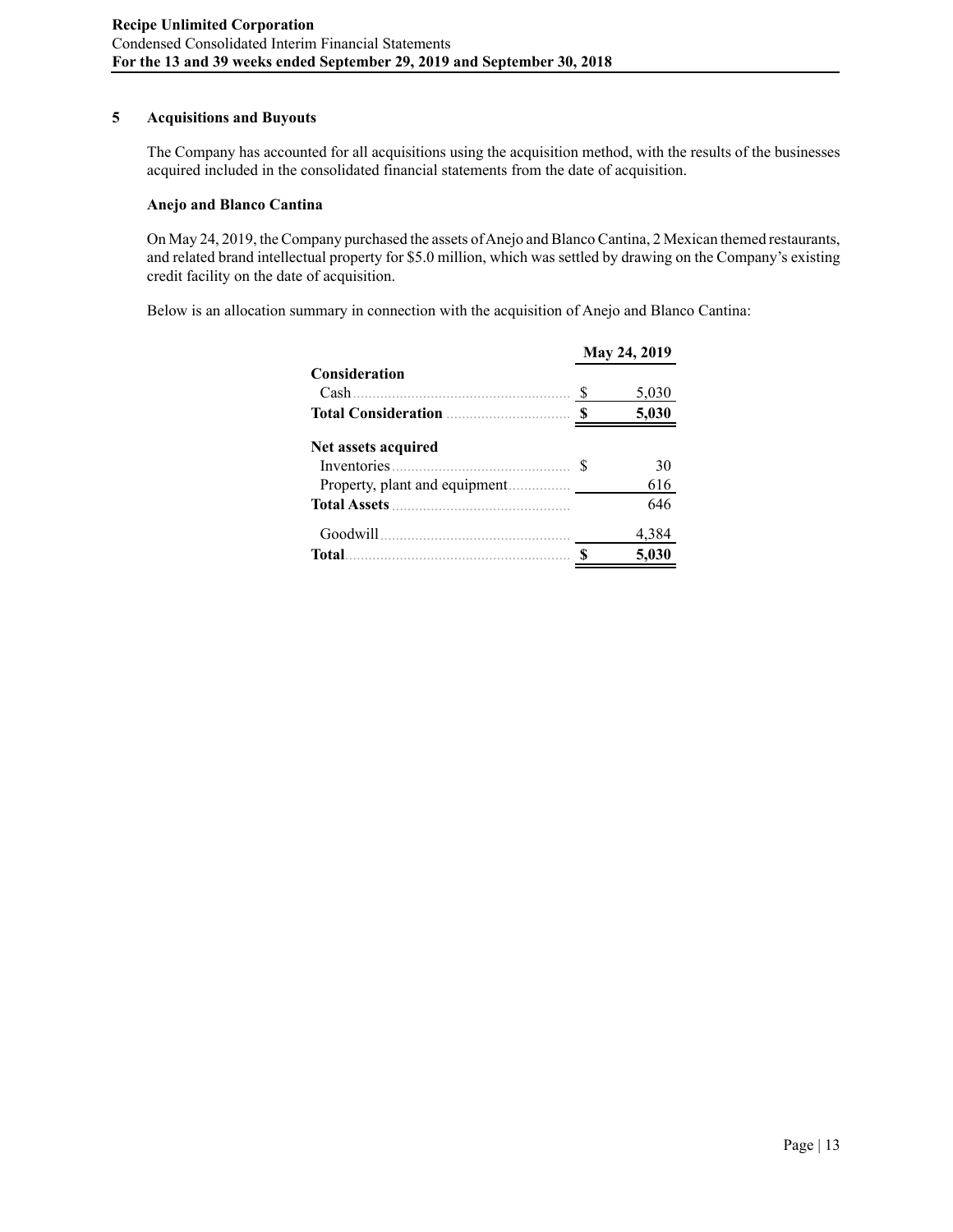# **Re-acquired franchise locations**

In the normal course of business, the Company may acquire or re-acquire franchise restaurants and convert them into corporate restaurants. During the 13 and 39 weeks ended September 29, 2019, 2 and 11 franchise locations (September 30, 2018 – 10 and 13 locations) were re-acquired by the Company.

Below is an allocation summary of the re-acquired franchise locations for the 13 and 39 weeks ended September 29, 2019, compared to September 30, 2018:

| (in thousands of Canadian dollars) |                                                                 | For the 13 weeks ended |               |            | For the 39 weeks ended |            |          |       |  |  |  |
|------------------------------------|-----------------------------------------------------------------|------------------------|---------------|------------|------------------------|------------|----------|-------|--|--|--|
|                                    | September 29, September 30, September 29, September 30,<br>2019 |                        |               | 2018       |                        | 2019       |          | 2018  |  |  |  |
| <b>Consideration</b>               |                                                                 |                        |               |            |                        |            |          |       |  |  |  |
|                                    | <sup>\$</sup>                                                   | 28                     | <sup>\$</sup> | 4,948      | <sup>S</sup>           | 3,416 \$   |          | 4,966 |  |  |  |
| <b>Total Consideration</b>         | $\mathbf{\hat{S}}$                                              | 28S                    |               | $4,948$ \$ |                        | $3,416$ \$ |          | 4,966 |  |  |  |
| Net assets acquired                |                                                                 |                        |               |            |                        |            |          |       |  |  |  |
|                                    |                                                                 | 28                     | -\$           | 239        | -\$                    | 223        | -\$      | 257   |  |  |  |
| Property, plant and equipment      |                                                                 |                        |               | 1,329      |                        | 187        |          | 1,329 |  |  |  |
|                                    |                                                                 |                        |               | 2,480      |                        | 1,971      |          | 2,480 |  |  |  |
|                                    |                                                                 | 28                     |               | 4,048      |                        | 2,381      |          | 4,066 |  |  |  |
| <b>Liabilities</b>                 |                                                                 |                        |               |            |                        |            |          |       |  |  |  |
| Accounts payable and accrued       |                                                                 |                        |               |            |                        | 256        |          |       |  |  |  |
| <b>Total liabilities</b>           |                                                                 |                        |               |            |                        | 256        |          |       |  |  |  |
| Goodwill                           |                                                                 |                        |               | 900        |                        | 1,291      |          | 900   |  |  |  |
| Total.                             |                                                                 | 28                     | \$            | 4,948      | <b>S</b>               | 3,416      | <b>S</b> | 4,966 |  |  |  |

#### **Marigolds and Onions**

On December 11, 2018, the Company completed the 100% equity interest acquisition of Marigolds and Onions Ltd., an event catering company based in Ontario, for approximately \$6.8 million, of which \$4.0 million was settled by drawing on the Company's existing credit facility on the date of acquisition. The remaining balance of \$2.8 million will be paid in December 2019 and December 2020 if certain targets and conditions are met. The Company has completed the fair value determination of the identifiable assets acquired and liabilities assumed in connection with the acquisition of Marigolds and Onions.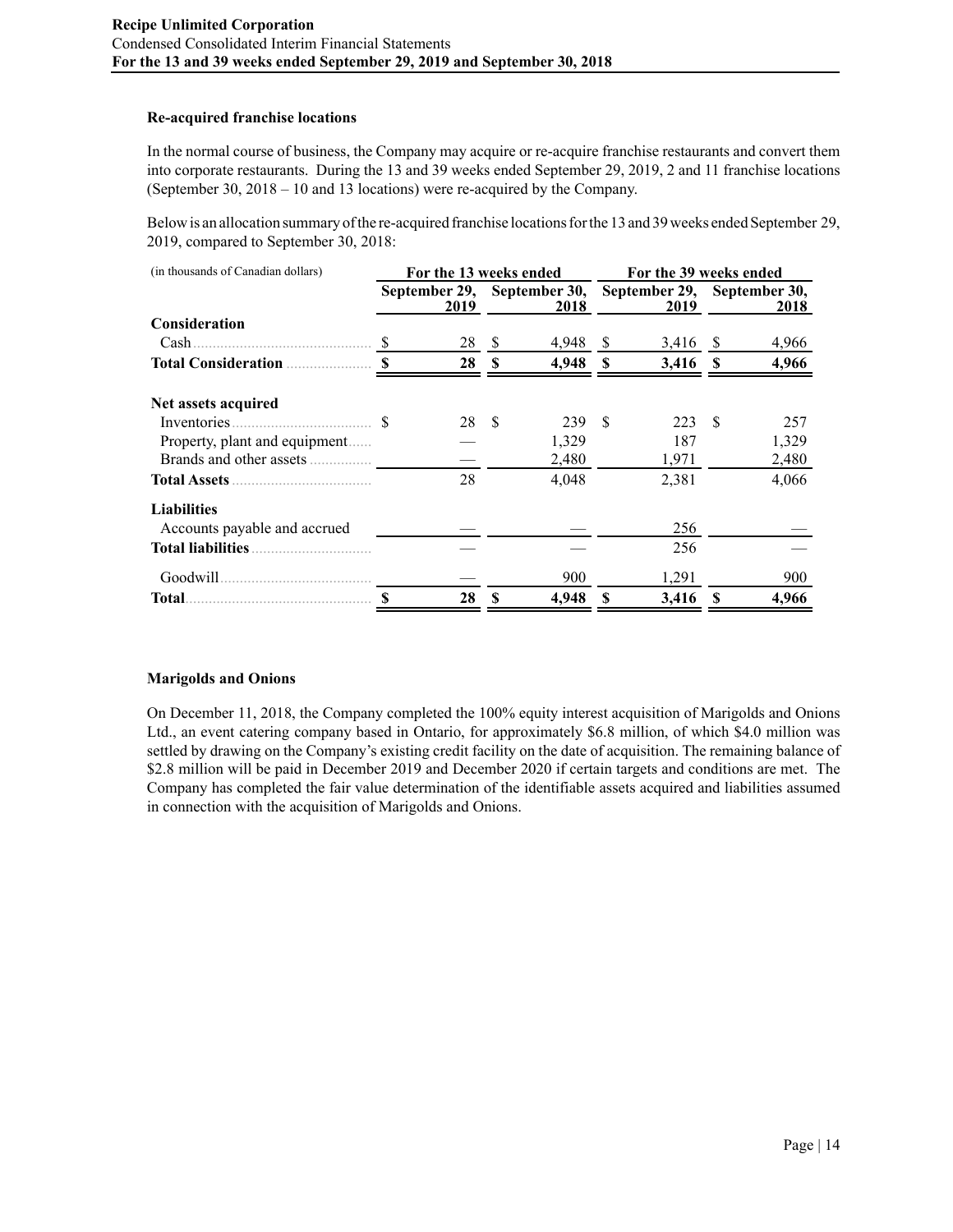#### **6 Sales**

Sales are made up of the direct sales of prepared food and beverage to customers at company-owned restaurants and from its catering division, sales of St-Hubert and The Keg branded and other private label products produced and shipped from the Company's manufacturing plant and distribution centers to retail grocery customers and to its network of St-Hubert restaurants, and revenue from processing off-premise phone, web and mobile orders for franchised locations.

|                                         |  | For the 13 weeks ended |    |                       | For the 39 weeks ended |                       |    |                       |  |  |  |
|-----------------------------------------|--|------------------------|----|-----------------------|------------------------|-----------------------|----|-----------------------|--|--|--|
| (in thousands of Canadian dollars)      |  | September 29,<br>2019  |    | September 30,<br>2018 |                        | September 29,<br>2019 |    | September 30,<br>2018 |  |  |  |
|                                         |  | 184,510                | -S | 189,703               | -S                     | 557,918               | -S | 519,734               |  |  |  |
| Food processing and distribution sales. |  | 68,887                 |    | 67,660                |                        | 206,759               |    | 194,941               |  |  |  |
|                                         |  | 6,847                  |    | 1,102                 |                        | 14,074                |    | 3,497                 |  |  |  |
| Call centre service charge revenues.    |  | 2.459                  |    | 2,468                 |                        | 7.988                 |    | 8,431                 |  |  |  |
|                                         |  | 262,703                |    | 260,933               |                        | 786,739               |    | 726,603               |  |  |  |

#### **7 Franchise revenues**

The Company grants license agreements to independent operators ("franchisees"). As part of the license agreements, the franchisees pay franchise fees, marketing fund contributions, conversion fees for established locations, and other payments, which may include payments for royalties, equipment and property rents.

|                                                |  | For the 13 weeks ended |    |                       | For the 39 weeks ended |                       |                       |         |  |  |  |
|------------------------------------------------|--|------------------------|----|-----------------------|------------------------|-----------------------|-----------------------|---------|--|--|--|
| (in thousands of Canadian dollars)             |  | September 29,<br>2019  |    | September 30,<br>2018 |                        | September 29,<br>2019 | September 30,<br>2018 |         |  |  |  |
|                                                |  | 27.406                 | -S | 28,613                | - S                    | 81,699                | -S                    | 80,046  |  |  |  |
| Marketing fund contributions                   |  | 16,156                 |    | 16,108                |                        | 47,451                |                       | 46,117  |  |  |  |
| Other rental income                            |  | 2,234                  |    | 2,351                 |                        | 6,667                 |                       | 6,959   |  |  |  |
| Franchise fees on new and renewal<br>licenses. |  | 450                    |    | 934                   |                        | 1,981                 |                       | 1,862   |  |  |  |
|                                                |  | 337                    |    | 393                   |                        | 1,093                 |                       | 1,227   |  |  |  |
| Amortization of unearned conversion            |  |                        |    |                       |                        |                       |                       |         |  |  |  |
|                                                |  | (327)                  |    | 729                   |                        | (167)                 |                       | 905     |  |  |  |
|                                                |  | 46,256                 |    | 49.128                |                        | 138,724               |                       | 137,116 |  |  |  |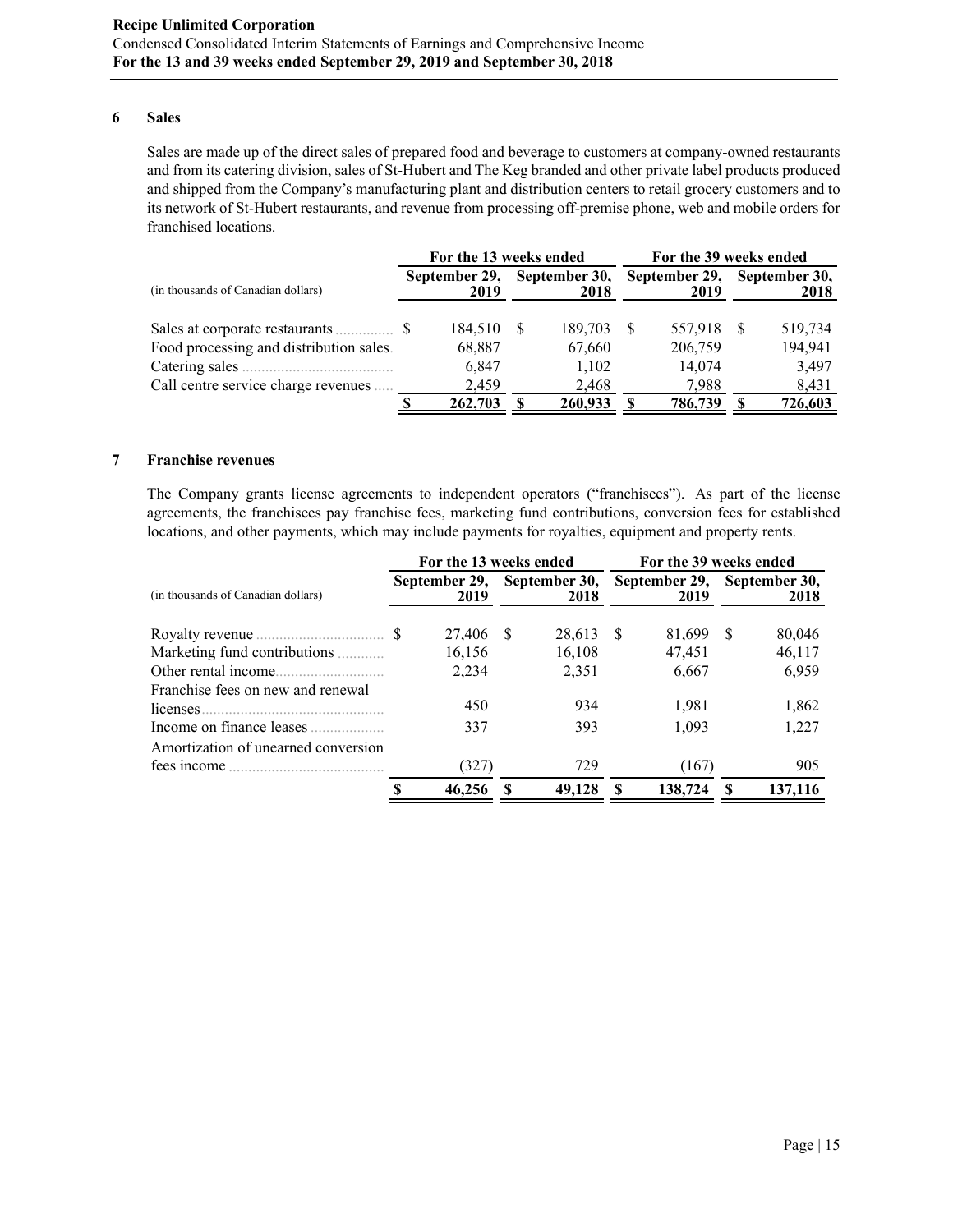### **8 Selling, general and administrative expenses**

Included in operating income are the following selling, general and administrative expenses.

|                                                                          |   | For the 13 weeks ended |          |                                     | For the 39 weeks ended |                                     |    |         |  |  |  |
|--------------------------------------------------------------------------|---|------------------------|----------|-------------------------------------|------------------------|-------------------------------------|----|---------|--|--|--|
| (in thousands of Canadian dollars)                                       |   | 2019                   |          | September 29, September 30,<br>2018 |                        | September 29, September 30,<br>2019 |    | 2018    |  |  |  |
|                                                                          |   | 112,295                | -S       | 111,205                             | -S                     | 335,903                             | -S | 308,364 |  |  |  |
|                                                                          |   | 15,970                 |          | 16,108                              |                        | 47,265                              |    | 46,117  |  |  |  |
| The Keg royalty expense<br>.                                             |   | 6,225                  |          | 6,350                               |                        | 19,047                              |    | 14,808  |  |  |  |
| Franchise assistance and bad debt                                        |   | 1,151                  |          | 1,991                               |                        | 2,776                               |    | 6,397   |  |  |  |
| Depreciation of property, plant and                                      |   | 26,347                 |          | 10,294                              |                        | 78,845                              |    | 36,449  |  |  |  |
| Amortization of other assets (note 15)<br>Net (gain) loss on disposal of |   | 1,498                  |          | 1,394                               |                        | 4,822                               |    | 4,134   |  |  |  |
| property, plant and equipment and<br>Losses on early buyout/cancellation |   | 463                    |          | (1,829)                             |                        | 923                                 |    | (2,295) |  |  |  |
| of equipment rental contracts.                                           |   | 1,582                  |          | 344                                 |                        | 1,692                               |    | 819     |  |  |  |
| Other.                                                                   |   | 2,943                  |          | 14,777                              |                        | 5,743                               |    | 41,555  |  |  |  |
|                                                                          | S | 168,474                | <b>S</b> | 160,634                             | <b>S</b>               | 497,016                             | S  | 456,348 |  |  |  |

For the 13 and 39 weeks ended September 29, 2019, \$1.0 million and \$2.9 million (13 and 39 weeks ended September 30, 2018 - \$1.0 million and \$2.5 million) of depreciation related to property, plant and equipment has been included in cost of inventories sold as part of food processing and distribution.

As a result of adopting IFRS 16 (see note 3), included in depreciation of property, plant and equipment for the 13 and 39 weeks ended September 29, 2019 is \$11.4 million and \$34.3 million related to depreciation of the rightof-use assets (13 and 39 weeks ended September 30, 2018 - \$0.8 and \$2.3 million finance lease depreciation reported under IAS 17 and IFRIC 4). Offsetting the increase in depreciation of property, plant and equipment is the decreased operating lease costs which were \$14.1 million and \$43.0 million for the 13 and 39 weeks ended September 29, 2019 (13 and 39 weeks ended September 30, 2018 - \$1.2 million and \$3.6 million finance lease decrease in operating lease costs reported under IAS 17 and IFRIC 4), recorded as an expense reduction in the Other category.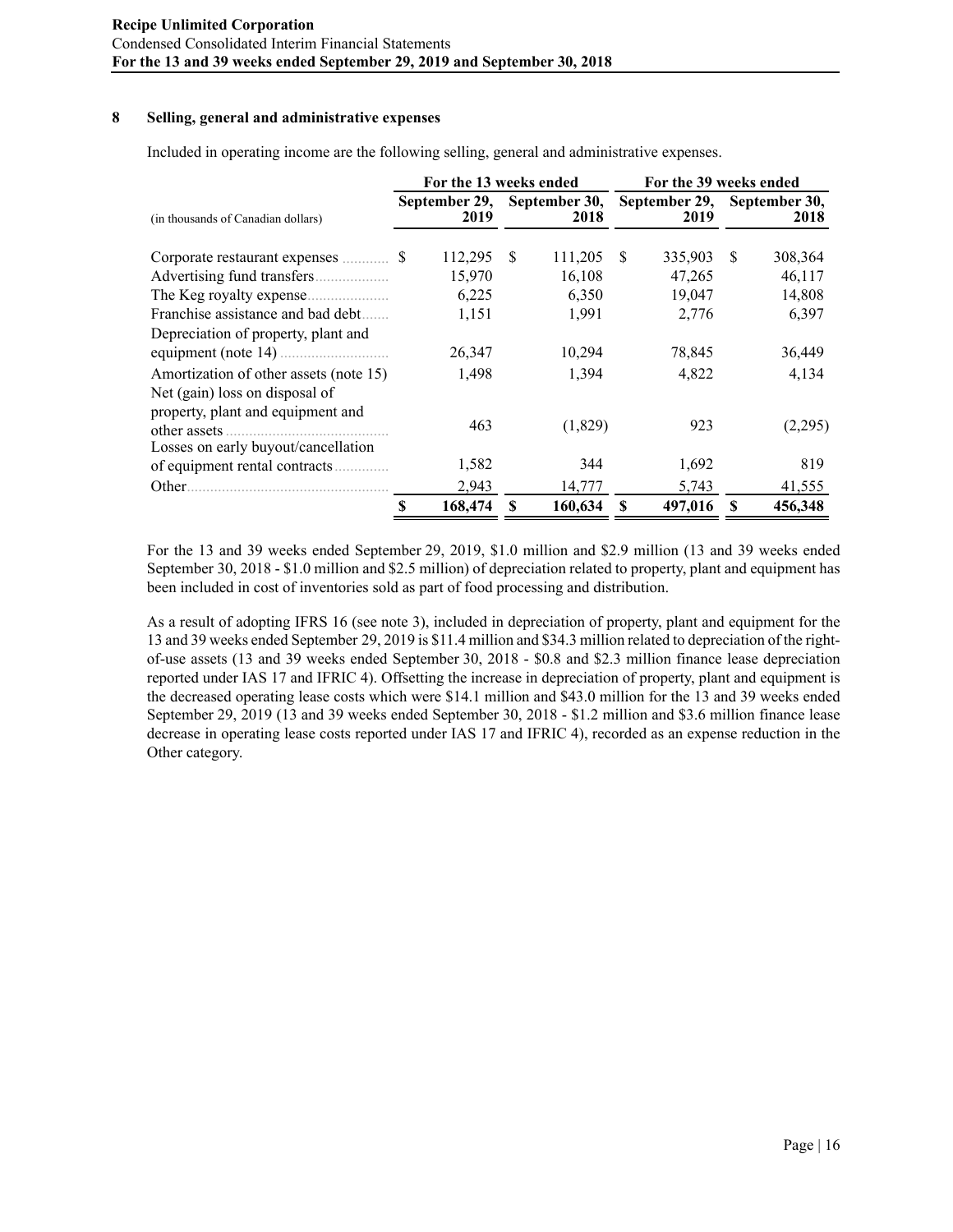# **9 Restructuring and other**

Restructuring and other costs consist of plans to consolidate and eliminate certain home office and brand operations positions related to Recipe's acquisitions, comprised primarily of severance costs and lease settlement costs. Restructuring costs also consist of closure costs related to repositioning certain brands.

The following table provides a summary of the costs recognized and cash payments made, as well as the corresponding net liability as at September 29, 2019:

|                                    |    | For the 13 weeks ended |               |               | For the 39 weeks ended |                       |              |       |                       |                       |  |  |
|------------------------------------|----|------------------------|---------------|---------------|------------------------|-----------------------|--------------|-------|-----------------------|-----------------------|--|--|
| (in thousands of Canadian dollars) |    | 2019                   |               | September 29, |                        | September 30,<br>2018 |              |       | September 29,<br>2019 | September 30,<br>2018 |  |  |
|                                    |    | 9,467                  | <sup>\$</sup> | 1.094         | - \$                   | 11,524                | <sup>S</sup> | 2,057 |                       |                       |  |  |
| <b>Cost recognized</b>             |    |                        |               |               |                        |                       |              |       |                       |                       |  |  |
| Employee termination benefits.     |    | 320                    |               | 670           |                        | 671                   |              | 1,130 |                       |                       |  |  |
| Site closing costs and other.<br>. |    | 2,275                  |               | 1,946         |                        | 2,399                 |              | 2,231 |                       |                       |  |  |
|                                    | \$ | 2,595                  | \$            | 2,616         | <b>S</b>               | 3,070                 | <b>S</b>     | 3,361 |                       |                       |  |  |
| <b>Cash payments</b>               |    |                        |               |               |                        |                       |              |       |                       |                       |  |  |
| Employee termination benefits.     |    | 316                    |               | 131           |                        | 1,371                 |              | 1,081 |                       |                       |  |  |
| Site closing costs and other       |    | 758                    |               | 68            |                        | 2,235                 |              | 826   |                       |                       |  |  |
|                                    | \$ | 1,074                  | \$            | 199           | <b>S</b>               | 3,606                 | $\mathbf{s}$ | 1,907 |                       |                       |  |  |
| Net liability, end of period       | S  | 10,988                 | S             | 3,511         | S                      | 10,988                | S            | 3,511 |                       |                       |  |  |

### **Recorded in the consolidated balance sheets as follows:**

| (in thousands of Canadian dollars)                       | <b>September</b><br>29, 2019 | December 30,<br>2018 | September 30,<br>2018 |
|----------------------------------------------------------|------------------------------|----------------------|-----------------------|
| Employee termination benefits:                           |                              |                      |                       |
|                                                          | 1.235 S                      | 1.934 S              | 1,401                 |
| Site closing costs and other are recorded as a reduction |                              |                      |                       |
|                                                          | 2,695                        | 2,538                |                       |
|                                                          |                              |                      | 1,101                 |
|                                                          |                              |                      | 1,009                 |
|                                                          | 7.058                        | 7,051                |                       |
|                                                          | 10.988                       | 11,523               | 3.511                 |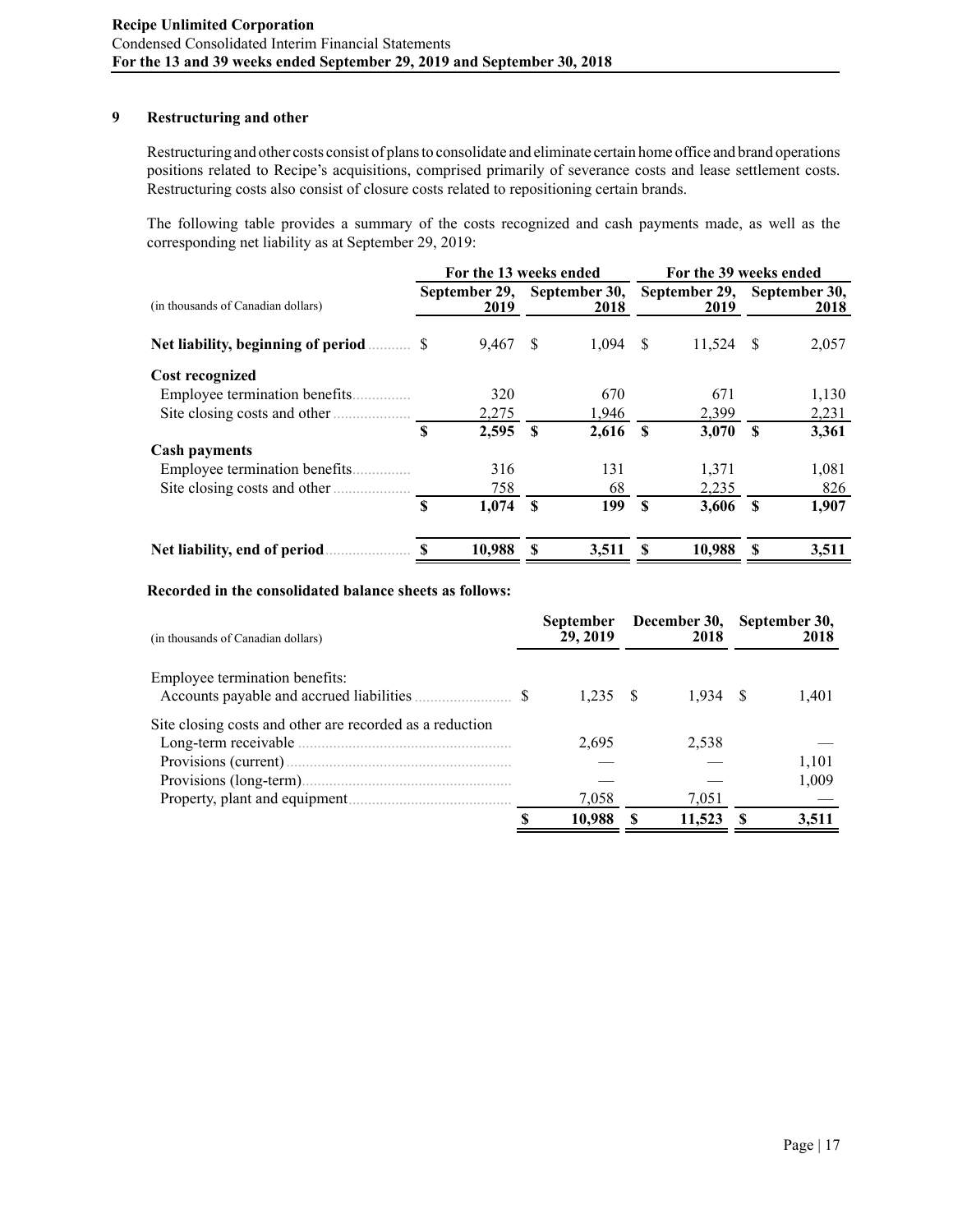# **10 Net interest expense and other financing charges**

|                                         |   | For the 13 weeks ended |              |                       | For the 39 weeks ended |                       |   |                       |  |  |  |
|-----------------------------------------|---|------------------------|--------------|-----------------------|------------------------|-----------------------|---|-----------------------|--|--|--|
| (in thousands of Canadian dollars)      |   | September 29,<br>2019  |              | September 30,<br>2018 |                        | September 29,<br>2019 |   | September 30,<br>2018 |  |  |  |
| Interest expense on long-term debt \$   |   | 4,540                  | <sup>S</sup> | 4,128                 | - \$                   | 12.291                | S | 12,060                |  |  |  |
| Interest expense on note payable to     |   |                        |              |                       |                        |                       |   |                       |  |  |  |
| The Keg Royalties Income Fund           |   | 1,069                  |              | 1,069                 |                        | 3,206                 |   | 2,548                 |  |  |  |
|                                         |   | (709)                  |              | 200                   |                        | 736                   |   | 558                   |  |  |  |
|                                         |   | 31                     |              | 83                    |                        | 153                   |   | 272                   |  |  |  |
| Interest income on Partnership units    |   | (2,807)                |              | (2,734)               |                        | (8,322)               |   | (6,280)               |  |  |  |
| Interest income                         |   | (465)                  |              | (414)                 |                        | (1,354)               |   | (1, 455)              |  |  |  |
| Interest on lease obligations (note 19) |   | 8,020                  |              | 487                   |                        | 24,460                |   | 1,419                 |  |  |  |
| Interest income on lease receivable     |   | (4,793)                |              |                       |                        | (14,313)              |   |                       |  |  |  |
|                                         | S | 4.886                  | S            | 2.819                 | S                      | 16.857                | S | 9.122                 |  |  |  |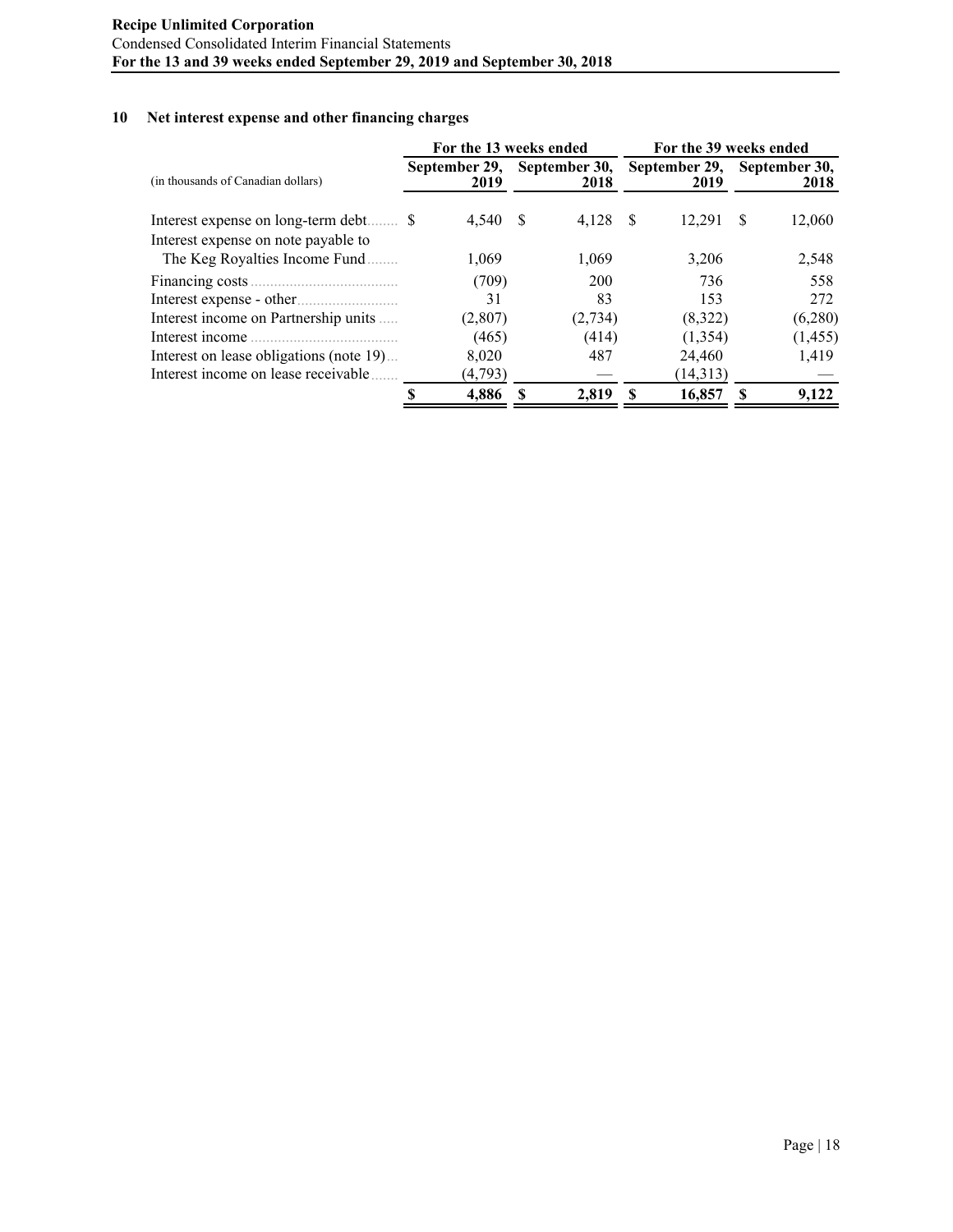# **11 Income taxes**

The Company's provision for income taxes is comprised of the following:

|                                       |    | For the 13 weeks ended |              |            | For the 39 weeks ended |                             |               |        |                                     |  |  |      |
|---------------------------------------|----|------------------------|--------------|------------|------------------------|-----------------------------|---------------|--------|-------------------------------------|--|--|------|
| (in thousands of Canadian dollars)    |    | 2019                   |              |            |                        | September 29, September 30, |               | 2018   | September 29, September 30,<br>2019 |  |  | 2018 |
| Current income tax expense            |    |                        |              |            |                        |                             |               |        |                                     |  |  |      |
|                                       |    | 5,502 \$               |              | $3,298$ \$ |                        | 18,924                      | -S            | 8,834  |                                     |  |  |      |
|                                       |    | (37)                   |              | (229)      |                        | (37)                        |               | (217)  |                                     |  |  |      |
|                                       | S  | 5,465                  | $\mathbf{s}$ | 3,069      | <b>S</b>               | 18,887                      | <sup>\$</sup> | 8,617  |                                     |  |  |      |
| Deferred income tax expense           |    |                        |              |            |                        |                             |               |        |                                     |  |  |      |
| Origination and reversal of temporary |    |                        |              |            |                        |                             |               |        |                                     |  |  |      |
|                                       | S  | $(294)$ \$             |              | 4,320 \$   |                        | $1,136$ \$                  |               | 15,368 |                                     |  |  |      |
|                                       |    |                        |              | 497        |                        | 931                         |               | 623    |                                     |  |  |      |
| Benefit from previously unrecognized  |    |                        |              |            |                        |                             |               |        |                                     |  |  |      |
| $\text{tax asset}$                    |    | (14)                   |              | (282)      |                        |                             |               | (238)  |                                     |  |  |      |
|                                       | \$ | $(308)$ \$             |              | 4,535      | -S                     | 2,067                       | <b>S</b>      | 15,753 |                                     |  |  |      |
|                                       |    | 5,157                  |              | 7,604      |                        | 20,954                      | S             | 24,370 |                                     |  |  |      |

# *Recognized deferred tax assets and liabilities*

| (in thousands of Canadian dollars)                                                                                                                                                                                                  | September 29,<br>2019 | December 30,<br>2018 |   | September 30,<br>2018 |
|-------------------------------------------------------------------------------------------------------------------------------------------------------------------------------------------------------------------------------------|-----------------------|----------------------|---|-----------------------|
| Opening balance <u>communications</u> states and states of states and states of states of states and states and states of states and states of states and states of states and states of states and states of states and states are | $(70, 420)$ \$        | $(77, 437)$ \$       |   | (77, 437)             |
|                                                                                                                                                                                                                                     | (2,067)               | (16,368)             |   | (15, 848)             |
|                                                                                                                                                                                                                                     |                       | 24,162               |   | 24,075                |
|                                                                                                                                                                                                                                     |                       | (530)                |   |                       |
| Original Joe's acquisition.                                                                                                                                                                                                         |                       | (40)                 |   |                       |
| Income taxes recognized in other comprehensive income.                                                                                                                                                                              |                       | (207)                |   |                       |
| Other                                                                                                                                                                                                                               | (65)                  |                      |   |                       |
|                                                                                                                                                                                                                                     | 864                   |                      |   |                       |
|                                                                                                                                                                                                                                     | (71,688)              | $(70, 420)$ \$       |   | (69, 210)             |
| Recorded in the consolidated balance sheets as follows:                                                                                                                                                                             |                       |                      |   |                       |
|                                                                                                                                                                                                                                     | 26,183 \$             | 22.411 \$            |   | 29,666                |
|                                                                                                                                                                                                                                     | (97, 871)             | (92, 831)            |   | (98, 876)             |
|                                                                                                                                                                                                                                     | (71,688)              | (70, 420)            | S | (69,210)              |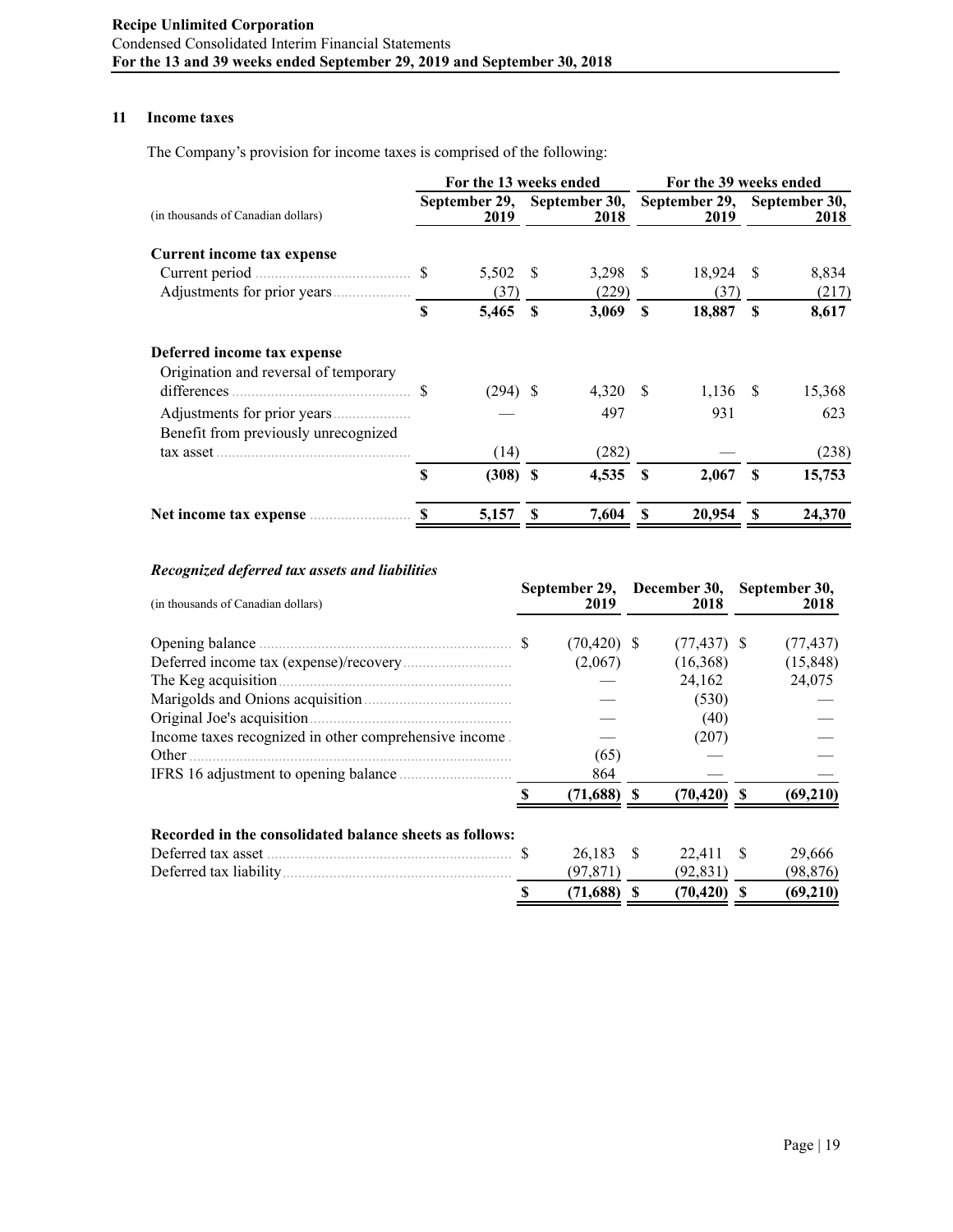### **12 Inventories**

Inventories consist of food and packaging materials used in St-Hubert's and The Keg's food processing and distribution division and food and beverage items for use at the Company's corporately-owned locations and catering divisions. Inventories are stated at the lower of cost and estimated net realizable value of corporate restaurant inventory. Costs consist of the cost to purchase, direct labour, an allocation of variable and fixed manufacturing overheads, and other costs incurred in bringing the inventory to its present location reduced by vendor allowances. The cost of inventories is determined using the first-in, first-out method.

| (in thousands of Canadian dollars) | September 29,<br>2019 | December 30,<br>2018 | September 30,<br>2018 |
|------------------------------------|-----------------------|----------------------|-----------------------|
|                                    | 7.764                 | 6.678 \$             | 5,498                 |
| Work in progress.                  | 1.077                 | 843                  | 979                   |
|                                    | 21,552                | 15,661               | 21,189                |
| Food and beverage supplies         | 11.945                | 13.404               | 11,890                |
|                                    | 42,338                | 36,586               | 39,556                |

#### **13 Long**-**term receivables**

| (in thousands of Canadian dollars)                                |   | September 29,<br>2019 |    | December 30,<br>2018 | September 30,<br>2018 |                       |  |
|-------------------------------------------------------------------|---|-----------------------|----|----------------------|-----------------------|-----------------------|--|
|                                                                   |   | 481,549 \$            |    |                      | S                     |                       |  |
|                                                                   |   | 13,264                |    | 18,430               |                       | 20,179                |  |
|                                                                   |   | 18,475                |    | 15,448               |                       | 10,771                |  |
|                                                                   |   | 721                   |    | 1,091                |                       | 802                   |  |
|                                                                   |   | 514,009               | -S | 34,969               | - \$                  | 31,752                |  |
| Recorded in the consolidated balance sheets as follows:           |   |                       |    |                      |                       |                       |  |
| (in thousands of Canadian dollars)                                |   | September 29,<br>2019 |    | December 30,<br>2018 |                       | September 30,<br>2018 |  |
| Current portion of long-term receivables<br>Long-term receivables | S | 80.987<br>433,022     | -S | 4.900<br>30,069      | <sup>\$</sup>         | 2,625<br>29,127       |  |
|                                                                   |   | 514,009               |    | 34,969               | -S                    | 31,752                |  |

#### **Lease receivable**

Lease receivables are related to the lease liability where the Company is on the real estate head lease of its franchised locations and a corresponding sublease contract is entered into between the Company and its franchisees. These subleases are all related to non-consolidated franchisees and are related to the long-term obligation of the franchisee sub-tenants to pay the Company over the term of the lease agreements excluding any unexercised renewal options, as they have not been determined to be certain to be exercised.

The comparative information has not been restated and continues to be reported under IAS 17 and IFRIC 4. The impact of changes related to the adoption of IFRS 16 are disclosed in note 3.

Lease receivables are reviewed for impairment based on expected losses at each balance sheet date in accordance with IFRS 9. An impairment loss is recorded when the credit risk is assessed to have increased for the lease receivables. For the 13 and 39 weeks ended September 29, 2019, the Company recorded an impairment loss of \$0.4 million and \$0.9 million, respectively (13 and 39 weeks ended September 30, 2018 - \$nil) on long-term lease receivables.

Lease receivables have maturity dates ranging from 2020 to 2037 and bear an average effective interest rate of 3.7% to 4.4%.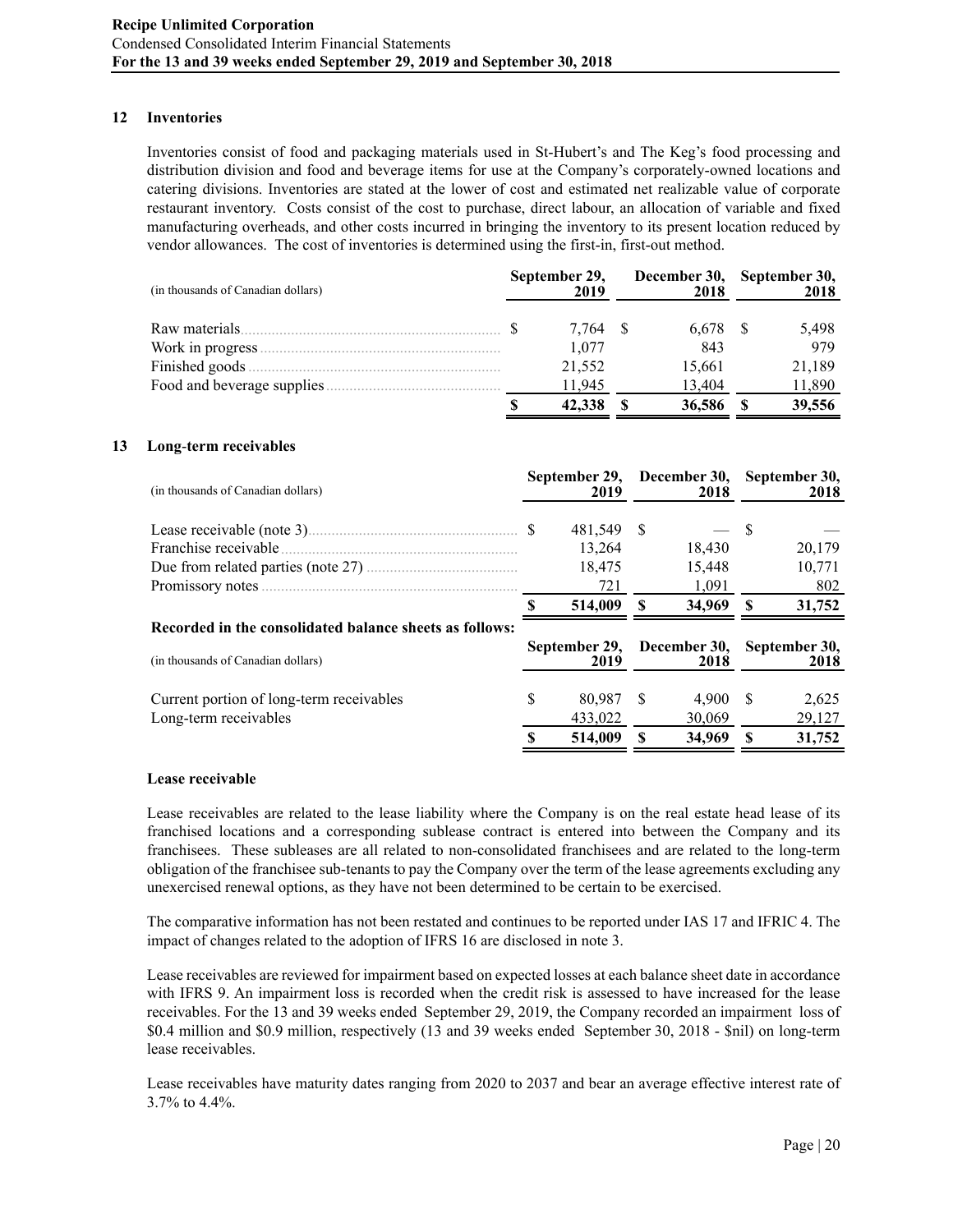# **Franchise receivable**

In prior years, the Company converted certain corporate restaurants to franchise and sold the restaurants to independent operators ("franchisees"). As part of these conversion agreements certain franchisees entered into rental agreements to rent certain restaurant assets from the Company. Franchise receivables of \$13.3 million (December 30, 2018 - \$18.4 million; September 30, 2018 - \$20.2 million) relates primarily to the long-term obligation of the franchisees to pay the Company over the term of the rental agreement which is equal to the term of the license agreement or the term to the expected buyout date assuming that the franchisee is more likely than not to acquire the rented assets from the Company.

Long-term franchise receivables are reviewed for impairment based on expected losses at each balance sheet date. An impairment loss is recorded when the credit risk is assessed to have increased for the lease receivables. For the 13 and 39 weeks ended September 29, 2019, the Company recorded \$nil (13 and 39 weeks ended September 30, 2018 - \$nil) of impairment losses on long-term franchise receivables.

Franchise receivables have maturity dates ranging from 2020 to 2034 and bear an average effective interest rate of 8% - 10%.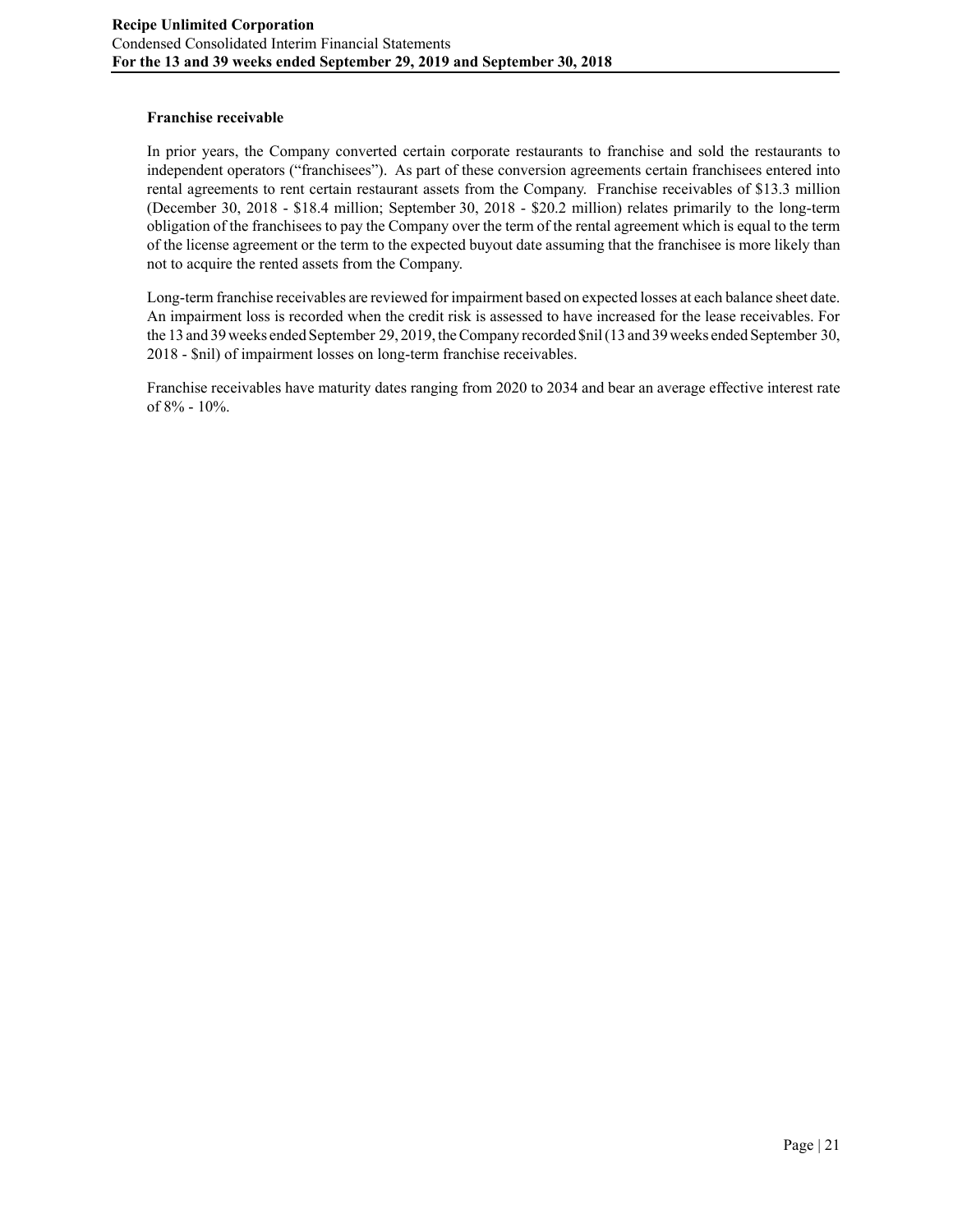#### **14 Property, plant and equipment**

|                                                       |          |    |                  |    |           |    | As at September 29, 2019  |    |                                            |    |                                |    |                                     |           |
|-------------------------------------------------------|----------|----|------------------|----|-----------|----|---------------------------|----|--------------------------------------------|----|--------------------------------|----|-------------------------------------|-----------|
| (in thousands of Canadian dollars)                    | Land     |    | <b>Buildings</b> |    | Equipment |    | Leasehold<br>improvements |    | <b>Assets</b><br>under<br>finance<br>lease |    | Right-of-<br><b>Use Assets</b> |    | <b>Construction-</b><br>in-progress | Total     |
| Cost                                                  |          |    |                  |    |           |    |                           |    |                                            |    |                                |    |                                     |           |
| Balance, beginning of year                            | \$36,359 | \$ | 114,335          | \$ | 231,834   | S  | 208,987                   | \$ | 42,811                                     | \$ |                                | \$ | 8,947                               | \$643,273 |
| IFRS 16 Adjustment to Opening                         |          |    |                  |    |           |    | 12,516                    |    | (41,589)                                   |    | 265,423                        |    |                                     | 236,350   |
| Other IFRS 16 transition                              |          |    |                  |    | 1,427     |    | 5,660                     |    |                                            |    | (9,535)                        |    |                                     | (2, 448)  |
|                                                       |          |    | 14               |    | 4,938     |    | 2,389                     |    |                                            |    | 24,408                         |    | 27,816                              | 59,565    |
| Acquisitions and Buybacks (note 5)                    |          |    |                  |    | 453       |    | 350                       |    |                                            |    |                                |    |                                     | 803       |
|                                                       | (270)    |    | (129)            |    | (11,609)  |    | (9,328)                   |    | (1,222)                                    |    | 1,975                          |    |                                     | (20, 583) |
| Foreign exchange translation                          |          |    |                  |    | (406)     |    | (1,012)                   |    |                                            |    | (416)                          |    |                                     | (1, 834)  |
| Transfer to/(from) construction-in-                   |          |    | 110              |    | 8,391     |    | 11,915                    |    |                                            |    |                                |    | (20, 416)                           |           |
| Balance as at September 29, 2019                      | \$36,089 |    | \$114,330        | \$ | 235,028   | S  | 231,477                   | \$ |                                            | \$ | 281,855                        | s  | 16,347                              | \$915,126 |
| <b>Accumulated depreciation and impairment losses</b> |          |    |                  |    |           |    |                           |    |                                            |    |                                |    |                                     |           |
|                                                       |          | S  | 11.675           | S  | 132,848   | s  | 78,068                    | S  | 20,692                                     | -S |                                | S  |                                     | \$243,283 |
| IFRS 16 Adjustment to Opening<br>Balance (note 3)     |          |    |                  |    |           |    | 971                       |    | (19,900)                                   |    | (971)                          |    |                                     | (19,900)  |
| Other IFRS 16 transition                              |          |    |                  |    |           |    |                           |    |                                            |    | 971                            |    |                                     | 971       |
|                                                       |          |    | 3,115            |    | 21,108    |    | 23,169                    |    |                                            |    | 34,322                         |    |                                     | 81,714    |
|                                                       |          |    |                  |    | 1,282     |    | 5,537                     |    |                                            |    | 1,779                          |    |                                     | 8,598     |
| Foreign exchange translation                          |          |    |                  |    | (324)     |    | (761)                     |    |                                            |    | (109)                          |    |                                     | (1, 194)  |
|                                                       |          |    | (93)             |    | (11, 272) |    | (8,325)                   |    | (792)                                      |    | (368)                          |    |                                     | (20, 850) |
| Balance as at September 29, 2019                      | -S       | \$ | 14,697           | s  | 143,642   | S  | 98,659                    | \$ |                                            | \$ | 35,624                         | S  |                                     | \$292,622 |
| Carrying amount as at                                 | \$36,089 | \$ | 99,633           | S  | 91,386    | S  | 132,818                   | S  |                                            | S  | 246,231                        | S  | 16,347                              | \$622,504 |
|                                                       | \$35,971 | \$ | 100,590          | \$ | 94,955    | \$ | 135,410                   | \$ |                                            | \$ | 252,103                        | \$ | 17,800                              | \$636,829 |
|                                                       | \$36,241 | \$ | 101,583          | \$ | 96,664    | \$ | 137,018                   | \$ |                                            | S  | 264,337                        | \$ | 11,852                              | \$647,695 |
|                                                       | \$36,359 | \$ | 102,660          | \$ | 98,986    | \$ | 130,919                   | \$ | 22,119                                     | \$ |                                | \$ | 8,947                               | \$399,990 |
| September 30, 2018                                    | \$38,816 | \$ | 104,972          | Ŝ  | 87,006    | S  | 140,486                   | Ŝ  | 22,883                                     | S  |                                | S  | 18,860                              | \$413,023 |

#### **Right-of-use assets**

IFRS 16 defines a lease as a contract that conveys the right to use an asset for a period of time in exchange for consideration. On December 31, 2018, the initial commencement date of IFRS 16, the Company's right-of-use assets were recognized and calculated as the initial amount of the lease liability, plus any lease payment made before the commencement date, plus any initial direct costs incurred, minus any lease incentives received. Subsequent to initial recognition, the Company measures the right-of-use assets at cost less accumulated depreciation and impairment losses. The carrying value is also adjusted for any re-measurement of the lease liability.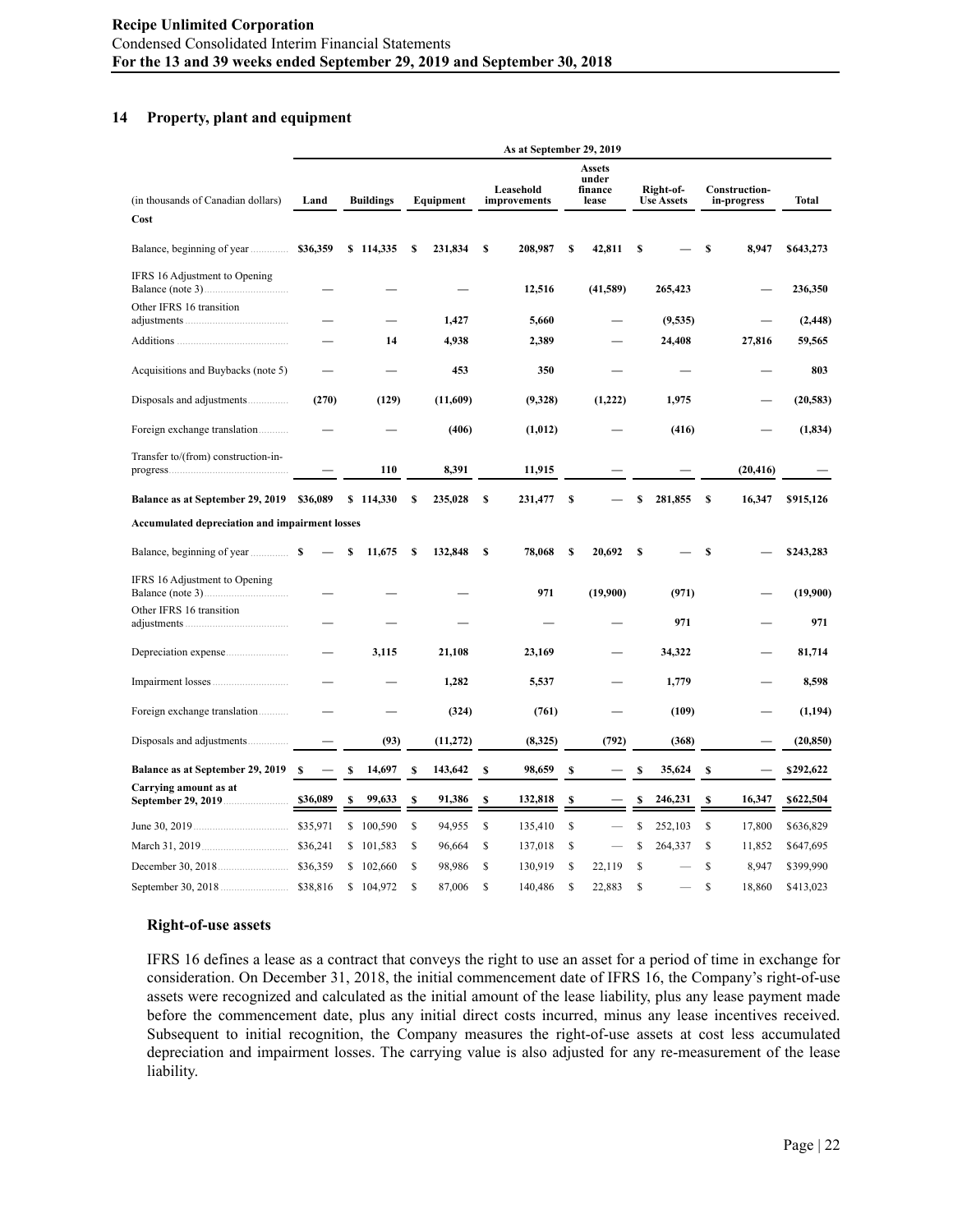The amortization period for the right-of-use asset is from the initial commencement date to the end of the lease term including any exercised renewal options.

### **Impairment losses**

For the 13 and 39 weeks ended September 29, 2019, the Company recorded \$5.2 million and \$8.6 (13 and 39 weeks ended September 30, 2018 - \$nil and \$0.6 million) of impairment losses on property, plant and equipment in respect of 9 and 17 cash generating units ("CGUs") (13 and 39 weeks ended September 30, 2018 - nil and 1 CGUs). An impairment loss is recorded when the carrying amount of the restaurant location exceeds its recoverable amount. The recoverable amount is based on the greater of the CGU's fair value less costs to sell ("FVLCS") and its value in use ("VIU"). Approximately 59% (September 30, 2018 - 100%) of impaired CGUs had carrying values greater than their FVLCS. The remaining 41% (September 30, 2018 - 0%) of impaired CGUs had carrying values greater than their VIU**.** 

For the 13 and 39 weeks ended September 29, 2019, the Company did not record any impairment reversals (September 30, 2018 - nil).

When determining the VIU of a restaurant location, the Company employs a discounted cash flow model for each CGU. The duration of the cash flow projections for individual CGUs varies based on the remaining useful life of the significant asset within the CGU or the remaining lease term of the location. Sales forecasts for cash flows are based on actual operating results, operating budgets and long-term growth rates that were consistent with strategic plans presented to the Company's Board and ranged between 0% and 3%. The estimate of the VIU of the relevant CGUs was determined using an after-tax discount rate of 4.0% to 18.5% at September 29, 2019 (September 30, 2018 - 8.2% to 12.5%).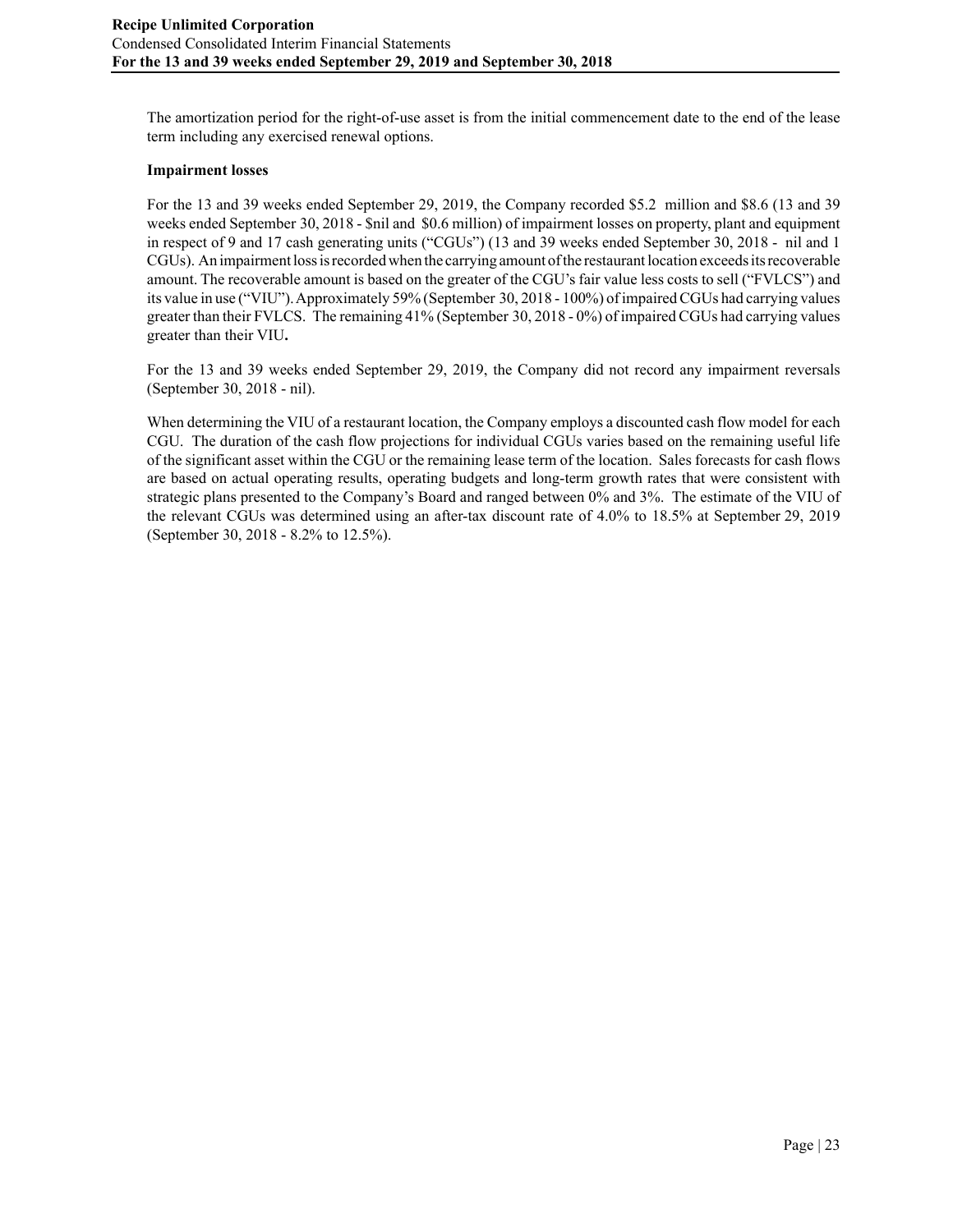#### **15 Brands and other assets**

Brands and other assets including re-acquired franchise rights are recorded at their fair value at the date of acquisition. The Company assesses each intangible asset and other assets for legal, regulatory, contractual, competitive or other factors to determine if the useful life is definite. Brands are measured at cost less net accumulated impairment losses and are not amortized as they are considered to have an indefinite useful life. Indefinite life intangible assets are tested for impairment at least annually and whenever there is an indication that the asset may be impaired. Re-acquired franchise rights and other assets are amortized on a straight-line basis over their estimated useful lives, averaging approximately five years and are tested for impairment whenever there is an indication that the asset may be impaired.

|                                                | As at September 29, 2019 |               |                           |                 |                                                     |        |               |              |  |  |  |  |
|------------------------------------------------|--------------------------|---------------|---------------------------|-----------------|-----------------------------------------------------|--------|---------------|--------------|--|--|--|--|
| (in thousands of Canadian dollars)             |                          | <b>Brands</b> |                           | Other<br>assets | <b>Investment</b> in<br>joint ventures<br>(note 27) |        |               | <b>Total</b> |  |  |  |  |
| Cost                                           |                          |               |                           |                 |                                                     |        |               |              |  |  |  |  |
|                                                |                          | 526,072       | <b>S</b>                  | 98,336          | <sup>\$</sup>                                       | 18,635 | <sup>\$</sup> | 643,043      |  |  |  |  |
| Additions from business acquisitions (note 5). |                          |               |                           | 1,971           |                                                     |        |               | 1,971        |  |  |  |  |
| Additions                                      |                          |               |                           | 124             |                                                     |        |               | 124          |  |  |  |  |
|                                                |                          |               |                           | (449)           |                                                     | (209)  |               | (658)        |  |  |  |  |
|                                                |                          |               |                           |                 |                                                     | (166)  |               | (166)        |  |  |  |  |
|                                                |                          |               |                           | 673             |                                                     | (322)  |               | 351          |  |  |  |  |
|                                                |                          | 526,072       | $\mathbf S$               | 100,655         | $\mathbf S$                                         | 17,938 | $\mathbf S$   | 644,665      |  |  |  |  |
| <b>Accumulated amortization</b>                |                          |               |                           |                 |                                                     |        |               |              |  |  |  |  |
|                                                |                          |               | \$                        | 26,860          | <sup>\$</sup>                                       |        | \$            | 26,860       |  |  |  |  |
|                                                |                          |               |                           | 4,822           |                                                     |        |               | 4,822        |  |  |  |  |
|                                                |                          |               |                           | (449)           |                                                     |        |               | (449)        |  |  |  |  |
|                                                |                          |               |                           | 150             |                                                     |        |               | 150          |  |  |  |  |
| Other.                                         |                          |               |                           | 220             |                                                     |        |               | 220          |  |  |  |  |
|                                                |                          |               |                           | 327             |                                                     |        |               | 327          |  |  |  |  |
|                                                |                          |               | \$                        | 31,930          | $\mathbf s$                                         |        | \$            | 31,930       |  |  |  |  |
| Carrying amount as at September 29, 2019 \$    |                          | 526,072       | $\boldsymbol{\mathsf{S}}$ | 68,725          | $\boldsymbol{\mathsf{s}}$                           | 17,938 | $\mathbb S$   | 612,735      |  |  |  |  |
|                                                | <sup>S</sup>             | 526,072       | \$                        | 70,313          | \$                                                  | 17,934 | \$            | 614,319      |  |  |  |  |
|                                                |                          | 526,072       | \$                        | 72,045          | <sup>S</sup>                                        | 18,357 | \$            | 616,474      |  |  |  |  |
|                                                |                          | 526,072       | \$.                       | 71,476          | \$.                                                 | 18,635 | \$            | 616,183      |  |  |  |  |
|                                                |                          | 526,072       | S                         | 71,281          | S                                                   | 18,589 | \$            | 615,942      |  |  |  |  |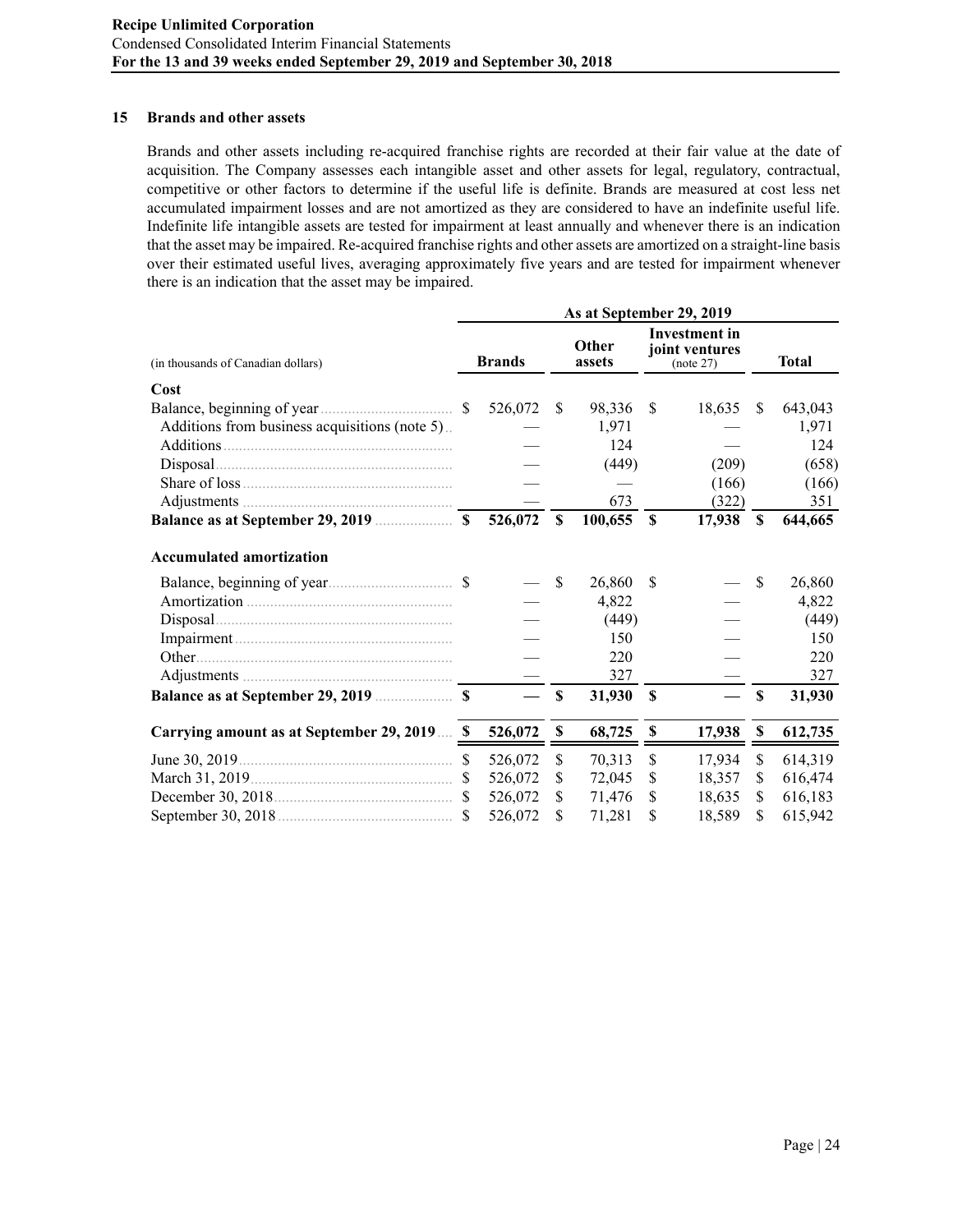### **16 Goodwill**

Goodwill arising in a business combination is recognized as an asset at the date that control is acquired. Goodwill represents the excess of the purchase price of a business acquired over the fair value of the underlying net assets acquired at the date of acquisition. Goodwill is allocated at the date of the acquisition to a group of cash generating units that are expected to benefit from the synergies of the business combination, but no higher than an operating segment. Goodwill is not amortized and is tested for impairment at least annually and whenever there is an indication that the asset may be impaired.

| (in thousands of Canadian dollars)             | September 29,<br>2019 | December 30,<br>2018 | September 30,<br>2018 |         |  |
|------------------------------------------------|-----------------------|----------------------|-----------------------|---------|--|
| Cost                                           |                       |                      |                       |         |  |
|                                                | 196,638               | 191,111 \$           |                       | 191,111 |  |
|                                                | 5,675                 | 5,527                |                       | 900     |  |
| Additions resulting from change in Preliminary |                       |                      |                       |         |  |
|                                                | 384                   |                      |                       |         |  |
|                                                | 202,697               | 196,638              |                       | 192,011 |  |

#### **17 Provisions**

Provisions are recognized when there is a legal or constructive obligation as a result of a past event, it is probable that an outflow of economic benefits will be required to settle the obligation and the obligation can be measured reliably. If the effect of the time value of money is material, provisions are discounted using a current pre-tax rate that reflects the risk specific to the liability. Provisions are reviewed on a regular basis and adjusted to reflect management's best current estimates. Due to the judgemental nature of these items, future settlements may differ from amounts recognized.

|                                                                                                                                                                                                                                            | As at September 29, 2019 |                                    |              |                                                   |   |                                          |     |       |              |           |
|--------------------------------------------------------------------------------------------------------------------------------------------------------------------------------------------------------------------------------------------|--------------------------|------------------------------------|--------------|---------------------------------------------------|---|------------------------------------------|-----|-------|--------------|-----------|
| (in thousands of Canadian dollars)                                                                                                                                                                                                         |                          | Asset<br>retirement<br>obligations |              | Lease<br>obligations<br>for closed<br>restaurants |   | <b>Franchise</b><br>onerous<br>contracts |     | Other |              | Total     |
|                                                                                                                                                                                                                                            | <sup>\$</sup>            | 5,478                              | <sup>S</sup> | $13,154$ \$                                       |   | 2,279                                    | -S  | 2,564 | <sup>S</sup> | 23,475    |
| Additions<br>and a construction of the construction of the construction of the construction of the construction of the construction of the construction of the construction of the construction of the construction of the construction of |                          | 183                                |              |                                                   |   |                                          |     | 98    |              | 281       |
| Accretion.                                                                                                                                                                                                                                 |                          | 138                                |              |                                                   |   |                                          |     |       |              | 138       |
|                                                                                                                                                                                                                                            |                          | (45)                               |              |                                                   |   |                                          |     | (142) |              | (187)     |
|                                                                                                                                                                                                                                            |                          | (10)                               |              | (90)                                              |   |                                          |     | (182) |              | (282)     |
| Impact from transition to IFRS 16                                                                                                                                                                                                          |                          |                                    |              | (13,064)                                          |   | (2.279)                                  |     |       |              | (15, 343) |
| Balance as at September 29, 2019  \$                                                                                                                                                                                                       |                          | 5,744                              | $\mathbf{s}$ |                                                   |   |                                          |     | 2,338 | $\mathbf{s}$ | 8,082     |
|                                                                                                                                                                                                                                            | S                        | 5,672                              | S            |                                                   |   |                                          |     | 2,487 | <b>S</b>     | 8,159     |
|                                                                                                                                                                                                                                            |                          | 5,631                              | \$.          |                                                   |   |                                          | \$. | 2,481 | S            | 8,112     |
|                                                                                                                                                                                                                                            |                          | 5,478                              | S            | 13,154                                            | S | 2,279                                    | S.  | 2,564 | S.           | 23,475    |
|                                                                                                                                                                                                                                            |                          | 5,740                              | \$.          | 4,792                                             | S | 1,407                                    | S   | 2,626 | S            | 14,565    |

#### **Recorded in the consolidated balance sheets as follows:**

| (in thousands of Canadian dollars)           | 2019           | 2018            | September 29, December 30, September 30,<br>2018 |
|----------------------------------------------|----------------|-----------------|--------------------------------------------------|
| Provisions-current.<br>Provisions-long-term. | 3.439<br>4.643 | 9.679<br>13.796 | 7.362<br>7.203                                   |
|                                              | 8.082          | 23,475          | 14,565                                           |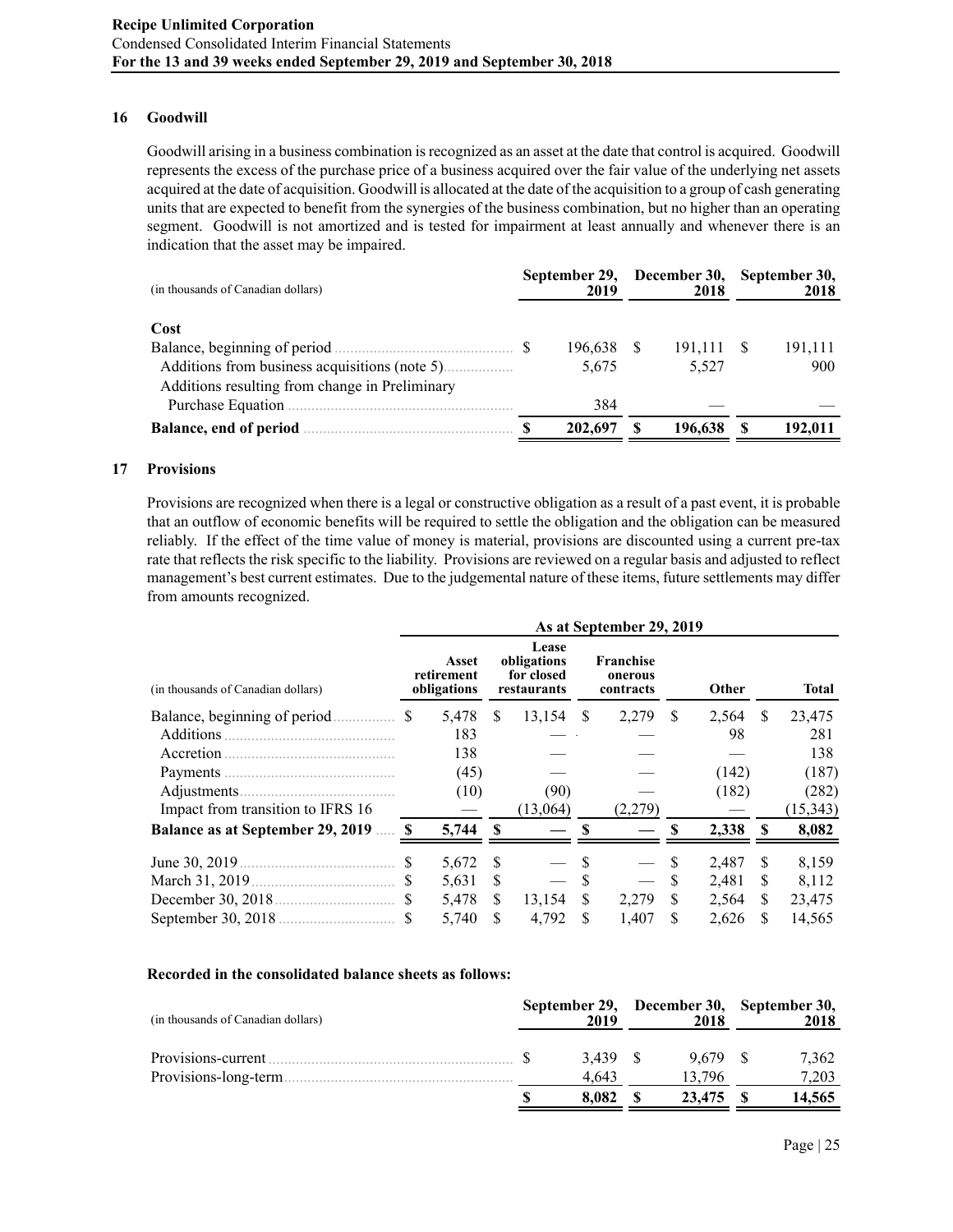### **18 Long-term debt**

| (in thousands of Canadian dollars) |  | September 29,<br>2019 |    | December 30,<br>2018 | September 30,<br>2018 |         |  |
|------------------------------------|--|-----------------------|----|----------------------|-----------------------|---------|--|
|                                    |  | 250,000               | -S |                      | - \$                  |         |  |
| Term credit facility - revolving   |  | 253,325               |    | 220,025              |                       | 270,025 |  |
|                                    |  |                       |    | 150,000              |                       | 150,000 |  |
|                                    |  | 18,000                |    | 21,000               |                       | 22,000  |  |
|                                    |  | 521,325               |    | 391,025              |                       | 442,025 |  |
| Less: financing costs.             |  | 3,686                 |    | 1,459                |                       | 1,646   |  |
|                                    |  | 517,639               |    | 389,566              | £.                    | 440,379 |  |

# **Recorded in the consolidated balance sheets as follows:**

|                                     | September 29, | December 30, September 30, |         |      |
|-------------------------------------|---------------|----------------------------|---------|------|
| (in thousands of Canadian dollars)  | 2019          | 2018                       |         | 2018 |
| Current portion of long-term debt   | 4.000         | 154.000                    | 154,000 |      |
| Long-term portion of long-term debt | 513.639       | 235.566                    | 286,379 |      |
|                                     | 517,639       | 389,566                    | 440.379 |      |

### **Private debt**

On May 1, 2019, the Company issued \$250.0 million First Lien 10 year Senior Secured Notes by way of a private placement (the "Notes"). The Notes rank pari passu in right of payment with the lenders under the Company's amended and restated credit agreement ("New Credit Facility"), is secured on a first lien basis on the assets that secure the Company's New Credit Facility, and is guaranteed by all material subsidiaries and holding companies of the Company on the same basis as the New Credit Facility. The Notes bear interest from their date of issue at a rate of 4.72% per annum, payable semi-annually and maturing on May 1, 2029. As at September 29, 2019, \$250.0 million (December 30, 2018 - \$nil; September 30, 2018 - \$nil) was drawn under the Notes.

# **Term credit facility**

On May 1, 2019, the Company amended and extended the terms of its existing syndicated bank credit facility. The New Credit Facility, the fifth amended and restated credit agreement, is comprised of a revolving credit facility in the amount of \$550.0 million with an accordion feature of up to \$250.0 million. The \$550.0 million revolving facility includes a \$400.0 million tranche that matures on May 1, 2024 (5 years) and a \$150.0 million tranche that matures on May 1, 2022 (3 years). The \$250.0 million accordion feature is applicable to either tranche and it has been upsized from \$50.0 million under the Company's previous credit facility.

The interest rate applied on amounts drawn by the Company under its new credit facility is the effective bankers' acceptance rate or prime rate plus a spread. The spread is based on the Company's total funded net debt to Earnings Before Interest, Taxes, Depreciation and Amortization ("EBITDA") ratio, as defined in the new credit agreement, measured using EBITDA for the four most recently completed fiscal quarters.

As at September 29, 2019, \$253.3 million (December 30, 2018 - \$370.0 million; September 30, 2018 - \$420.0 million) was drawn under the amended and extended credit facilities. The effective interest rate for the 39 weeks ended September 29, 2019 was 3.94% representing bankers acceptance rate of 2.19% plus 1.25% borrowing spread, standby fees and the amortization of deferred financing fees of 0.50%.

The Company is also required to pay a standby fee of between 0.20% and 0.46% per annum on the undrawn portion of the \$550.0 million revolving facility. The standby fee, like the interest rate, is based on the Company's total funded net debt to EBITDA ratio. As of September 29, 2019, the standby fee rate was 0.25%.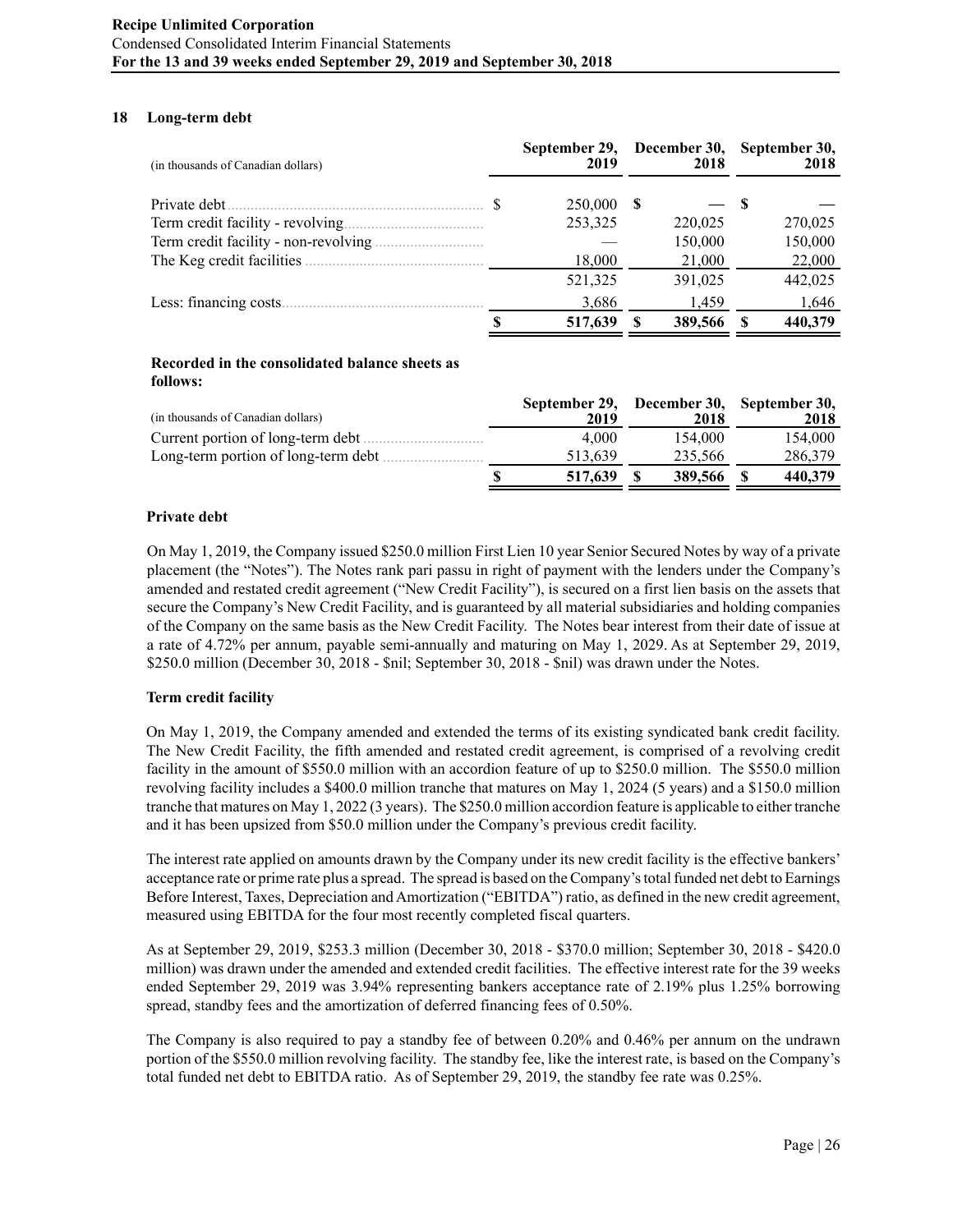As at September 29, 2019, the Company was in compliance with all covenants and has not exceeded any covenant levels requiring early repayments.

# **The Keg Credit Facilities**

In connection with The Keg merger (note 27), the Company assumed a multi-option credit agreement with a Canadian banking syndicate for the expansion of restaurant operations. The revolving credit and term loan facilities, with a syndicate of two Canadian banks, are available to finance the construction of certain new corporate restaurants and major renovations in Canada. These facilities are comprised of a \$9.0 million reducing term facility, a \$35.0 million revolving facility for future restaurant expansion which is subject to annual repayment based on 25% of excess operating cash flow, and a revolving demand operating facility of up to \$3.0 million available for general corporate purposes, including working capital, overdrafts and letters of credit.

Excess operating cash flow is defined in the credit agreement as operating cash flow for the financial year plus extraordinary or non-recurring items and any net decrease in working capital less interest paid, debt principal repayments, unfunded capital expenditures, income taxes paid and any net increase in working capital. Operating cash flow is defined as the sum of net income for the financial year, adjusted for gains or losses from dispositions not in the ordinary course of business, extraordinary or non-recurring items and equity income or losses from subsidiaries plus interest expense, income tax expense and depreciation and amortization.

As at September 29, 2019, \$18.0 million of the revolving facility has been drawn. On September 26, 2019, the maturity date was extended from July 2, 2020 to October 1, 2020. No other terms of these facilities were amended. Less than \$0.1 million of the revolving demand operating facility has been used to issue letters of credit.

On June 18, 2018, the Company renegotiated the terms of its credit agreement with its existing banking syndicate. The credit facilities now bear interest at a rate between bank prime plus 0.25% to bank prime plus 1.0% based on certain financial criteria. As at September 29, 2019, the Company meets the criteria for interest at bank prime plus 0.25%.

The above credit facilities are secured by a general security agreement and hypothecation over Keg Restaurants Ltd.'s ("KRL's") Canadian and US assets and a pledge of all equity interests in The Keg Rights Limited Partnership (the "Partnership").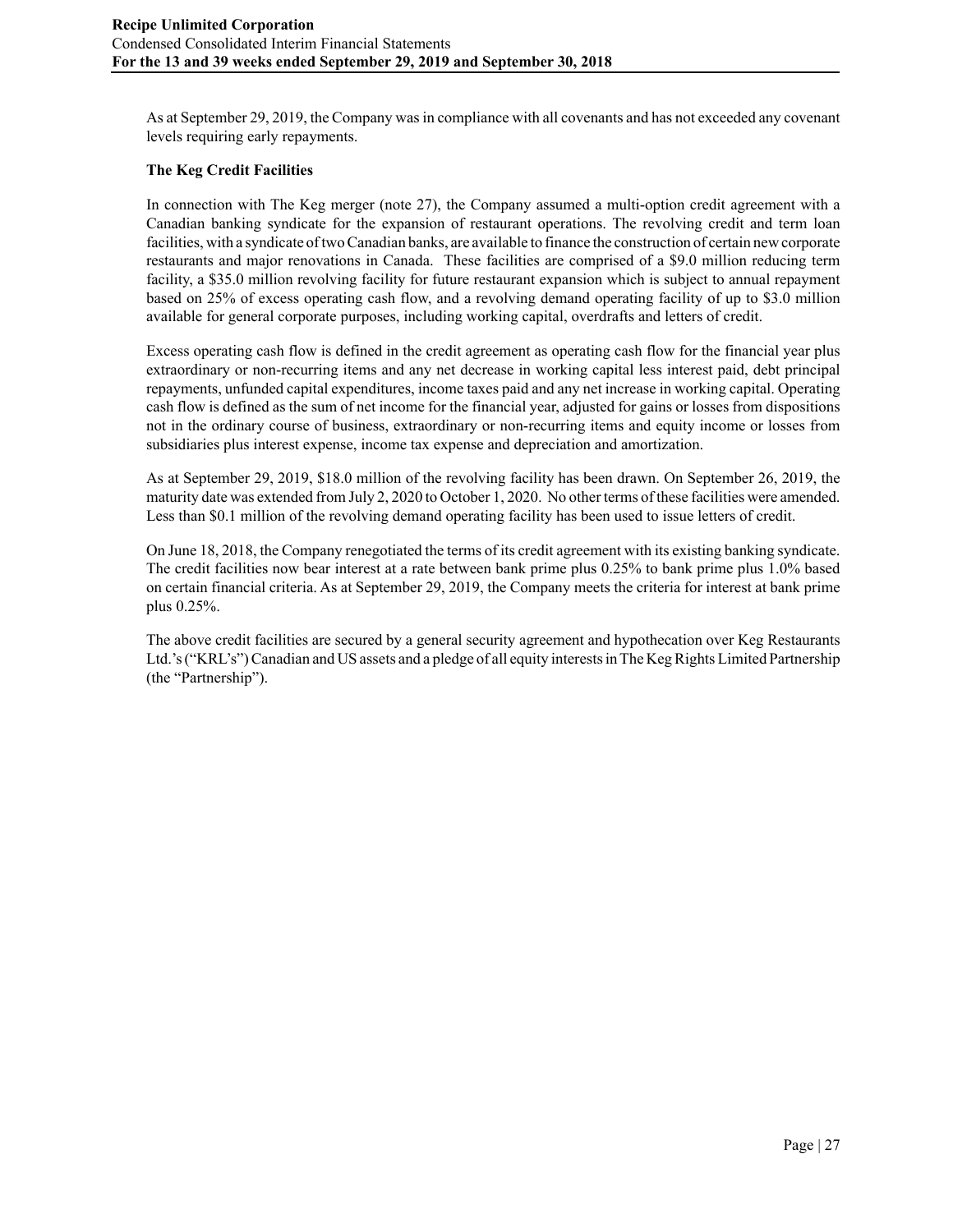The movement in long-term debt from December 30, 2018 to September 29, 2019 is as follows:

| (in thousands of Canadian dollars)                                             | Private<br>Debt | <b>Term Credit</b><br>facility |               | <b>Keg credit</b><br>facilities |    | Total     |
|--------------------------------------------------------------------------------|-----------------|--------------------------------|---------------|---------------------------------|----|-----------|
| Balance at December 30, 2018                                                   | \$              | \$<br>370,025                  | <sup>\$</sup> | 21,000                          | \$ | 391,025   |
| Less Financing costs                                                           |                 | (1,306)                        |               | (153)                           |    | (1, 459)  |
|                                                                                |                 | 368,719                        |               | 20,847                          |    | 389,566   |
| <b>Changes from financing cash flows</b>                                       |                 |                                |               |                                 |    |           |
| Repayment of borrowings                                                        |                 |                                |               | (1,000)                         |    | (1,000)   |
| Balance due to changes from financing<br>cash flows as at March 31, 2019       | \$              | \$<br>368,719                  | <sup>\$</sup> | 19,847                          | \$ | 388,566   |
| Repayment of borrowings                                                        |                 | (256,700)                      |               | (1,000)                         |    | (257,700) |
| Issuance of borrowings                                                         | 250,000         | 15,000                         |               |                                 |    | 265,000   |
| Addition to deferred financing costs                                           | (1,664)         | (1,221)                        |               |                                 |    | (2,885)   |
| <b>Balance due to changes from financing</b><br>cash flows as at June 30, 2019 | \$<br>248,336   | \$<br>125,798                  | <sup>\$</sup> | 18,847                          | \$ | 392,981   |
| Repayment of borrowings                                                        |                 |                                |               | (1,000)                         |    | (1,000)   |
| Issuance of borrowings                                                         |                 | 125,000                        |               |                                 |    | 125,000   |
| Addition to deferred financing costs                                           | (78)            |                                |               |                                 |    | (78)      |
| Balance due to changes from financing<br>cash flows as at September 29, 2019   | \$<br>248,258   | \$<br>250,798                  | <sup>\$</sup> | 17,847                          | S  | 516,903   |
| <b>Non-cash movements</b>                                                      |                 |                                |               |                                 |    |           |
| Amortization of deferred financing costs                                       | 73              | 589                            |               | 74                              |    | 736       |
| <b>Balance at September 29, 2019</b>                                           | \$<br>248,331   | \$<br>251,387                  | \$            | 17,921                          | \$ | 517,639   |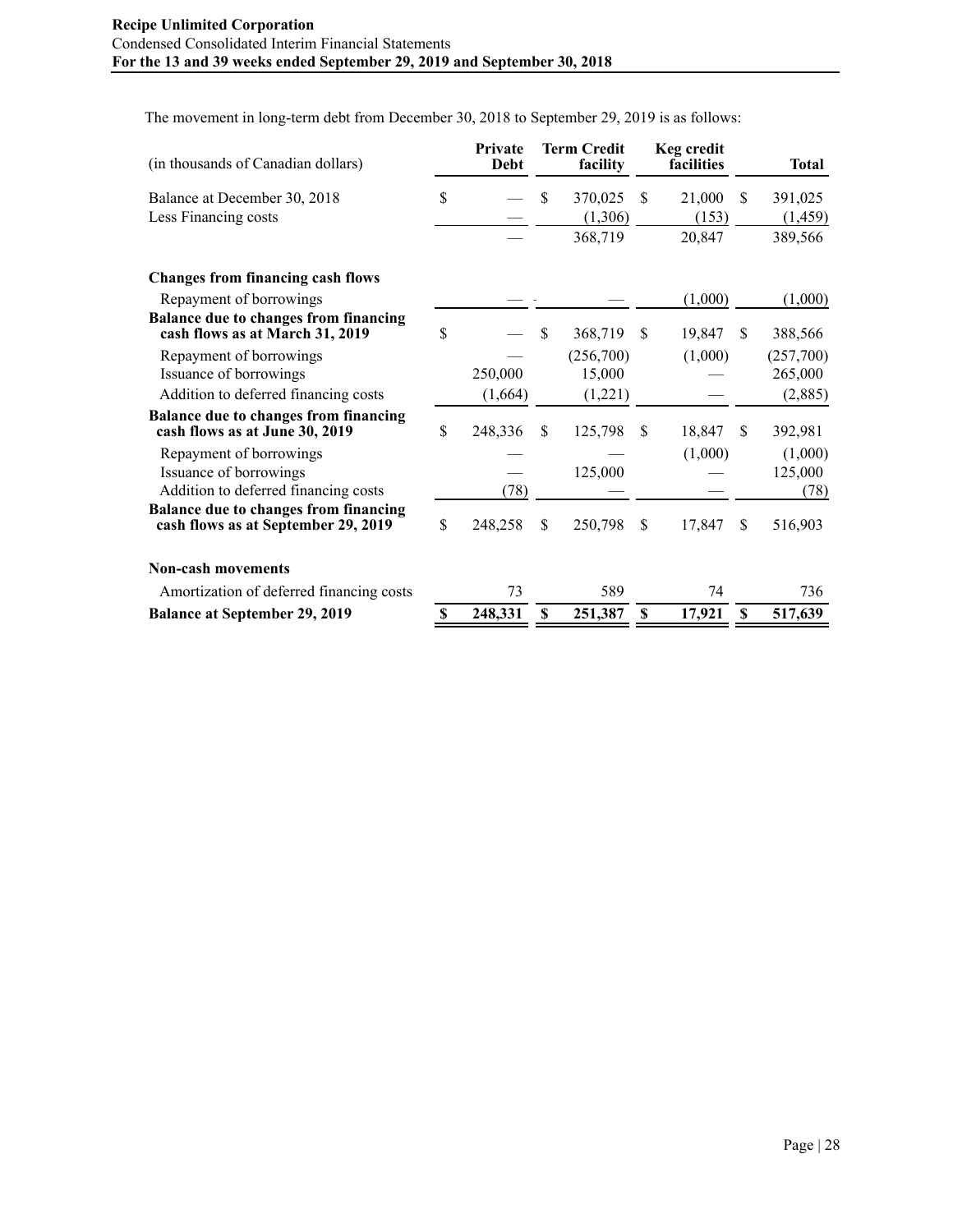The movement in long-term debt from December 31, 2017 to September 30, 2018 is as follows:

| (in thousands of Canadian dollars)                                            | <b>Term Credit</b><br>facility |          |               | <b>Keg credit</b><br>facilities |              | <b>Total</b> |
|-------------------------------------------------------------------------------|--------------------------------|----------|---------------|---------------------------------|--------------|--------------|
| Balance at December 31, 2017                                                  | \$                             | 379,025  | -S            |                                 | \$           | 379,025      |
| Less Financing costs                                                          |                                | (1,905)  |               |                                 |              | (1,905)      |
|                                                                               |                                | 377,120  |               |                                 |              | 377,120      |
| <b>Changes from financing cash flows</b>                                      |                                |          |               |                                 |              |              |
| Issuance of borrowings                                                        |                                | 104,000  |               |                                 |              | 104,000      |
| Repayment of borrowings                                                       |                                | (15,000) |               |                                 |              | (15,000)     |
| Debt assumed on acquisition (note 26)                                         |                                |          |               | 23,774                          |              | 23,774       |
| Balance due to changes from financing<br>cash flows as at April 1, 2018       | \$                             | 466,120  | <sup>\$</sup> | 23,774                          | <sup>S</sup> | 489,894      |
| Repayment of borrowings                                                       |                                | (18,000) |               | (1,000)                         |              | (19,000)     |
| Issuance of borrowings                                                        |                                |          |               |                                 |              |              |
| <b>Balance due to changes from financing</b><br>cash flows as at July 1, 2018 | \$                             | 448,120  | <sup>\$</sup> | 22,774                          | \$           | 470,894      |
| Repayment of borrowings                                                       |                                | (30,000) |               | (774)                           |              | (30, 774)    |
| Balance due to changes from financing<br>cash flows as at September 30, 2018  | \$                             | 418,120  | <sup>\$</sup> | 22,000                          | \$           | 440,120      |
| <b>Non-cash movements</b>                                                     |                                |          |               |                                 |              |              |
| Amortization of deferred financing costs                                      |                                | 421      |               | (162)                           |              | 259          |
| <b>Balance at September 30, 2018</b>                                          | \$                             | 418,541  | S             | 21,838                          | \$           | 440,379      |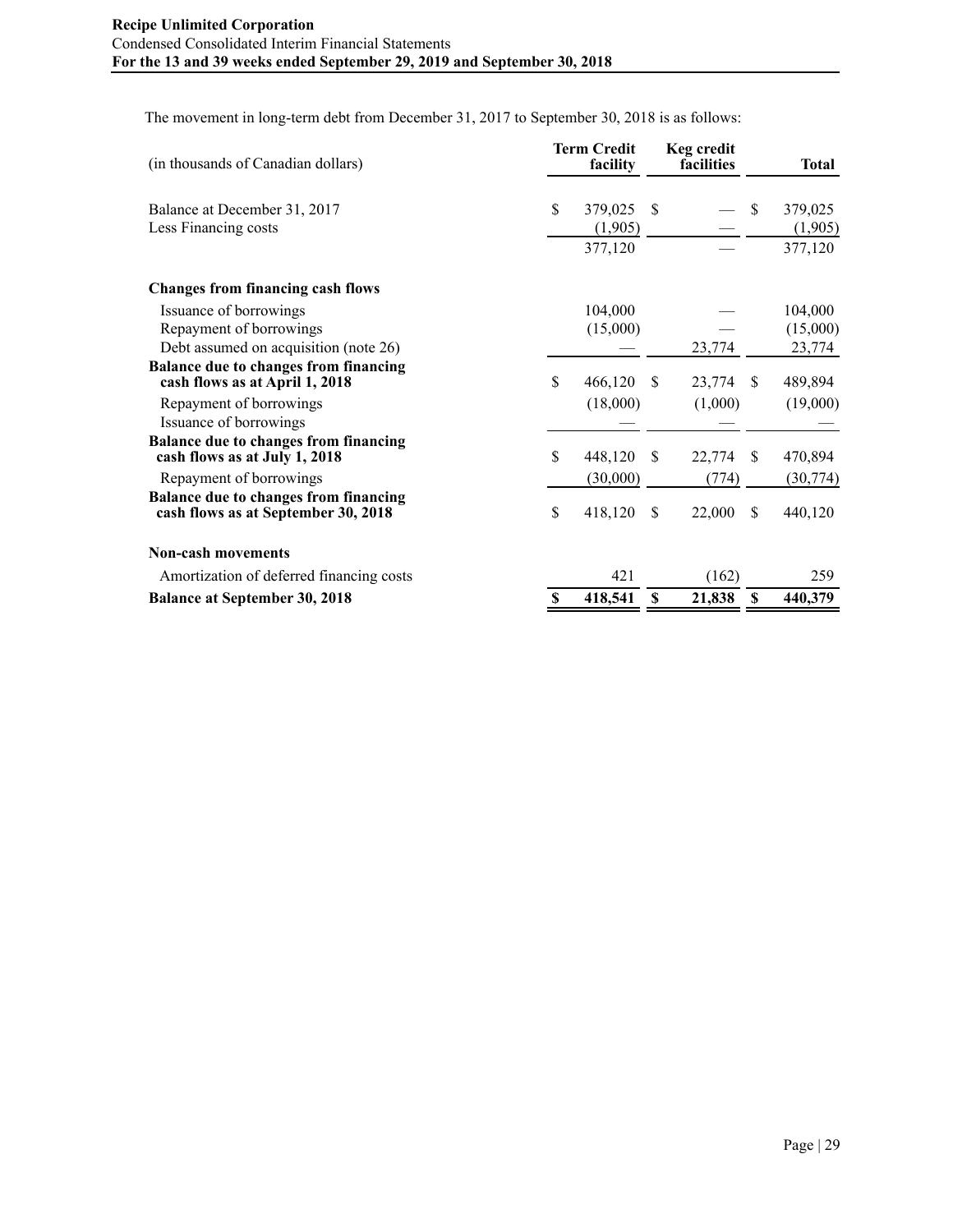#### **19 Leases**

The Company's lease contracts consist of real estate leases for use in the operation of its corporate restaurants, call centre, retail and catering business, and corporate head offices; leased IT equipment, leased vehicles and equipment for use in its retail and catering business. The Company is also on the head lease of many of its franchised locations whereby a corresponding sublease contract is entered into between the Company and its franchisees (see note 13).

At the initial commencement date, the Company's lease liabilities are measured at the present value of the future lease payments using the Company's incremental borrowing rate. After initial recognition, the lease liabilities are measured at amortized cost using the effective interest method.The comparative information has not been restated and continues to be reported under IAS 17 and IFRIC 4. The impact of changes related to the adoption of IFRS 16 are disclosed in note 3.

| (in thousands of Canadian dollars)        | September 29, December 30,<br>2019 | 2018      | September 30,<br>2018 |
|-------------------------------------------|------------------------------------|-----------|-----------------------|
|                                           | 26,016 \$                          | 27,496 \$ | 27,496                |
|                                           | 782,857                            |           |                       |
| Additions.                                | 27,016                             | 1,490     | 1,490                 |
|                                           | 39,216                             |           |                       |
|                                           | (5,619)                            |           |                       |
|                                           | (5,690)                            |           |                       |
|                                           | 24,461                             | 1,906     | 1,419                 |
|                                           | (410)                              |           |                       |
|                                           | (114, 159)                         | (4,876)   | (3,638)               |
| Balance, end of period <b>contained</b> S | 773,688                            | 26,016    | 26,767                |

#### **Recorded in the consolidated balance sheets as follows:**

| (in thousands of Canadian dollars) | 2019      | 2018     | September 29, December 30, September 30,<br>2018 |
|------------------------------------|-----------|----------|--------------------------------------------------|
|                                    | 121.090 S | 3.192 \$ | 3.144                                            |
|                                    | 652.598   | 22.824   | 23,623                                           |
|                                    | 773,688   | 26,016   | 26,767                                           |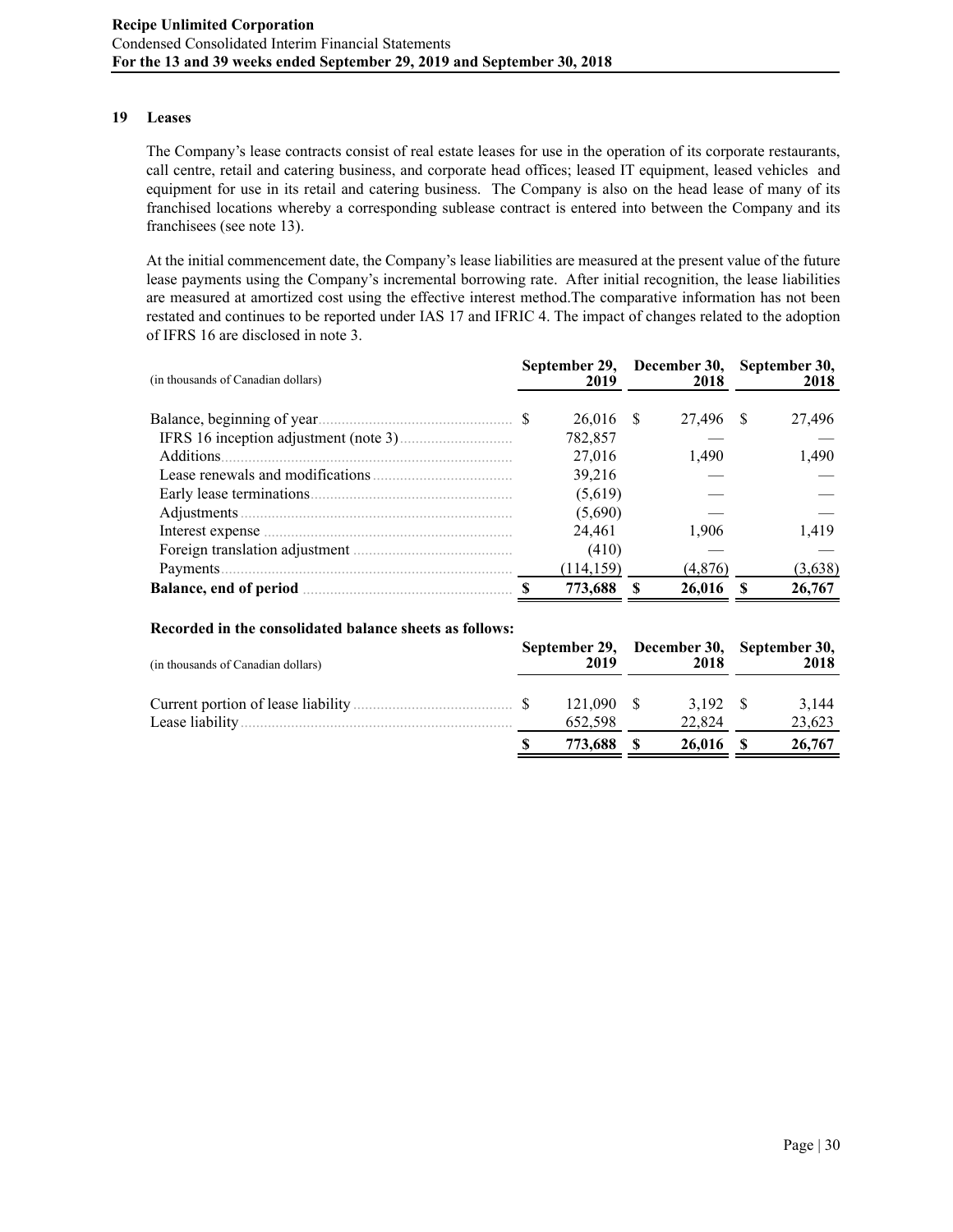# **20 Other long-term liabilities**

| (in thousands of Canadian dollars)                         |                       | September 29,<br>2019 |                      | December 30,<br>2018 |                       | September 30,<br>2018 |
|------------------------------------------------------------|-----------------------|-----------------------|----------------------|----------------------|-----------------------|-----------------------|
|                                                            |                       | 21,523                | <sup>S</sup>         | $22,132$ \$          |                       | 23,208                |
|                                                            |                       | 23,011                |                      | 23,011               |                       | 21,511                |
|                                                            |                       | 19,778                |                      | 19,778               |                       | 17,000                |
|                                                            |                       | 12,440                |                      | 8,012                |                       | 8,569                 |
|                                                            |                       | 5,239                 |                      | 7,055                |                       | 7.591                 |
|                                                            |                       |                       |                      | 7,554                |                       | 7,020                 |
|                                                            |                       | 3,717                 |                      | 3,572                |                       | 7,732                 |
|                                                            |                       | 1,539                 |                      | 1,141                |                       | 1,164                 |
|                                                            |                       | 87,247                | -S                   | $92,255$ \$          |                       | 93,795                |
| Recorded in the consolidated balance sheets as<br>follows: |                       |                       |                      |                      |                       |                       |
| (in thousands of Canadian dollars)                         | September 29,<br>2019 |                       | December 30,<br>2018 |                      | September 30,<br>2018 |                       |
|                                                            |                       | 8.040 \$              |                      | 4.588 \$             |                       | 3.447                 |

# **Accrued pension and other benefit plans**

The Company sponsors a number of pension plans, including a registered funded defined benefit pension plan, a multi-employer pension plan, a defined contribution plan and other supplemental unfunded unsecured arrangements providing pension benefits in excess of statutory limits. The defined benefit plans are noncontributory and these benefits are, in general, based on career average earnings subject to limits.

Other long-term liabilities................................................... 79,207 87,667 90,348

**\$ 87,247 \$ 92,255 \$ 93,795**

For the 13 and 39 weeks ended September 29, 2019, the Company recorded expenses of \$0.2 million and \$0.5 million (13 and 39 weeks ended September 30, 2018 - \$0.2 million and \$0.6 million) related to pension benefits.

#### **Non-controlling interest liability**

In connection with the Original Joe's transaction, a non-controlling interest liability representing the expected earn-out liability, on a discounted basis, to purchase the remaining 10.8% ownership of Original Joe's Franchise Group Inc. based on meeting certain targets over a period of time.

#### **Contingent liability**

In connection with The Keg and the Marigolds and Onions acquisitions, a contingent liability in the amounts of \$17.0 million and \$2.8 million, respectively, has been recorded as at September 29, 2019 (December 30, 2018 - \$17.0 million and \$2.8 million; September 30, 2018 - \$17.0 million and \$nil), representing amounts payable to the former shareholders contingent on certain targets and conditions being met.

#### **Deferred income**

#### *Unearned franchise and conversion fee income*

At September 29, 2019, the Company had deferred \$3.6 million (December 30, 2018 - \$4.0 million; September 30, 2018 - \$4.2 million) of initial franchise fees and conversion fees received from franchisees that will be recognized over the remaining term of the respective franchise agreements.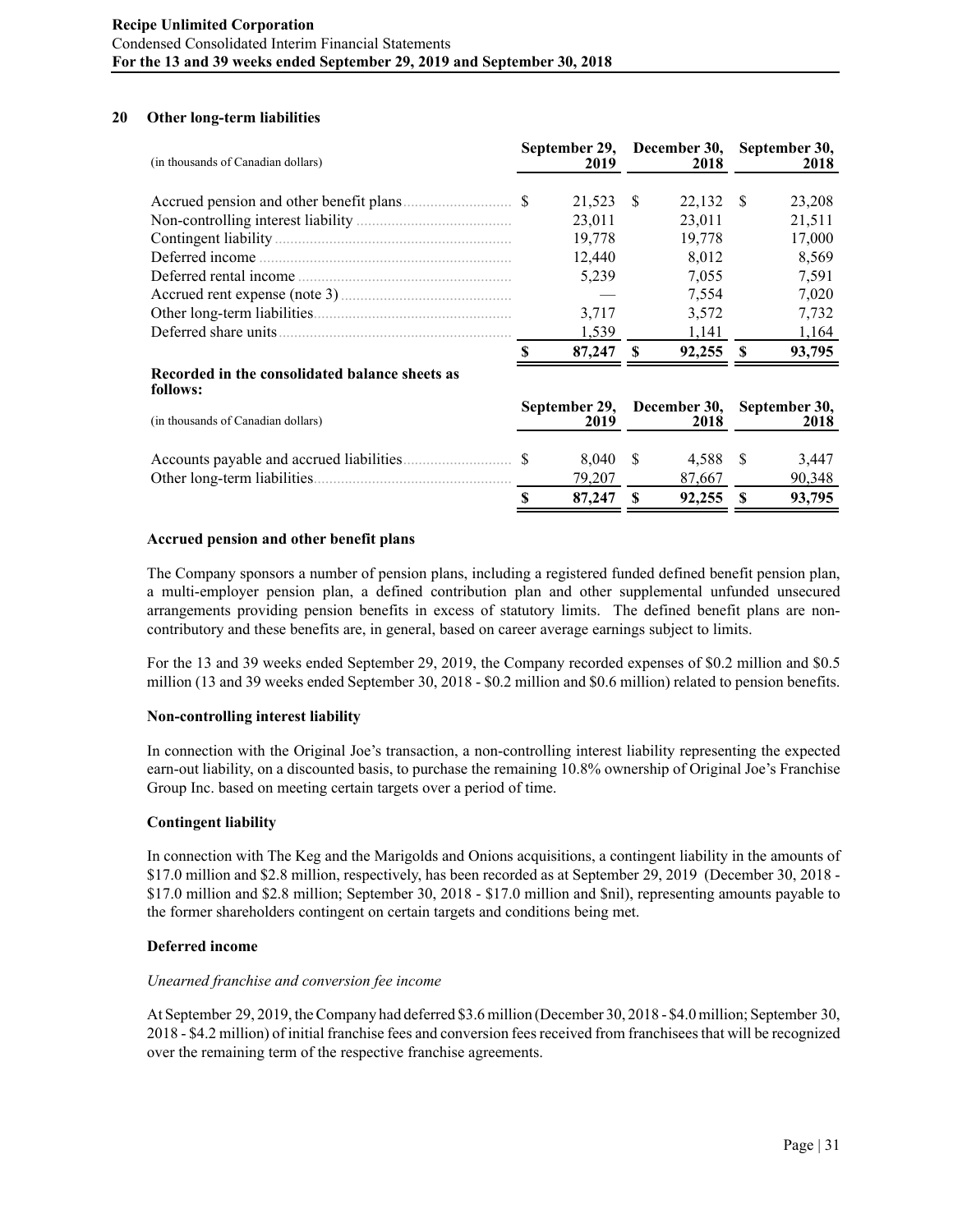# *Sale-leaseback transactions*

At September 29, 2019, the Company had deferred \$2.4 million (December 30, 2018 - \$2.9 million; September 30, 2018 - \$3.0 million) related to gains realized on sale-leaseback transactions.

#### *Covenancy fees*

The Company collects covenancy fees from franchisees on subtenant leases. At September 29, 2019, the Company had unearned convenancy fees of \$4.3 million (December 30, 2018 - nil; September 30, 2018 - \$nil) in connection with recording a lease receivable on transition to IFRS 16 (see note 3 and 13).

### *Unearned Revenue*

The Company earns sales incentives which includes rebates and promotional programs based on achievement of specified volume or growth in volume levels and other agreed promotional activities. At September 29, 2019, the Company had unearned revenue of \$2.1 million (December 30, 2018 - \$0.5 million; September 30, 2018 - \$0.9 million).

### **Deferred rental income**

In prior years, the Company converted certain corporate restaurants to franchise and sold the restaurants to independent operators ("franchisees"). As part of these conversion agreements, certain franchisees entered into rental agreements to rent certain restaurant assets from the Company. The \$5.2 million balance at September 29, 2019 (December 30, 2018 - \$7.1 million; September 30, 2018 – \$7.6 million) represents the unearned revenue associated with the rental agreements calculated as the present value of the minimum lease payments using an interest rate implicit in the rental agreement.

### **Deferred share units ("DSU")**

The non-employee board members receive DSUs as compensation for their participation on the board. These DSUs are settled for cash when members cease to participate on the board of directors. For the 13 and 39 weeks ended September 29, 2019, the Company recognized an expense of \$0.1 million and \$0.4 million (13 and 39 weeks ended September 30, 2018 - \$0.2 million and \$0.5 million) and a liability was recorded as part of Other Long-Term Liabilities in the amount of \$1.5 million as at September 29, 2019 (December 30, 2018 - \$1.1 million; September 30, 2018 - \$1.2 million).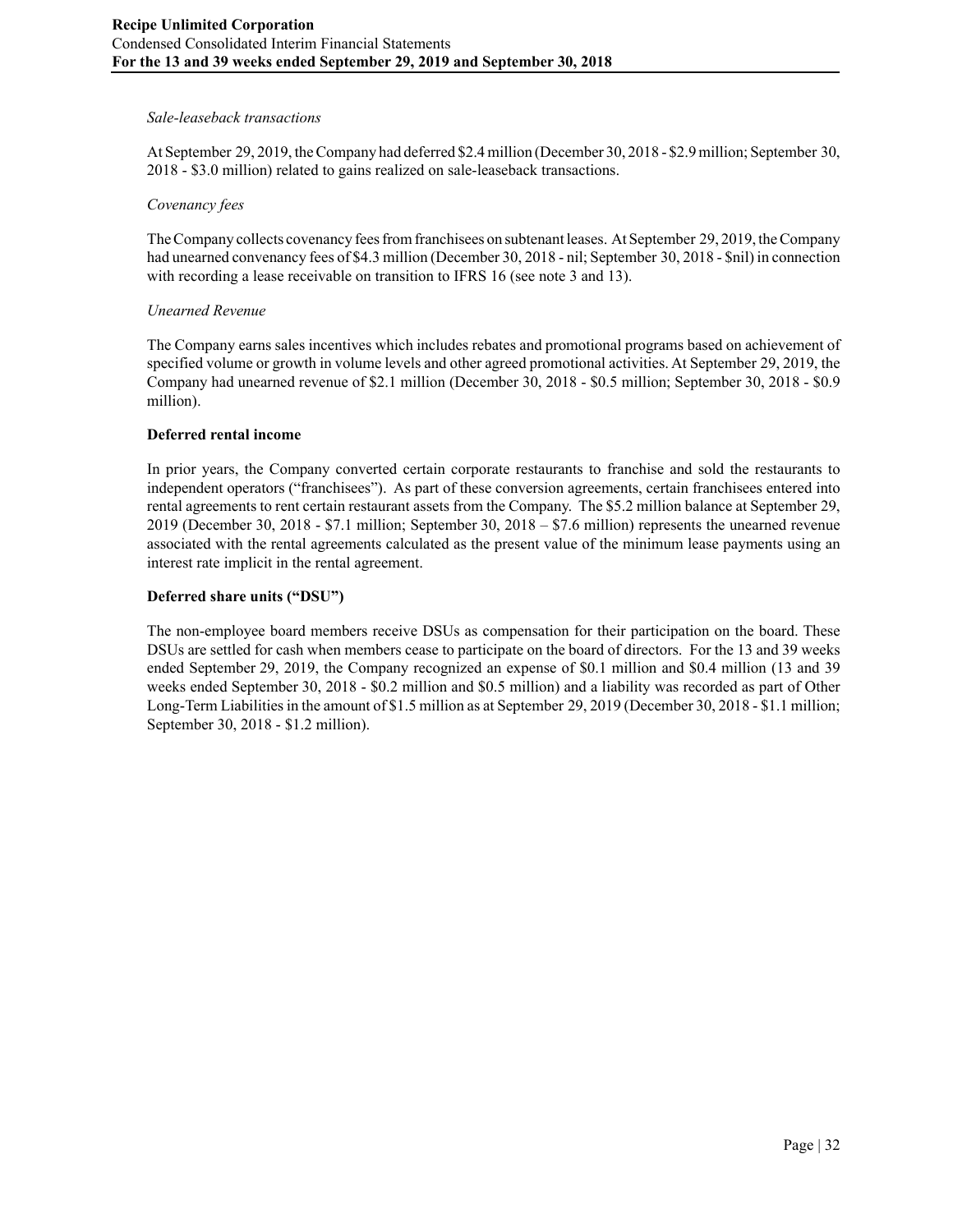#### **21 Long-term incentive plans**

Under the various stock option plans, the Company may grant options to buy up to 15% of its total Subordinate and Multiple Voting Shares outstanding, a total of 8.5 million shares, a guideline the Company has set on the number of stock option grants. As at September 29, 2019, approximately 6.8 million stock options were granted and outstanding.

Stock options outstanding as at September 29, 2019 have a term of up to eight years from the initial grant date. Each stock option is exercisable into one Subordinate Voting Share at the price specified in the terms of the option agreement. There were no accelerated vesting features upon the initial public offering under any of the plans described below.

The following table summarizes the options granted:

|                                                                  | For the 13 and 39 weeks ended September 29, 2019 |    |                                                |                                                 |                                                |                                                 |                                                |  |  |
|------------------------------------------------------------------|--------------------------------------------------|----|------------------------------------------------|-------------------------------------------------|------------------------------------------------|-------------------------------------------------|------------------------------------------------|--|--|
|                                                                  | CEO stock option plan                            |    |                                                | <b>Employee stock option</b><br>plan            |                                                | Total                                           |                                                |  |  |
|                                                                  | <b>Options</b><br>(number<br>of shares)          |    | Weighted<br>average<br>exercise<br>price/share | <b>Options</b><br>(number<br>of shares)         | Weighted<br>average<br>exercise<br>price/share | <b>Options</b><br>(number<br>of shares)         | Weighted<br>average<br>exercise<br>price/share |  |  |
| Outstanding options, December 30, 2018<br>Exercised<br>Forfeited | 2,899,355 \$<br>$-$ S<br>— \$                    |    | 11.61                                          | 4,495,106 \$<br>$(125,040)$ \$<br>$(30,250)$ \$ | 29.63<br>10.31<br>25.21                        | 7,394,461 \$<br>$(125,040)$ \$<br>$(30,250)$ \$ | 22.56<br>10.31<br>25.21                        |  |  |
| Outstanding options, March 31, 2019<br>Exercised                 | 2,899,355 \$<br>$-$ \$                           |    | 11.61                                          | 4,339,816 \$<br>$(94,203)$ \$                   | 30.21<br>8.51                                  | 7,239,171 \$<br>$(94,203)$ \$                   | 22.76<br>8.51                                  |  |  |
|                                                                  | 2,899,355 \$                                     |    | 11.61                                          | 4,245,613 \$                                    | 30.75                                          | 7,144,968 \$                                    | 22.98                                          |  |  |
| Exercised.<br>Forfeited                                          | $\overline{\phantom{m}}$<br>$-$ \$               | S  |                                                | $(316, 473)$ \$<br>$(51, 144)$ \$               | 8.51<br>24.82                                  | $(316, 473)$ \$<br>$(51, 144)$ \$               | 8.51<br>24.82                                  |  |  |
| Outstanding options, September 29, 2019                          | 2,899,355 \$                                     |    | 11.61                                          | 3,877,996 \$                                    | 32.64                                          | 6,777,351 \$                                    | 23.64                                          |  |  |
| Options exercisable, September 29, 2019                          | 2,419,355                                        | -S | 8.51                                           | 495,814 \$                                      | 24.73                                          | 2,915,169 \$                                    | 11.27                                          |  |  |

|                                          | For the 13 and 39 weeks ended September 30, 2018 |    |                                                |                                         |  |                                                |                                         |  |                                                |
|------------------------------------------|--------------------------------------------------|----|------------------------------------------------|-----------------------------------------|--|------------------------------------------------|-----------------------------------------|--|------------------------------------------------|
|                                          | <b>CEO</b> stock option plan                     |    |                                                | <b>Employee stock option</b><br>plan    |  |                                                | Total                                   |  |                                                |
|                                          | <b>Options</b><br>(number<br>of shares)          |    | Weighted<br>average<br>exercise<br>price/share | <b>Options</b><br>(number<br>of shares) |  | Weighted<br>average<br>exercise<br>price/share | <b>Options</b><br>(number<br>of shares) |  | Weighted<br>average<br>exercise<br>price/share |
| Outstanding options, December 31, 2017   | 2,449,355 \$                                     |    | 8.74                                           | 1,680,071 \$                            |  | 17.06                                          | 4,129,426 \$                            |  | 12.12                                          |
| Exercised.                               |                                                  |    |                                                | $(16,270)$ \$                           |  | 8.51                                           | $(16,270)$ \$                           |  | 8.51                                           |
| Forfeited                                | $-$ \$                                           |    |                                                | $(32,181)$ \$                           |  | 23.06                                          | $(32,181)$ \$                           |  | 23.06                                          |
| Outstanding options, April 1, 2018       | 2,449,355 \$                                     |    | 8.74                                           | $1,631,620$ \$                          |  | 17.02                                          | 4,080,975 \$                            |  | 12.05                                          |
| Granted                                  | 450,000 \$                                       |    | 27.24                                          | 3,150,000 \$                            |  | 34.63                                          | 3,600,000 \$                            |  | 33.71                                          |
| Forfeited                                | — S                                              |    |                                                | $(2,080)$ \$                            |  | 25.51                                          | $(2,080)$ \$                            |  | 25.51                                          |
| Outstanding options, July 1, 2018        | 2,899,355 \$                                     |    | 11.61                                          | 4,779,540 \$                            |  | 28.43                                          | 7,678,895 \$                            |  | 22.20                                          |
| Exercised                                |                                                  | -S |                                                | $(215,054)$ \$                          |  | 8.51                                           | $(215,054)$ \$                          |  | 8.51                                           |
| Forfeited                                |                                                  | S  |                                                | $(56,318)$ \$                           |  | 26.63                                          | $(56,318)$ \$                           |  | 26.63                                          |
| Outstanding options, September 30, 2018. | 2,899,355 \$                                     |    | 11.61                                          | 4,508,168 \$                            |  | 29.61                                          | 7,407,523 \$                            |  | 22.56                                          |
| Options exercisable, September 30, 2018  | 2,419,355 \$                                     |    | 8.51                                           | 241,935 \$                              |  | 8.51                                           | 2,661,290 \$                            |  | 8.51                                           |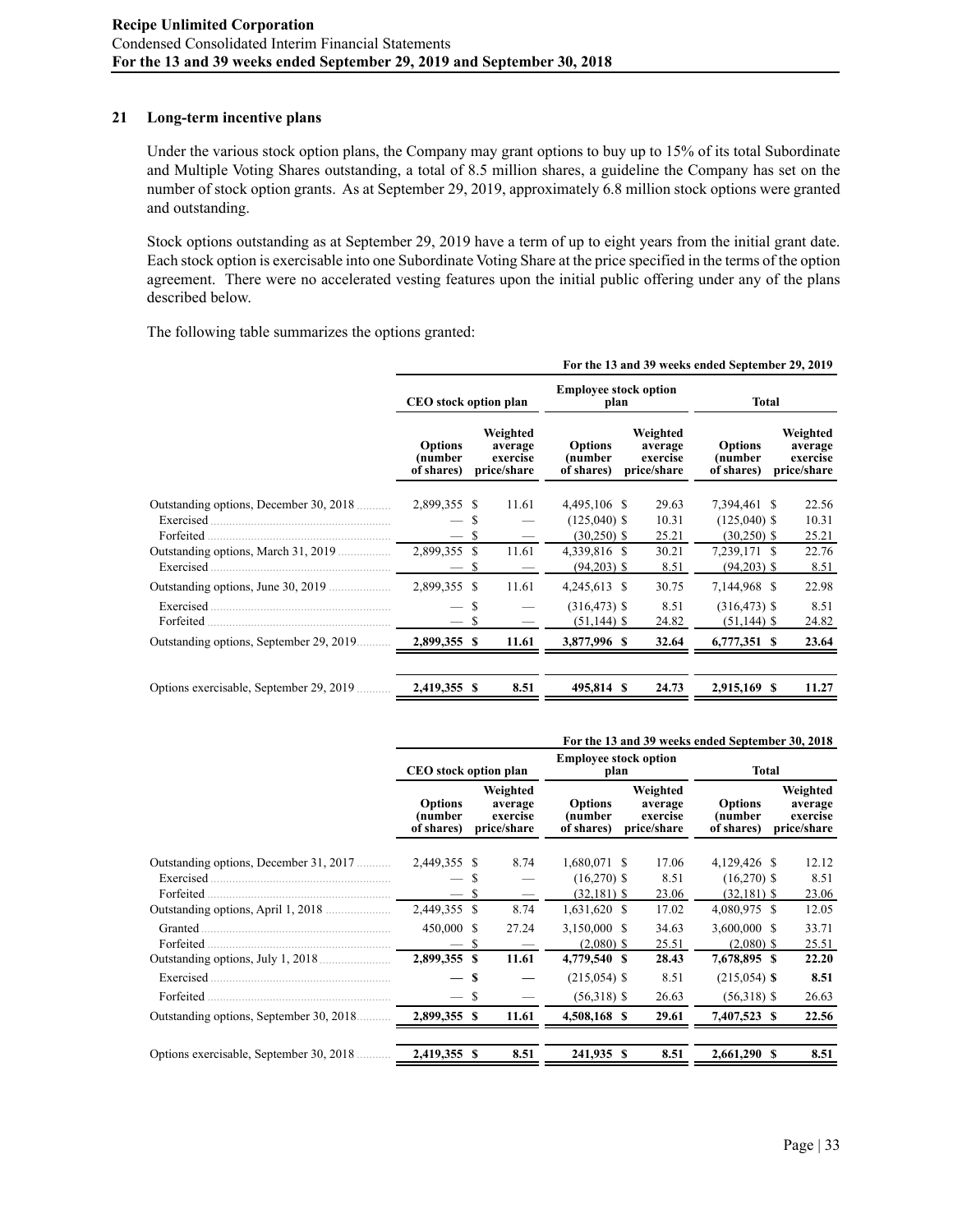# **CEO stock option plan**

Under the CEO Stock Option Plan ("CEO Plan"), the Company's CEO was granted the right to purchase Subordinate Voting Shares of the Company. The options vest pro-rata each year and expire after eight years. The settlement of the option can only be into the common share equity of the Company.

During the 13 and 39 weeks ended September 29, 2019, no stock options were granted under the CEO Plan. During the 13 and 39 weeks ended September 30, 2018, nil and 150,000 stock options at an exercise price of \$27.39 were granted under the CEO Plan to the Executive Chair of the Board and the former CEO, Bill Gregson and 300,000 stock options at an exercise price of \$27.17 were granted to the current CEO, Frank Hennessey. These options vest over five years and expire after eight years.

During the 13 and 39 weeks ended September 29, 2019 and September 30, 2018, no stock options were exercised or forfeited under the CEO Plan.

For the 13 and 39 weeks ended September 29, 2019, the Company recognized stock-based compensation costs of \$0.2 million and \$0.8 million (13 and 39 weeks ended September 30, 2018 - \$0.4 million and \$0.6 million) related to the CEO Plan with a corresponding increase to contributed surplus.

### **Employee stock option plan**

Under the Employee Stock Option Plan ("Employee Plan"), the Company granted options in accordance with certain terms of the CFO employment agreement to purchase Subordinate Voting Shares of the Company.

Under the Employee Plan, the Company also granted options to various members of the Company's management team to purchase Subordinate Voting Shares of the Company. The options vest after 3 years and expire after eight years.

Under this plan, the CFO has 180,000 options at an average exercise price of \$27.36 and the Company's management team has 3,697,996 at an average exercise price of \$32.91.

During the 13 and 39 weeks ended September 29, 2019, no options were granted to the CFO (13 and 39 weeks ended September 30, 2018 the CFO was granted 150,000 stock options at an exercise price of \$27.39, with a 5 year vesting period and expire after ten years).

During the 13 and 39 weeks ended September 29, 2019, the Company granted no stock options under the Employee Plan. During the 13 and 39 weeks ended September 30, 2018, in connection with his appointment to the board, Mr. David Aisenstat was granted 3,000,000 stock options at an exercise price of \$35.00. These stock options vest upon the achievement of specific Company performance measures and expire after 8 years.

During the 13 and 39 weeks ended September 29, 2019, 316,473 and 535,716 stock options with a weighted average exercise price of \$8.51 and \$8.93 were exercised, respectively (13 and 39 weeks ended September 30, 2018 – 215,054 and 231,324 stock options with a weighted average exercise price of \$8.51).

During the 13 and 39 weeks ended September 29, 2019, 51,144 and 81,394 stock options with a weighted average exercise price of \$24.82 and \$24.97 were forfeited, respectively (13 and 39 weeks ended September 30, 2018 – 56,318 and 90,579 stock options with a weighted average exercise price of \$26.63 and \$25.33).

For the 13 and 39 weeks ended September 29, 2019, the Company recognized stock-based compensation cost of \$0.7 million and \$2.7 million, respectively (13 and 39 weeks ended September 30, 2018 - \$1.1 million and \$2.5 million) related to the Employee Plan with a corresponding increase to contributed surplus.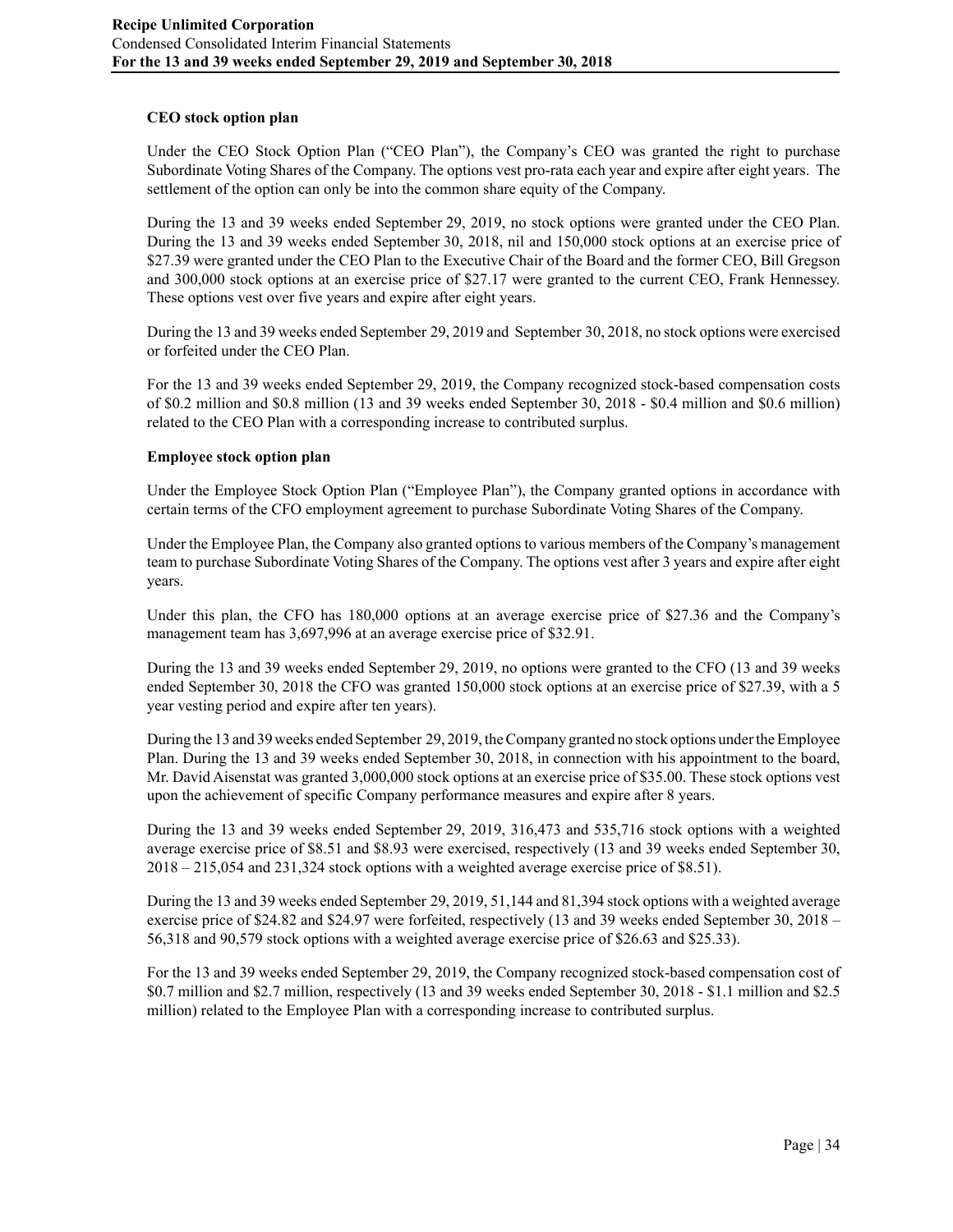# **Restricted share units ("RSU")**

RSUs are granted at the beginning of each year and are earned only if certain performance conditions are met. RSUs earned and outstanding represent RSUs that have been earned as a result of achieving certain performance targets. RSUs vest after 3 or 4 years and will be settled for subordinate voting shares.

|                                       |         | For the 13 weeks ended              |                                     | For the 39 weeks ended |  |  |  |  |
|---------------------------------------|---------|-------------------------------------|-------------------------------------|------------------------|--|--|--|--|
| <b>RSUs earned and</b><br>outstanding | 2019    | September 29, September 30,<br>2018 | September 29, September 30,<br>2019 | 2018                   |  |  |  |  |
| RSUs outstanding, beginning           | 280,700 | 234,042                             | 256,470                             |                        |  |  |  |  |
| RSUs earned in the period             |         |                                     | 38,164                              | 234,042                |  |  |  |  |
| RSUs forfeited                        | (1,947) |                                     | (15,881)                            |                        |  |  |  |  |
| RSUs outstanding, end of<br>period    | 278,753 | 234,042                             | 278,753                             | 234,042                |  |  |  |  |
| RSUs vested, end of<br>period         |         |                                     |                                     |                        |  |  |  |  |
| RSUs granted, not yet<br>earned       | 110,787 |                                     | 110,787                             |                        |  |  |  |  |

During the 13 and 39 weeks ended September 29, 2019, nil and 38,164 RSUs were granted to certain key employees in connection with new long-term employment agreements. For the 13 and 39 weeks ended September 29, 2019, the Company recognized an expense of \$0.4 million and \$1.7 million (13 and 39 weeks ended September 30, 2018 - \$0.4 and \$0.7 million).

# **Performance Share Units ("PSU")**

PSUs are granted at the beginning of each year and are earned when certain long-term performance targets are achieved. The total number of PSUs earned can increase if maximum performance targets are met. PSUs are earned only if the performance target is achieved at the end of the 3-year period from grant date and vest 5 years from the grant date. As at September 29, 2019, there were 135,551 PSUs granted but not yet earned or vested that can increase to 251,103 PSUs if maximum 3 year performance targets are achieved. PSUs vest after 5 years and will be settled for subordinate voting shares.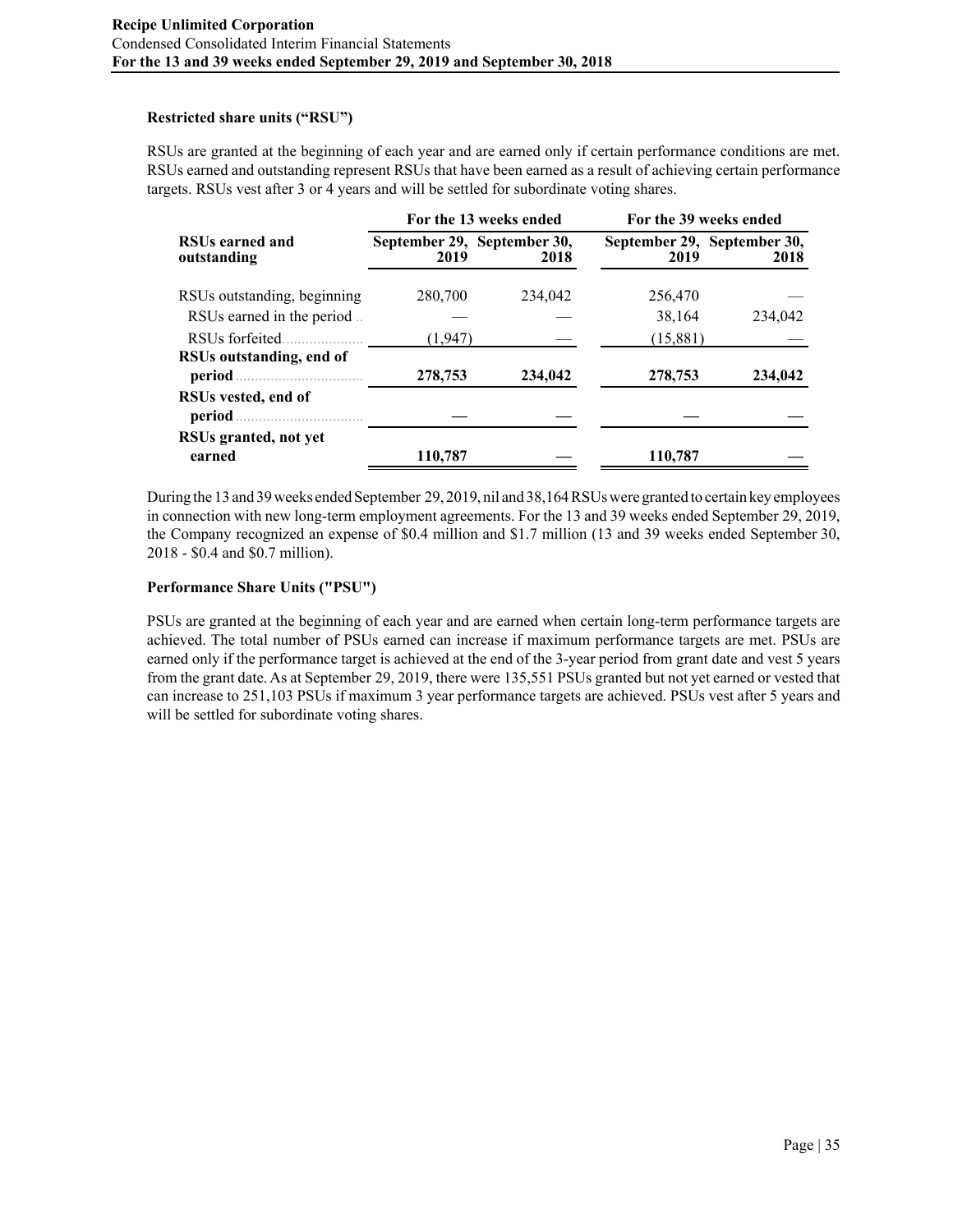# **22 Share capital**

The Company's authorized share capital consists of an unlimited number of two classes of issued and outstanding shares: Subordinate Voting Shares and Multiple Voting Shares, and together with the Subordinate Voting Shares (the ''Shares''). The Multiple Voting Shares are held by the Principal Shareholders, either directly or indirectly. Multiple Voting Shares may only be issued to the Principal Shareholders. The Subordinate Voting Shares and the Multiple Voting Shares are substantially identical with the exception of the voting, pre-emptive and conversion rights attached to the Multiple Voting Shares. Each Subordinate Voting Share is entitled to one vote and each Multiple Voting Share is entitled to 25 votes on all matters. The Multiple Voting Shares are convertible into Subordinate Voting Shares on a one-for-one basis at any time at the option of the holders thereof and automatically in certain other circumstances. The holders of Subordinate Voting Shares benefit from ''coattail'' provisions that give them certain rights in the event of a take-over bid for the Multiple Voting Shares.

Holders of Multiple Voting Shares and Subordinate Voting Shares will be entitled to receive dividends out of the assets of the Company legally available for the payment of dividends at such times and in such amount and form as the Board may determine. The Company will pay dividends thereon on a pari passu basis, if, as and when declared by the Board.

On February 22, 2018 the Company issued 3,801,284 subordinate voting shares in connection with the Keg merger (note 27).

On June 20, 2019, the Company announced its notice of intention to make a normal course issuer bid ("NCIB") for its Subordinate Voting Shares. The Company may purchase up to 1,822,329 Subordinate Voting Shares during the period from June 24, 2019 to June 23, 2020. Purchases of the Subordinate Voting Shares are made at market prices and any Subordinate Voting Shares purchased through the NCIB will be canceled. During the 13 and 39 weeks ended September 29, 2019, the Company purchased and canceled 618,947 and 1,322,871 Subordinate Voting Shares for \$16.5 million and \$35.2 million (13 and 39 weeks ended September 30, 2018 – 27,700 and 66,147 Subordinate Voting Shares for \$0.7 million and \$1.7 million).

On August 14, 2019, the Company announced its notice of intention to make a substantial issuer bid ("SIB") to purchase for cancellation its Subordinate Voting and Multiple Voting Shares. On September 25, 2019, the Company completed the repurchase and cancellation of 4,629,629 Subordinate Voting Shares at a price of \$27.00 per share under the SIB for an aggregate purchase price of \$125.0 million.

As at September 29, 2019, there were 34,054,824 Multiple Voting Shares and 22,283,986 Subordinate Voting Shares issued and outstanding.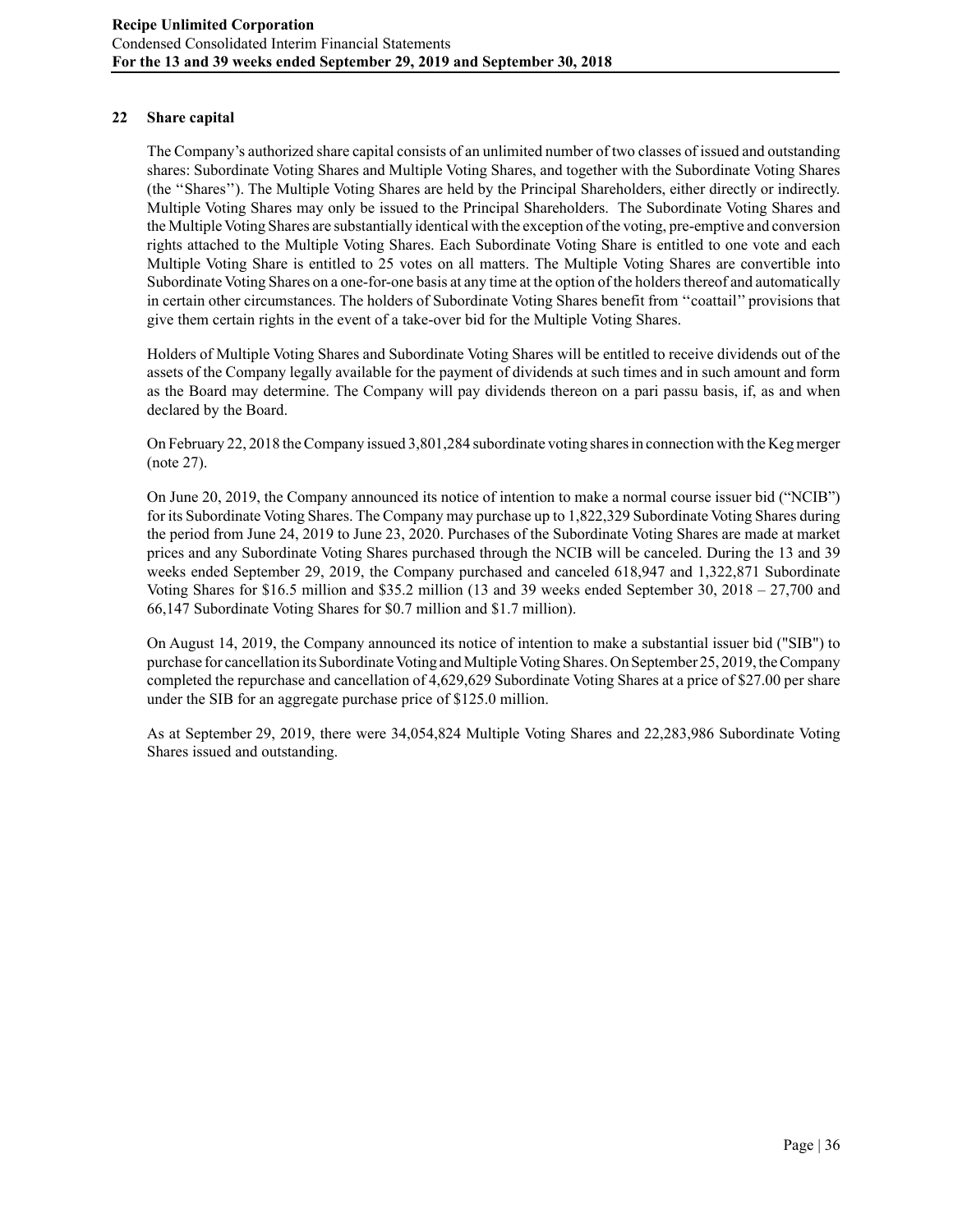The following table provides a summary of changes to the Company's share capital:

|                                                                                          |                                               | <b>Number of Common Shares</b><br>(in thousands) | <b>Share Capital</b><br>(in thousands of dollars) |                                               |               |                                                  |  |                                         |  |
|------------------------------------------------------------------------------------------|-----------------------------------------------|--------------------------------------------------|---------------------------------------------------|-----------------------------------------------|---------------|--------------------------------------------------|--|-----------------------------------------|--|
|                                                                                          | <b>Multiple</b><br>voting<br>common<br>shares | <b>Subordinate</b><br>voting<br>common<br>shares | Total<br>Common<br><b>Shares</b>                  | <b>Multiple</b><br>voting<br>common<br>shares |               | <b>Subordinate</b><br>voting<br>common<br>shares |  | <b>Total</b><br><b>Share</b><br>Capital |  |
|                                                                                          | 34,396                                        | 24,176                                           | 58,572                                            | \$192,548                                     | \$.           | 498,420                                          |  | \$690,968                               |  |
| Shares issued under stock option plan (note 21).                                         |                                               | 17                                               | 17                                                |                                               |               | 173                                              |  | 173                                     |  |
|                                                                                          |                                               | (635)                                            | (635)                                             |                                               |               | (16,207)                                         |  | (16,207)                                |  |
|                                                                                          |                                               | 3,801                                            | 3,801                                             |                                               |               | 94,728                                           |  | 94,728                                  |  |
| <b>Balance at December 30, 2018</b>                                                      | 34,396                                        | 27,359                                           | 61,755                                            | \$192,548                                     | \$.           | 577,114                                          |  | \$769,662                               |  |
| Shares issued under stock option plan (note 21).                                         |                                               | 125<br>(266)                                     | 125<br>(266)                                      |                                               |               | 2,222<br>(7,079)                                 |  | 2,222<br>(7,079)                        |  |
| <b>Balance at March 31, 2019</b>                                                         | 34,396                                        | 27,218                                           | 61,614                                            | \$192,548                                     | <sup>\$</sup> | 572,257                                          |  | \$764,805                               |  |
| Shares issued under stock option plan (note 21).                                         | $\theta$                                      | 94<br>(438)                                      | 94<br>(438)                                       |                                               |               | 1,068<br>(11,674)                                |  | 1,068<br>(11,674)                       |  |
|                                                                                          | 34,396                                        | 26,874                                           | 61,270                                            | \$192,548                                     | <sup>\$</sup> | 561,651                                          |  | \$754,199                               |  |
| Shares issued under stock option plan (note 21).<br>Shares re-purchased under NCIB & SIB | (341)                                         | 316<br>(4,907)                                   | 316<br>(5,248)                                    | (9,255)                                       |               | 4,131<br>(132,699)                               |  | 4,131<br>(141, 954)                     |  |
|                                                                                          | 34,055                                        | 22,283                                           | 56,338                                            | \$183,293                                     | S             | 433,083                                          |  | \$616,376                               |  |

|                                                  |                                               | <b>Number of Common Shares (in</b><br>thousands) |                                  | Share Capital (in thousands of<br>dollars)    |               |                                           |     |                                  |  |  |  |
|--------------------------------------------------|-----------------------------------------------|--------------------------------------------------|----------------------------------|-----------------------------------------------|---------------|-------------------------------------------|-----|----------------------------------|--|--|--|
|                                                  | <b>Multiple</b><br>voting<br>common<br>shares | Subordinate<br>voting<br>common<br>shares        | Total<br>Common<br><b>Shares</b> | <b>Multiple</b><br>voting<br>common<br>shares |               | Subordinate<br>voting<br>common<br>shares |     | Total<br><b>Share</b><br>Capital |  |  |  |
|                                                  | 34,396                                        | 25,586                                           | 59,982                           | \$192,548                                     | S             | 531,176                                   |     | \$723,724                        |  |  |  |
| Shares issued under stock option plan (note 21). |                                               | 28                                               | 28                               |                                               |               | 351                                       |     | 351                              |  |  |  |
|                                                  |                                               | (1, 468)                                         | (1, 468)                         |                                               |               | (33, 857)                                 |     | (33, 857)                        |  |  |  |
| Shares issued as part of Pickle Barrel           |                                               |                                                  |                                  |                                               |               |                                           |     |                                  |  |  |  |
|                                                  |                                               | 30                                               | 30                               |                                               |               | 750                                       |     | 750                              |  |  |  |
|                                                  | 34,396                                        | 24,176                                           | 58,572                           | \$192,548                                     |               | 498,420                                   |     | \$690,968                        |  |  |  |
| Shares issued under stock option plan (note 21). |                                               | 17                                               | 17                               |                                               |               | 173                                       |     | 173                              |  |  |  |
|                                                  |                                               | (27)                                             | (27)                             |                                               |               | (654)                                     |     | (654)                            |  |  |  |
| Shares issued as part of Keg merger              |                                               | 3,801                                            | 3,801                            |                                               |               | 94,728                                    |     | 94,728                           |  |  |  |
|                                                  | 34,396                                        | 27,967                                           | 62,363                           | \$192,548                                     | <sup>\$</sup> | 592,667                                   |     | \$785,215                        |  |  |  |
|                                                  |                                               | (11)                                             | (11)                             |                                               |               | (300)                                     |     | (300)                            |  |  |  |
|                                                  | 34,396                                        | 27,956                                           | 62,352                           | \$192,548                                     | <sup>\$</sup> | 592,367                                   |     | \$784,915                        |  |  |  |
|                                                  |                                               | (28)                                             | (28)                             | - \$                                          |               | (746)                                     | - S | (746)                            |  |  |  |
|                                                  | 34,396                                        | 27,928                                           | 62,324                           | 192,548                                       |               | 591,621                                   |     | 784,169                          |  |  |  |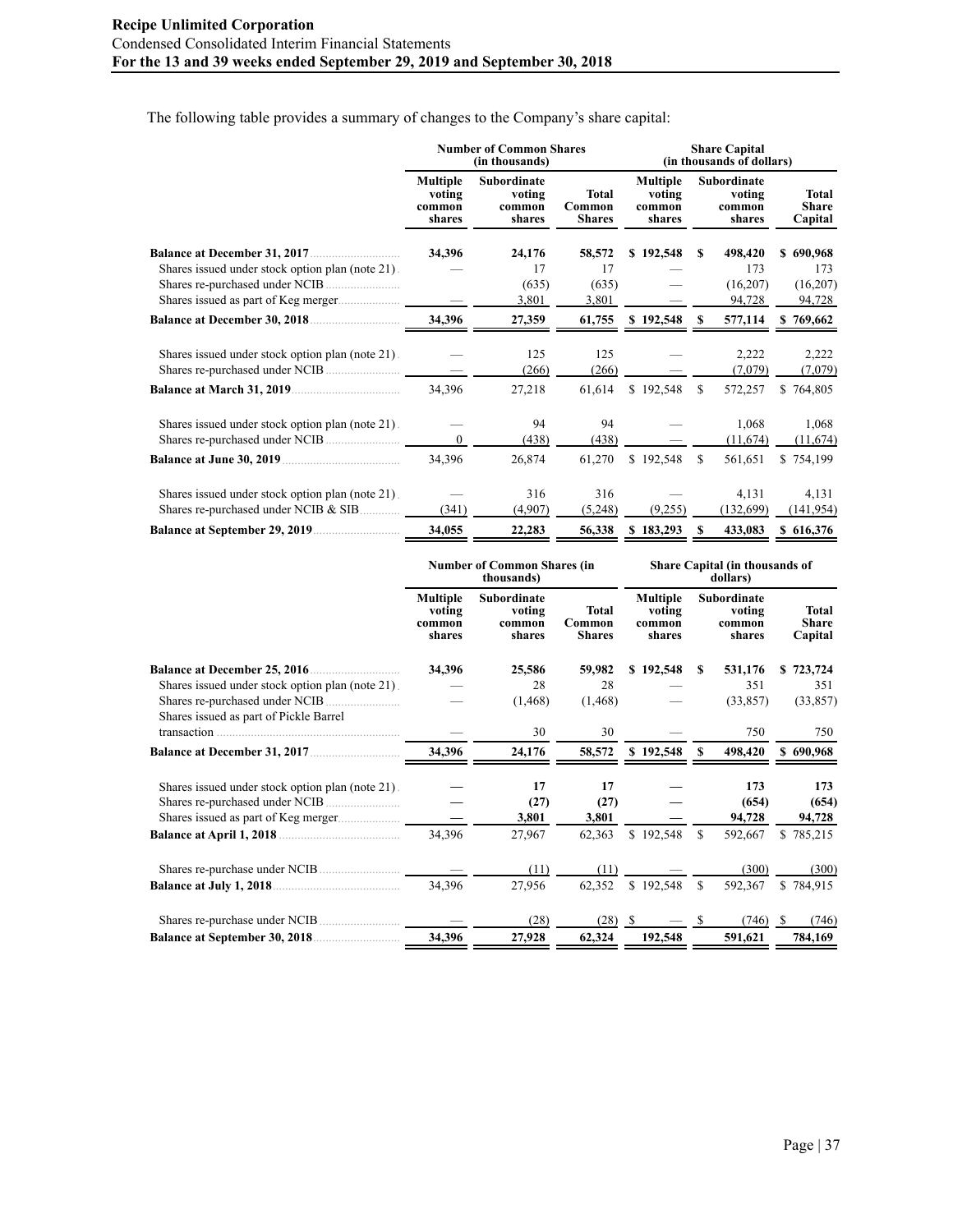### **23 Earnings per share**

Basic earnings per share amounts are calculated by dividing the net earnings attributable to common shareholders of the Company by the weighted average number of shares issued during the period. Diluted earnings per share amounts are calculated by dividing the net earnings attributable to common shareholders of the Company by the weighted average number of shares issued during the period.

The following table sets forth the calculation of basic and diluted earnings per share ("EPS") attributable to Common Shareholders:

|         |                                                                   | 13 weeks ended September 29, 2019          |    |            |  | 13 weeks ended September 30, 2018                                 |                                            |    |            |
|---------|-------------------------------------------------------------------|--------------------------------------------|----|------------|--|-------------------------------------------------------------------|--------------------------------------------|----|------------|
|         | Net earnings<br>attributable to<br>shareholders of<br>the Company | Weighted<br>average<br>number of<br>shares |    | <b>EPS</b> |  | Net earnings<br>attributable to<br>shareholders of<br>the Company | Weighted<br>average<br>number of<br>shares |    | <b>EPS</b> |
| Basic   | 6.844                                                             | 60,651                                     | -S | 0.11       |  | 23,617                                                            | 62,334                                     | -S | 0.38       |
| Diluted | 6,844                                                             | 62.728                                     | S. | 0.11       |  | 23,617                                                            | 64,643                                     | -S | 0.37       |

|         | 39 weeks ended September 29, 2019 |                                                                   |                                            |    |      | 39 weeks ended September 30, 2018 |                                                                   |                                            |    |            |  |  |
|---------|-----------------------------------|-------------------------------------------------------------------|--------------------------------------------|----|------|-----------------------------------|-------------------------------------------------------------------|--------------------------------------------|----|------------|--|--|
|         |                                   | Net earnings<br>attributable to<br>shareholders of<br>the Company | Weighted<br>average<br>number of<br>shares |    | EPS  |                                   | Net earnings<br>attributable to<br>shareholders of<br>the Company | Weighted<br>average<br>number of<br>shares |    | <b>EPS</b> |  |  |
| Basic   |                                   | 46,162                                                            | 61.217                                     | -S | 0.75 | - S                               | 64,766                                                            | 61,638                                     | -S | 1.05       |  |  |
| Diluted |                                   | 46,162                                                            | 63,279                                     | S  | 0.73 |                                   | 64,766                                                            | 63,858                                     | S  | 1.01       |  |  |

The weighted average number of shares used in the calculation of basic and diluted earnings per share ("EPS"):

|                                      |                       | For the 13 weeks ended | For the 39 weeks ended |                       |  |  |  |  |
|--------------------------------------|-----------------------|------------------------|------------------------|-----------------------|--|--|--|--|
|                                      | September 29,<br>2019 | September 30,<br>2018  | September 29,<br>2019  | September 30,<br>2018 |  |  |  |  |
| Common shares.                       | 60,651,488            | 62, 333, 643           | 61,216,670             | 61,637,928            |  |  |  |  |
| Effect of stock options issued $(1)$ | 2,076,839             | 2,309,592              | 2,062,814              | 2,219,754             |  |  |  |  |
|                                      | 62,728,327            | 64, 643, 235           | 63,279,484             | 63,857,682            |  |  |  |  |

 $(1)$  3,995,083 and 3,995,083 shares have been excluded from the 13 and 39 weeks ended September 29, 2019 because they are anti-dilutive (13 and 39 weeks ended September 30, 2018 - 3,393,913 and 3,694,490 shares)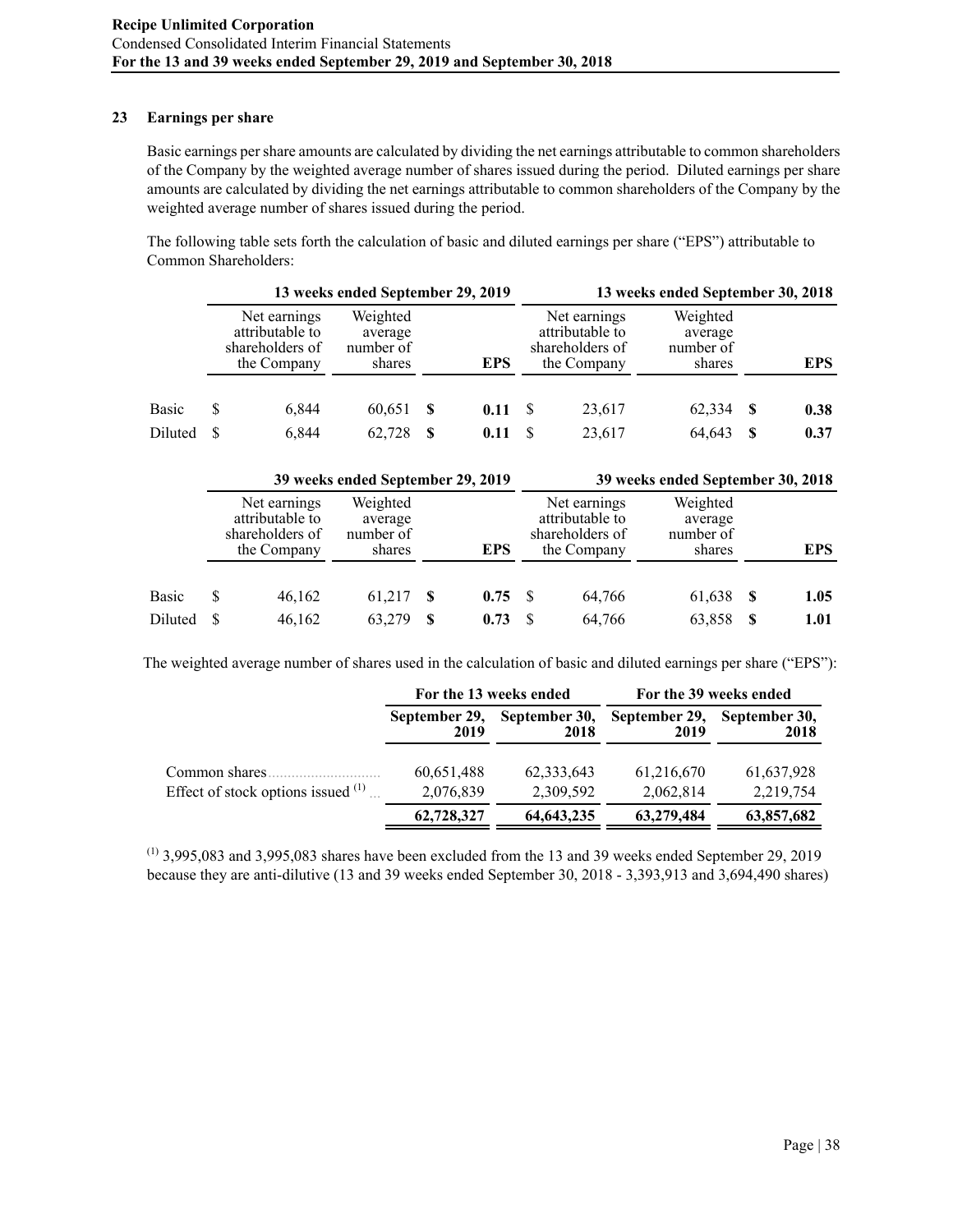# **24 Cash flows**

The changes in non-cash working capital components, net of the effects of acquisitions and discontinued operations, are as follows:

|                                          |  | For the 13 weeks ended |  |                       | For the 39 weeks ended |                       |                       |           |
|------------------------------------------|--|------------------------|--|-----------------------|------------------------|-----------------------|-----------------------|-----------|
| (in thousands of Canadian dollars)       |  | September 29,<br>2019  |  | September 30,<br>2018 |                        | September 29,<br>2019 | September 30,<br>2018 |           |
|                                          |  | $3,623$ \$             |  | 8,220                 | -S                     | 32,600                | -S                    | 2,658     |
|                                          |  | (2,311)                |  | 452                   |                        | (5,500)               |                       | (7,006)   |
| Income taxes (recoverable) payable       |  | 3,951                  |  | 1,086                 |                        | 4,949                 |                       | (743)     |
| Prepaid expenses and other assets        |  | 1,914                  |  | 7.605                 |                        | 3,216                 |                       | 1,800     |
| Accounts payable and accrued liabilities |  | (3,826)                |  | (11, 809)             |                        | (8.921)               |                       | (9,575)   |
|                                          |  | (10, 551)              |  | (9,053)               |                        | (59, 533)             |                       | (42, 389) |
|                                          |  | 4,008                  |  | 1,732                 |                        | 14,009                |                       | 9,077     |
|                                          |  | (4,658)                |  | 5,247                 |                        | (5,291)               |                       | 4,703     |
| Net change in non-cash operating         |  |                        |  |                       |                        |                       |                       |           |
| working capital                          |  | (7, 850)               |  | 3,480                 |                        | (24, 471)             |                       | (41,475)  |

### **25 Commitments, contingencies and guarantees**

The Company is involved in and potentially subject to various claims by third parties arising out of the normal course and conduct of its business including, but not limited to, labour and employment, regulatory, franchisee related and environmental claims. In addition, the Company is involved in and potentially subject to regular audits from federal and provincial tax authorities relating to income, commodity and capital taxes and as a result of these audits may receive assessments and reassessments.

Although such matters cannot be predicted with certainty, management currently considers the Company's exposure to such claims and litigation, to the extent not covered by the Company's insurance policies or otherwise provided for, not to be material to these consolidated financial statements.

The Company has outstanding letters of credit amounting to \$0.5 million (December 30, 2018 - \$0.6 million; September 30, 2018 - \$0.6 million) primarily for various utility companies that provide services to corporate owned or franchised locations and support for certain franchisees' external financing used to fund their initial franchise fees and conversion fees, if applicable, payable to the Company. The probability of the letters of credit being drawn as a result of default by a franchisee is low.

# **Indemnification provisions**

In addition to the above guarantees, the Company has also provided and the Company receives customary indemnifications in the normal course of business and in connection with business dispositions and acquisitions. These indemnifications include items relating to taxation, litigation or claims that may be suffered by a counterparty as a consequence of the transaction. Until such times as events take place and/or claims are made under these provisions, it is not possible to reasonably determine the amount of liability under these arrangements. Historically, the Company has not made significant payments relating to these types of indemnifications.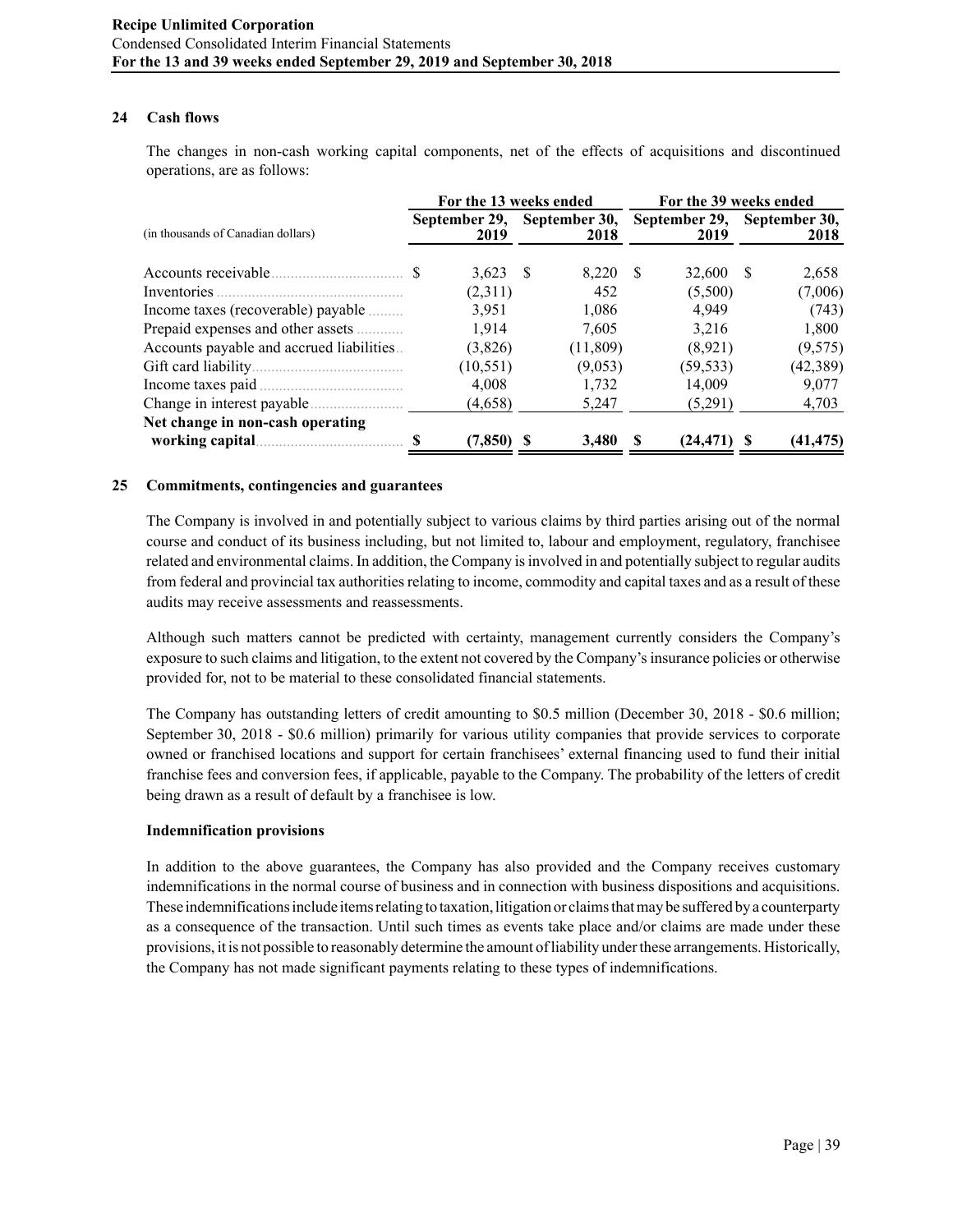#### **26 Financial instruments and risk management**

#### **Market risk**

Market risk is the loss that may arise from changes in factors such as interest rate, commodity prices and the impact these factors may have on other counterparties.

#### *Interest rate risk*

The Company is exposed to interest rate risk from the issuance of variable rate long-term debt. To manage the exposure, the Company closely monitors market conditions for potential changes in interest rates and may enter into interest rate derivatives from time to time.

### *Commodity price risk*

The Company is exposed to increases in the prices of commodities in operating its corporate restaurants and food manufacturing and distribution division. To manage this exposure, the Company uses purchase arrangements for a portion of its needs for certain consumer products that may be commodities based.

# **Liquidity and capital availability risk**

Liquidity risk is the risk that the Company cannot meet a demand for cash or fund its obligations as they come due. Liquidity risk also includes the risk of not being able to liquidate assets in a timely manner at a reasonable price.

Should the Company's financial performance and condition deteriorate, the Company's ability to obtain funding from external sources may be restricted. In addition, credit and capital markets are subject to inherent global risks that may negatively affect the Company's access and ability to fund its long-term debt as it matures. The Company mitigates these risks by maintaining appropriate availability under the credit facilities and varying maturity dates of long-term obligations and by actively monitoring market conditions.

# **Credit risk**

Credit risk refers to the risk of losses due to failure of the Company's customers or other counterparties to meet their payment obligations.

In the normal course of business, the Company is exposed to credit risk from its customers, primarily franchisees, joint ventures, and retail customers of the Company's food manufacturing operations. The Company performs ongoing credit evaluations of new and existing customers', primarily franchisees, financial condition and reviews the collectability of its trade and long-term accounts receivable in order to mitigate any possible credit losses.

The following is an aging of the Company's accounts receivable, net of the allowance for uncollectible accounts, as at September 29, 2019, December 30, 2018, and September 30, 2018:

| (in thousands of Canadian dollars)        |     |                        |                         |                        | September 29, 2019 |
|-------------------------------------------|-----|------------------------|-------------------------|------------------------|--------------------|
|                                           |     | Current                | $>$ 30 days<br>past due | $>60$ days<br>past due | <b>Total</b>       |
| Accounts receivable (net of allowance)  S |     | 61,869 \$              | 5.853 \$                | 3,538 S                | 71,260             |
| Balance at December 30, 2018.             | -SS | 90,441 \$<br>55,741 \$ | 7,869 \$<br>$6,803$ \$  | $5,204$ \$<br>5,359 \$ | 103,514<br>67,903  |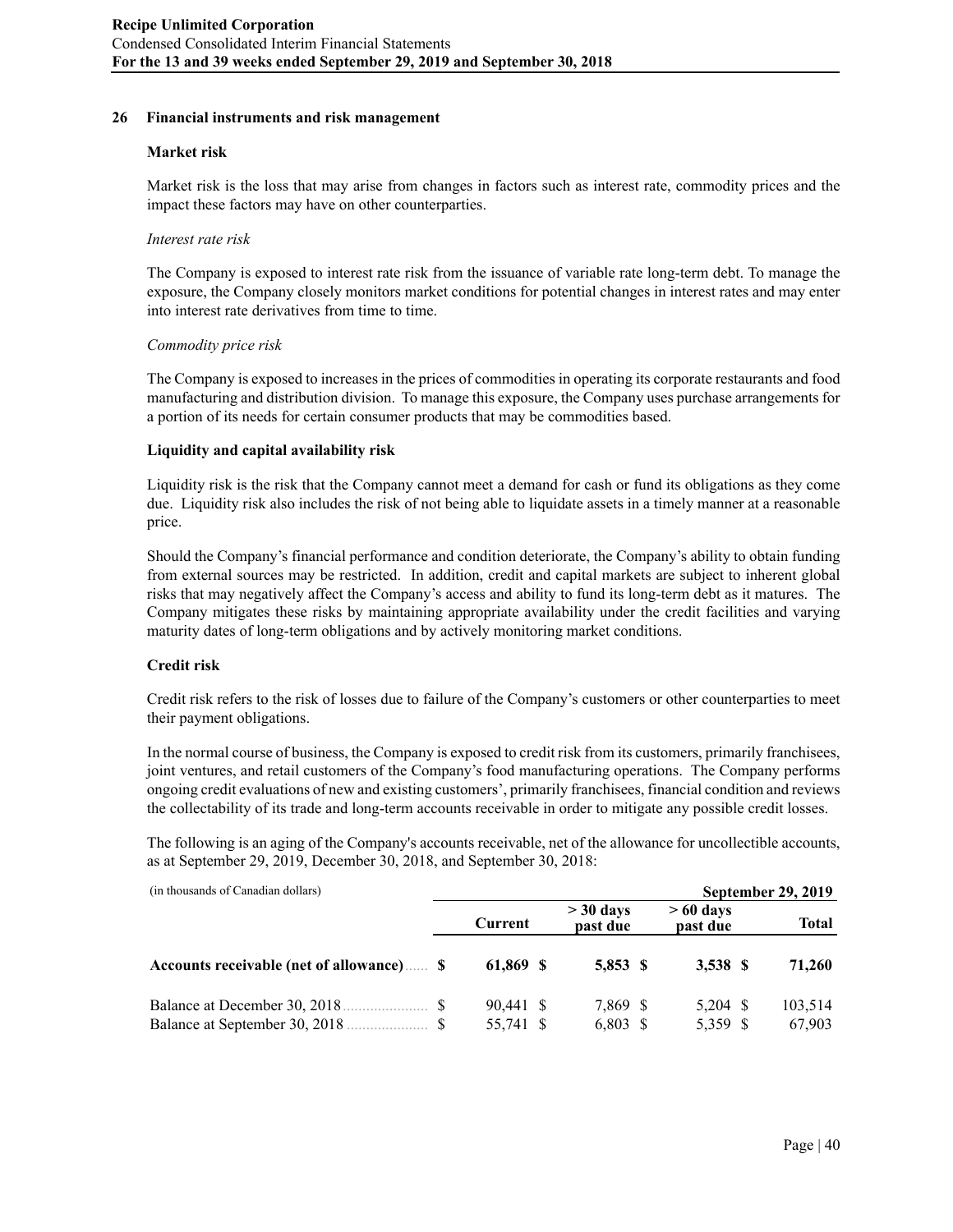There are no significant impaired receivables that have not been provided for in the allowance. As at September 29, 2019, the Company believes that the \$13.9 million (December 30, 2018 - \$15.9 million; September 30, 2018 - \$15.6 million) allowance sufficiently covers any credit risk related to the receivable balances past due. The remaining amounts past due were not classified as impaired as the past due status was reasonably expected to remedied.

# **Fair value of financial instruments**

The fair value of derivative financial instruments is the estimated amount that the Company would receive or pay to terminate the instrument at the reporting date. The fair values have been determined by reference to prices provided by counterparties. The fair values of all derivative financial instruments are recorded in other long-term liabilities on the consolidated balance sheets.

The different levels used to determine fair values have been defined as follows:

• Level 1 - inputs use quoted prices (unadjusted) in active markets for identical financial assets or financial liabilities that the Company has the ability to access.

• Level 2 - inputs other than quoted prices included in Level 1 that are observable for the financial asset or financial liability, either directly or indirectly. Level 2 inputs include quoted prices for similar financial assets and financial liabilities in active markets, and inputs other than quoted prices that are observable for the financial assets or financial liabilities.

• Level 3 - inputs are unobservable inputs for the financial asset or financial liability and include situations where there is little, if any, market activity for the financial asset or financial liability.

The following describes the fair value determinations of financial instruments:

# *Long-term debt*

Fair value (Level 2) is based on the Company's current incremental borrowing rate for similar types of borrowing arrangements. The carrying amount of the debt associated with the Company's current financing would approximate its fair value as at September 29, 2019.

# *Other financial instruments*

Other financial instruments of the Company consist of cash, accounts receivable, franchise receivables, due from related parties, and accounts payable and accrued liabilities. The carrying amount for these financial instruments approximates fair value due to the short term maturity of these instruments and/or the use of at market interest rates.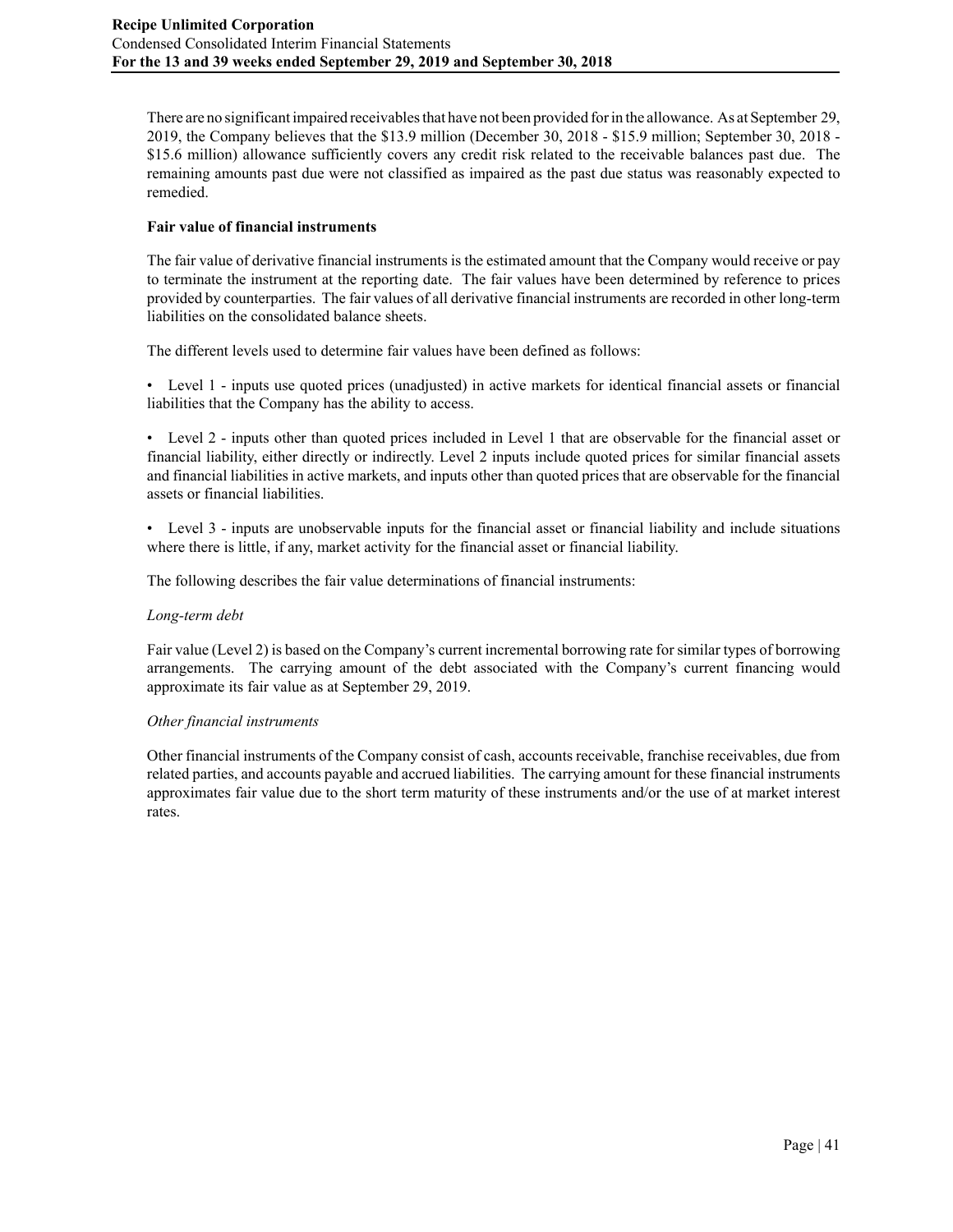### **27 Related parties**

#### **Shareholders**

As at September 29, 2019, the Principal Shareholders hold 70.8% of the total issued and outstanding shares and have 98.2% of the voting control attached to all the shares. Cara Holdings holds 22.6% of the total issued and outstanding shares, representing 36.5% voting control. Fairfax holds 48.2% of the total issued and outstanding shares, representing 61.7% voting control. During the 13 and 39 weeks ended September 29, 2019, Fairfax sold 1,411,335 Subordinate Voting Shares under the SIB in order to purchase an equal number of Multiple Voting Shares from Cara Holdings. Fairfax's voting interest and equity ownership increased as a result of this exchange in combination with less voting shares and outstanding overall after the SIB. Under the SIB, Cara Holdings participated and tendered 341,460 Multiple Voting Shares. These Multiple Voting Shares were converted into Subordinate Voting Shares on a one-for one basis immediately prior to the completion of the SIB.

During the 13 and 39 weeks ended September 29, 2019, the Company paid a dividend of \$0.1121 and \$0.3363 per share (13 and 39 weeks ended September 30, 2018, 2018 - \$0.1068 and \$0.3204 per share) on the Subordinate and Multiple Voting Shares of which Fairfax received \$9.1 million (September 30, 2018 - \$8.7 million) and Cara Holdings received \$4.3 million (September 30, 2018 - \$4.6 million), respectively, on a year to date basis.

Fairfax and the Company are parties to a Shared Services and Purchasing Agreement. Under this agreement, Fairfax is authorized to enter into negotiations on behalf of the Company (and Fairfax associated restaurant companies) to source shared services and purchasing arrangements for any aspect of Recipe's operations, including food and beverages, information technology, payment processing, marketing and advertising or other logistics. There were no transactions under this agreement for 13 and 39 weeks ended September 29, 2019 and September 30, 2018.

The Company's policy is to conduct all transactions and settle all balances with related parties on market terms and conditions.

#### **Insurance Provider**

Some of Recipe's insurance policies are held by a company that is a subsidiary of Fairfax. The transaction is on market terms and conditions. As at September 29, 2019, no payments were outstanding.

# **The Keg**

On February 22, 2018 (the "Keg Acquisition Date"), the Company completed the merger with the Keg Restaurants Limited (the "The Keg") for approximately \$200.0 million comprised of \$105.0 million in cash and 3,801,284 Recipe subordinate voting shares at the exchange amount. In addition, Recipe may be required to pay up to an additional \$30.0 million of cash consideration upon the achievement of certain financial milestones. The cash portion of the purchase price was settled by drawing on its existing credit facility. A merger reserve equal to total consideration of \$216.7 million has been recorded on the balance sheet. The results from The Keg are included in the statement of earnings from The Keg acquisition date.

During the year ended December 30, 2018, 3,400,000 subordinate voting shares were issued at the exchange amount to Fairfax as part of the merger with The Keg on February 22, 2018.

On January 1, 2019, an estimated \$12.6 million in annual net sales were added to the KRIF Royalty Pool and the total number of restaurants in the Royalty Pool increased to 105. As a result of the contribution of the additional net sales to the KRIF Royalty Pool, KRL expects to receive 294,741 additional Exchangeable Keg Partnership Units, being 1.87% of the KRIF units on a fully diluted basis.

On January 1, 2019, KRL received 80% of this entitlement, representing the equivalent of 235,793 KRIF units, being 1.50% of the KRIF units on a fully diluted basis. KRL will also receive a proportionate increase in monthly distributions from the Keg Partnership. Including the initial 235,793 portion of the KRIF Fund units described above, KRL will have the right to exchange its units in the capital of the Partnership for 4,318,857 KRIF units,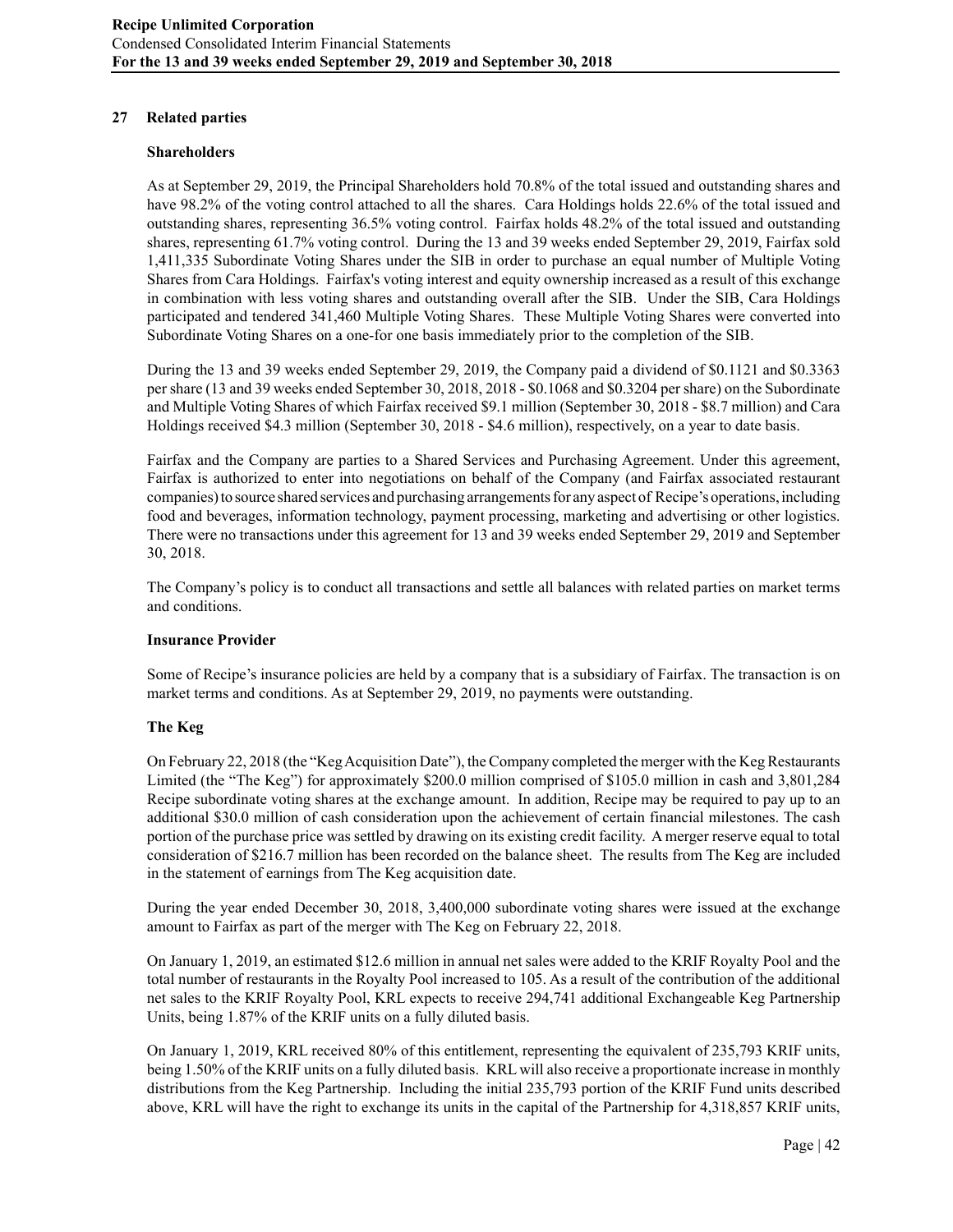representing 27.56% of the KRIF units on a fully diluted basis. The balance of the additional entitlement will be adjusted on December 31, 2019, to be effective January 1, 2019, once the actual performance of new restaurants has been confirmed. If the Company were to receive 100% of the estimated Additional Entitlement for 2019, it would have the right to exchange its Partnership units for 4,377,805 Fund units, representing 27.83% of the KRIF units on a fully diluted basis.

The Company has elected not to account for the merger as a business combination under IFRS 3 Business Combinations, as the transaction represents a combination of entities under common control of Fairfax. Accordingly, the combination will be recorded on a book value basis.

# **Investment in The Keg Partnership**

The Company's equity investment in the Partnership is represented by the investment in The Keg GP Ltd ("KGP"). The value of the equity investment in the Partnership is nominal as substantially all of the cash flows from the Partnership are attributable to the Class C and Class A, B and D Partnership units ("Exchangeable Partnership units" or "Exchangeable units").

# **Exchangeable Unit Investment in the Partnership**

|                                                    | September 29,<br>2019 |               | December 30,<br>2018 |               | September 30,<br>2018 |               |  |
|----------------------------------------------------|-----------------------|---------------|----------------------|---------------|-----------------------|---------------|--|
| (in thousands of Canadian dollars)                 | # of units            | Fair<br>Value | # of units           | Fair<br>Value | $#$ of units          | Fair<br>Value |  |
| Class A Partnership units.                         | 905,944               | \$14.930      | 905.944              | 14.640<br>S.  | 905,944               | 16,071<br>S.  |  |
| Class B Partnership units                          | 176,700               | 2.912         | 176,700              | 2,856         | 176,700               | 3,135         |  |
| Class D Partnership units.                         | 3,236,213             | 53,333        | 2,947,424            | 47,630        | 2,947,424             | 52,287        |  |
| Exchangeable unit investment<br>in the Partnership | 4,318,857             | \$71,175      | 4,030,068            | \$65,126      | 4,030,068             | \$71,493      |  |
| Class C unit investment in the                     |                       |               |                      |               |                       |               |  |
| Partnership                                        | 5,700,000             | 57,000        | 5,700,000            | 57,000        | 5,700,000             | 57,000        |  |
|                                                    | 10.018.857            | \$128,175     | 9,730,068            | \$122,126     | 9,730,068             | \$128,493     |  |

The Exchangeable unit investment in the Partnership is comprised of the Exchangeable Partnership units held by the Company, and measured at fair value through profit or loss. The closing market price of a Fund unit as at September 29, 2019 was \$16.48.

# **Investment in The Keg Royalties Income Fund**

During the 13 and 39 weeks ended September 29, 2019, the Company purchased 300 KRIF units for \$5.0 thousand .

# **Other**

As at September 29, 2019, long-term receivables include a non-interest bearing employee demand note in the amount \$0.8 million (December 30, 2018 - \$0.8 million, September 30, 2018 - \$0.8 million).

 As at September 29, 2019, the Company has a \$2.5 million royalty fee payable, including GST, to the Fund (December 30, 2018 - \$3.0, September 30, 2018 - \$2.5 million) and a \$0.4 million interest payable amount due to the Fund on the Keg Loan (December 30, 2018 - \$0.4 million, September 30, 2018 - \$0.4 million) included in accounts payable and accrued liabilities.

As at September 29, 2019, the Company has \$1.1 million in distributions receivable from the Partnership (December 30, 2018 - \$1.2 million, September 30, 2018 - \$1.0 million) related to its ownership of the Class C and Exchangeable Partnership units. These amounts were received from the Partnership when due, subsequent to the above periods.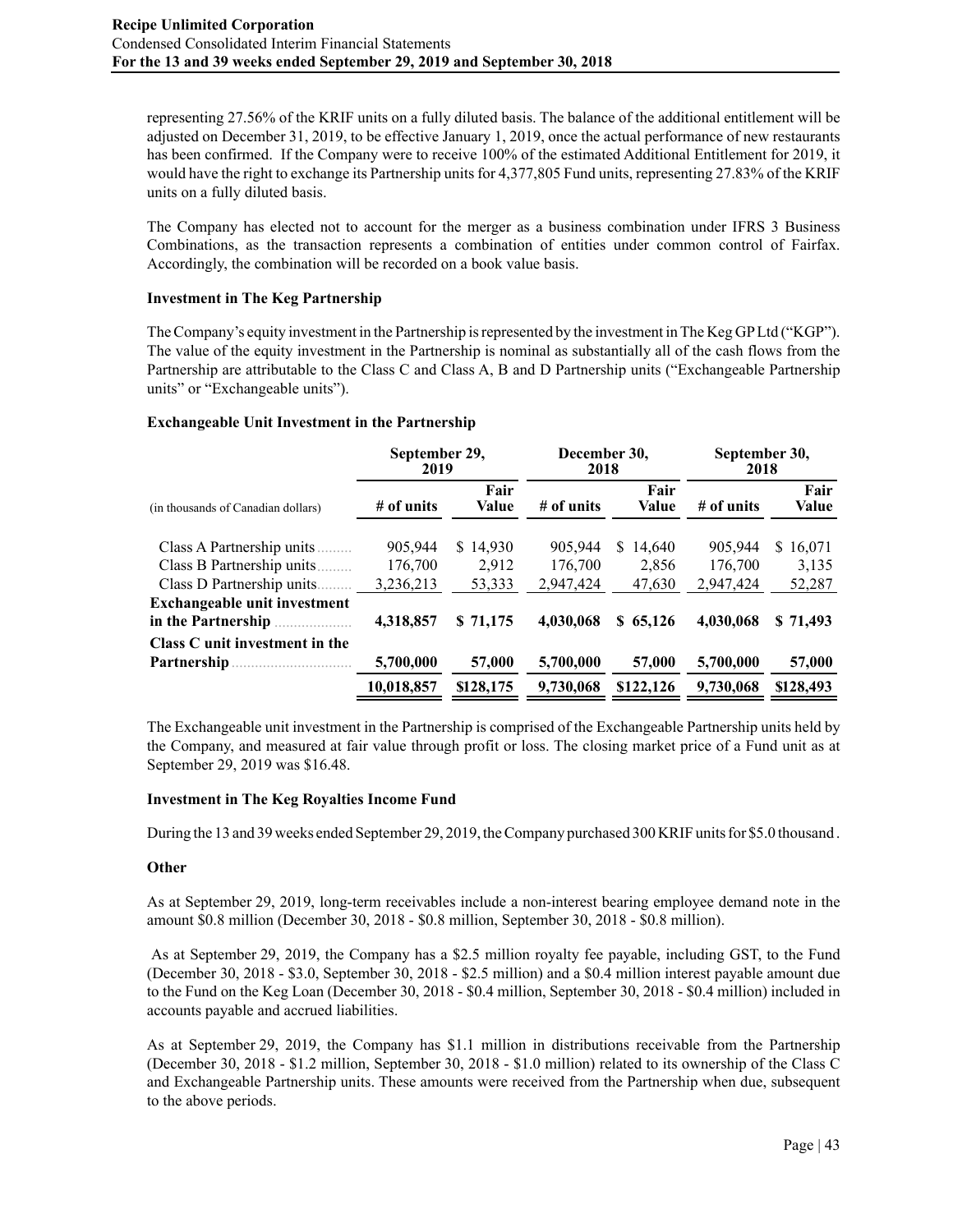The Company performs accounting services for a company owned by a director. For the 13 and 39 weeks ended September 29, 2019, KRL earned \$0.1 million and \$0.2 million for these services, respectively (13 and 39 weeks ended September 30, 2018 – \$0.1 million and \$0.2 million), which has been recognized by the Company as other income, net of the costs to provide these services.

The Company incurs royalty expense with respect to the licence and royalty agreement between the Company and the Partnership. As a result of the common directors on the board of the Company and on the board of The Keg GP, the general partner of the Partnership, the royalty expense is treated as a related party transaction. The Company incurred royalty expense of \$6.2 million and \$19.0 million, respectively, for the 13 and 39 weeks ended September 29, 2019 (13 and 39 weeks ended September 30, 2018 – \$6.4 million and \$14.8 million).

The Company also records investment income on its investment in Exchangeable and Class C units of the Partnership, which is presented as interest income on Partnership units in the condensed consolidated interim statements of earnings and comprehensive income. During the 13 and 39 weeks ended September 29, 2019, the Company recorded investment income of \$2.8 million and \$8.3 million, respectively, related to these units (13 and 39 weeks ended September 30, 2018 – \$2.7 million and \$6.3 million).

### **Investment in Original Joe's joint venture companies**

The Company has joint venture arrangements with certain Original Joe's franchises. The Company has an equity investment in these restaurants at varying ownership interests as well as term loans and demand loans related to new restaurant construction, renovation and working capital. As at September 29, 2019 there was a due from related party balance of \$12.3 million (December 30, 2018 - \$9.9 million; September 30, 2018 - \$8.4 million) which consists of term loans and demand loans secured by restaurant assets of the joint venture company which has been recorded at fair value and will be accreted up to the recoverable value over the remaining term of the loans. The term loans bear interest at rates ranging from 7.75% to 9.76% and all mature September 21, 2020. The term loans are reviewed and renewed on an annual basis. The expected current portion of these loans is \$1.0 million (December 30, 2018 - \$1.0 million; September 30, 2018 - \$2.2 million). The demand loans bear interest at 5% and have no specific terms of repayment. Pooling arrangements between the joint venture companies to share costs and repay the loans exist such that restaurants within a certain restaurant pool of common ownership agree that available cash from restaurants can be used to apply against balances outstanding among the group. For the 13 and 39 weeks ended September 29, 2019, the Company charged interest in the amount of \$0.1 million and \$0.2 million, respectively (13 and 39 weeks ended September 30, 2018 - \$0.1 million and \$0.5 million) on the term loans and demand loans.

The Company charges Original Joe's joint venture franchises a royalty and marketing fee of 5% and 2%, respectively, on net sales. As at September 29, 2019 the accounts receivable balance included \$0.1 million (December 30, 2018 - \$0.3 million; September 30, 2018 - \$0.1 million) due from related parties in relation to these royalty and marketing payments. These transactions are measured at the exchange amount, which is the amount of consideration established and agreed to by the related parties in accordance with the franchise agreement.

The Company's investment in joint ventures and associates are increased by the proportionate share of income earned. For the 13 and 39 weeks ended September 29, 2019, an increase of \$0.1 million and an increase of \$0.2 million, respectively (13 and 39 weeks ended September 30, 2018 - \$0.1 million and \$0.5 million increase) to the investment balance was recorded in relation to the Company's proportionate share of income or loss for the period and included in share of income from investment in associates and joint ventures on the statement of earnings.

#### **Investment in Burger's Priest joint venture**

The Company has a 79.4% ownership interest in New & Old Kings and Priests Restaurants Inc. ("Burger's Priest") with the remaining 20.6% owned by a third party who has an earn-out agreement that can grow their ownership interest to 50% if certain earnings targets are met. Both parties have joint control and all relevant activities require the unanimous consent from both parties. The Company has accounted for the investment by using the equity method.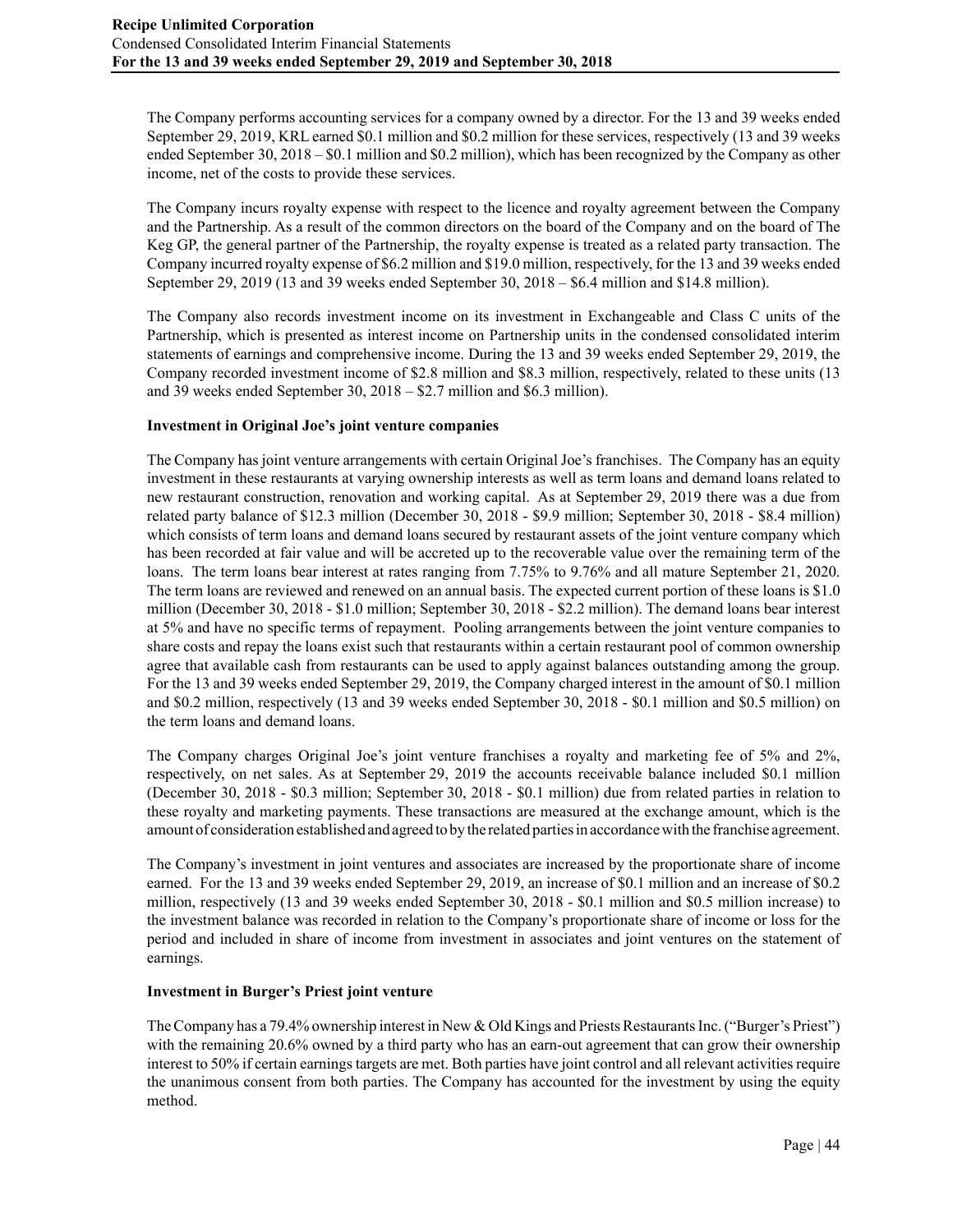The Company's investment is increased by the proportionate share of income earned. There was no change to the investment for the 13 weeks ended September 29, 2019 and a decrease of \$0.2 million for the 39 weeks ended September 29, 2019 (13 and 39 weeks ended September 30, 2018 - \$0.1 million and \$0.2 million increase). The changes were recorded in relation to the Company's proportionate share of income for the period and included in share of loss from investment in joint ventures on the statement of earnings.

# **Investment in restaurant joint venture**

The Company has an investment in a joint venture to operate two 1909 Taverne Moderne restaurants with a third party. As at September 29, 2019, the Company has invested \$5.2 million, recorded in long-term receivables (December 30, 2018 - \$4.5 million, September 30, 2018 - \$3.8 million). The loan receivable is unsecured, noninterest bearing and does not have defined repayment terms. The Company and the third party each have a 50% ownership interest in the joint venture. Both parties have joint control and all relevant activities require the unanimous consent from both parties. The Company has accounted for the investment by using the equity method.

The Company's investment is increased by the proportionate share of income earned. For the 13 and 39 weeks ended September 29, 2019, a decrease of \$0.5 million and \$1.1 million, respectively, to the long term receivable balance (13 and 39 weeks ended September 30, 2018 - \$0.6 million and \$1.3 million decrease) was recorded in relation to the Company's proportionate share of loss for the period and included in share of loss from investment in joint ventures on the statement of earnings.

### **Investment in Rose Reisman Catering joint venture**

In connection with the acquisition of Pickle Barrel on December 1, 2017, the Company has a 50% ownership interest in Rose Reisman Catering. The investment is considered a joint venture arrangement as both parties have joint control and all relevant activities require the unanimous consent from both parties. As at September 29, 2019, the Company has invested \$0.2 million, recorded in long-term receivables (December 30, 2018 - \$0.2 million, September 30, 2018 - \$nil). The Company has accounted for the investment by using the equity method.

The Company's investment is increased by the proportionate share of income earned. For the 13 and 39 weeks ended September 29, 2019, the Company recorded a decrease of \$0.1 and \$0.2 million decrease, respectively, to the investment balance (13 and 39 weeks ended September 30, 2018 - \$0.1 million decrease and \$nil) in relation to the Company's proportionate share of income for the period and included in share of loss from investment in joint ventures on the statement of earnings.

All entities above are related by virtue of being under joint control with, or significant influence by, the Company.

# **Significant subsidiaries**

Subsidiaries are entities controlled by the Company. The financial statements of subsidiaries are included in the consolidated financial statements. Intercompany balances and transactions are eliminated in preparing the consolidated financial statements.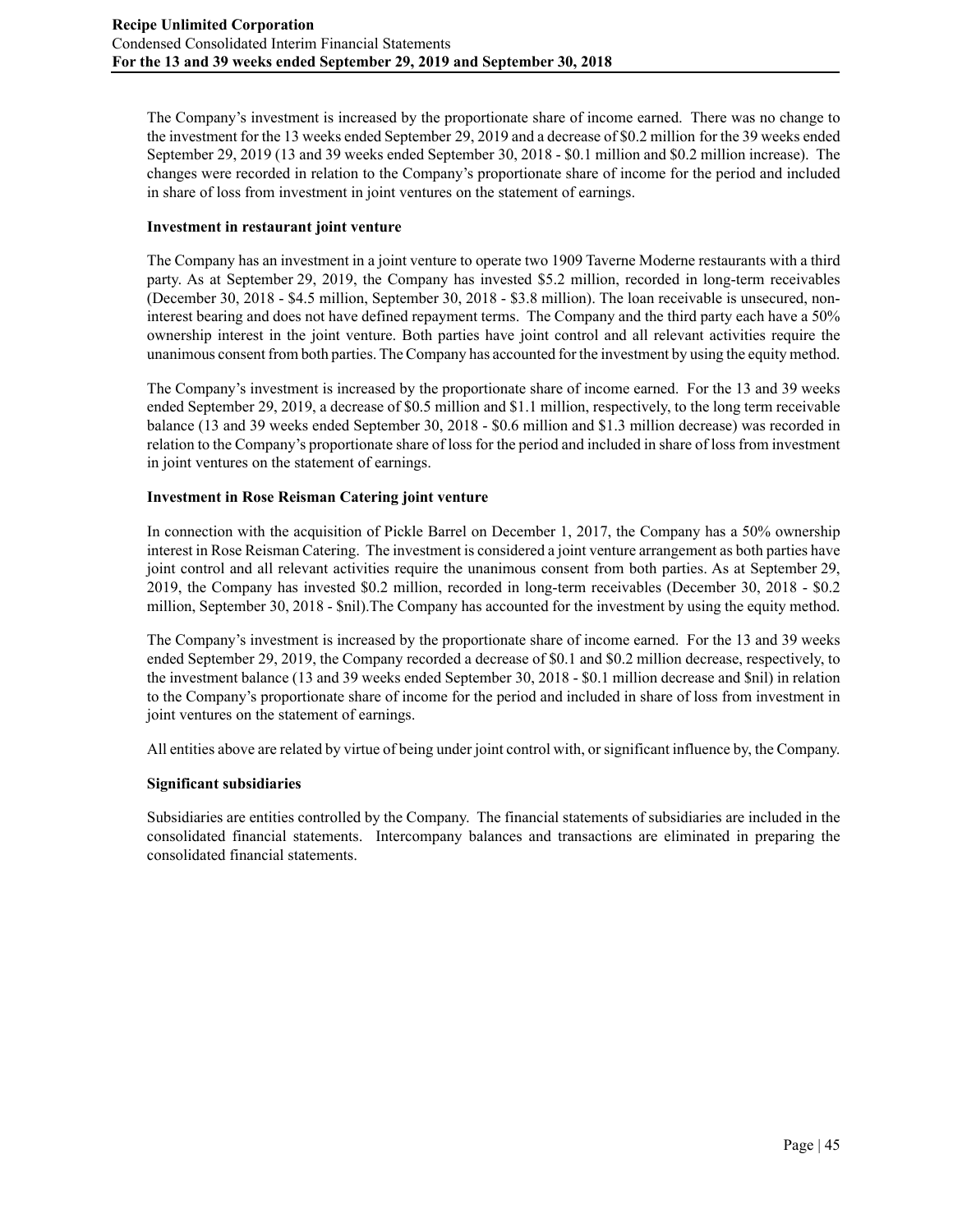### **28 Segmented information**

Recipe divides its operations into the following four business segments: corporate restaurants, franchise restaurants, retail and catering, and central operations.

The Corporate restaurant segment includes the operations of the company-owned restaurants, the proportionate results from the Company's joint venture restaurants from the Original Joe's investment, the Burger's Priest investment, and 1909 Taverne Moderne joint venture, which generate revenues from the direct sale of prepared food and beverages to consumers.

Franchised restaurants represent the operations of its franchised restaurant network operating under the Company's several brand names from which the Company earns royalties calculated at an agreed upon percentage of franchise and joint venture restaurant sales. Recipe provides financial assistance to certain franchisees and the franchise royalty income reported is net of any assistance being provided.

Retail and catering represent sales of St-Hubert, Swiss Chalet, and Keg branded products; and other private label products produced and shipped from the Company's manufacturing plant and distribution centers to retail grocery customers and to its network of St-Hubert restaurants. Catering represents sales and operating expenses related to the Company's catering divisions which operate under the names of Pickle Barrel, Rose Reisman, and Marigolds and Onions.

Central operations includes sales from call centre services which earn fees from off-premise phone, mobile and web orders processed for corporate and franchised restaurants; income generated from the lease of buildings and certain equipment to franchisees; and the collection of new franchise and franchise renewal fees. Central operations also includes corporate (non-restaurant) expenses which include head office people and non-people overhead expenses, finance and IT support, occupancy costs, and general and administrative support services offset by vendor purchase allowances. The Company has determined that the allocation of corporate (non-restaurant) revenues and expenses which include finance and IT support, occupancy costs, and general and administrative support services would not reflect how the Company manages the business and has not allocated these revenues and expenses to a specific segment.

The CEO, the Executive Chair of the Board, and the CFO are the chief operating decision makers and they regularly review the operations and performance by segment. The CEO, the Executive Chair of the Board and CFO review operating income as a key measure of performance for each segment and to make decisions about the allocation of resources. The accounting policies of the reportable operating segments are the same as those described in the Company's summary of significant accounting policies. Segment results include items directly attributable to a segment as well as those that can be allocated on a reasonable basis.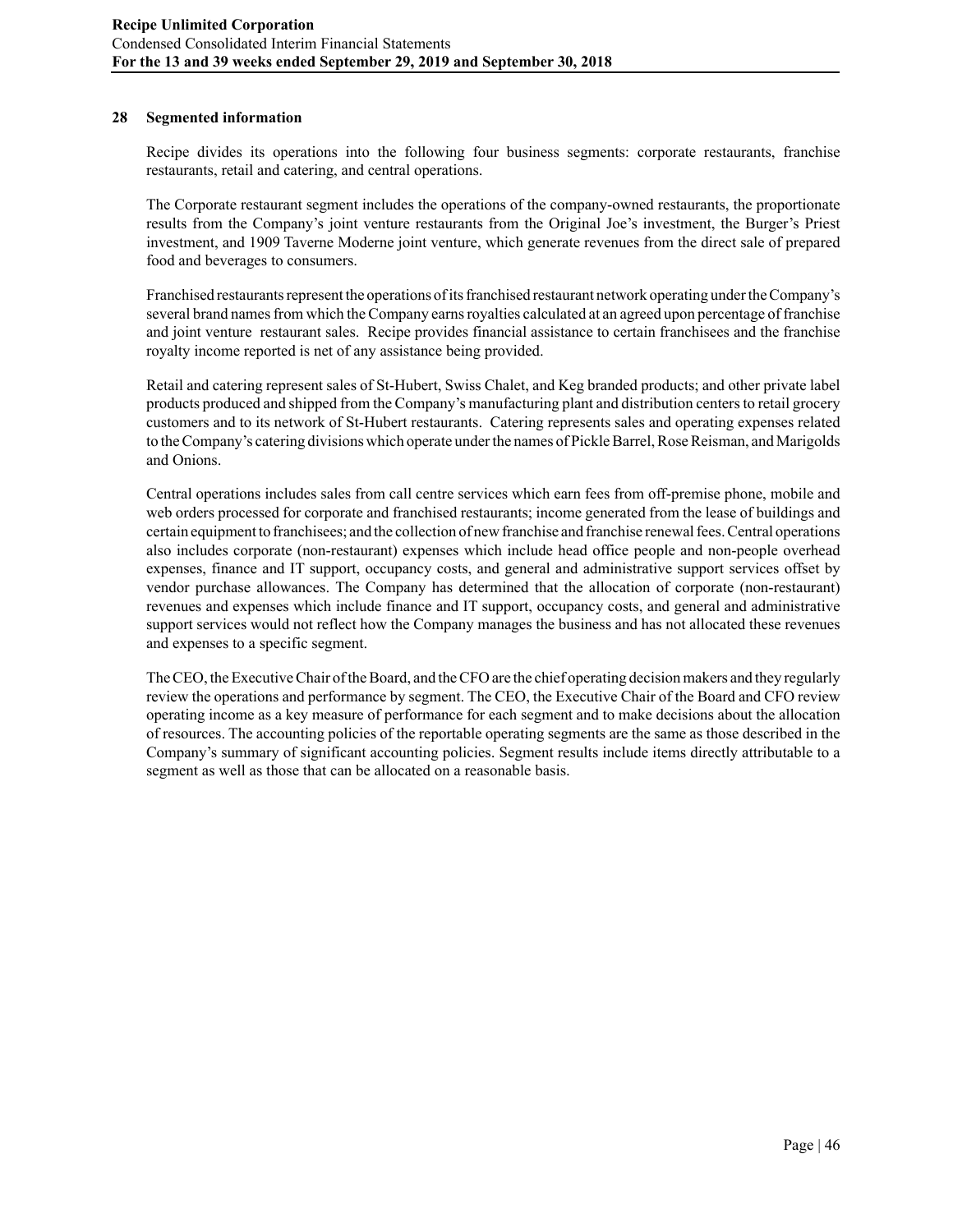# **Recipe Unlimited Corporation** Condensed Consolidated Interim Financial Statements **For the 13 and 39 weeks ended September 29, 2019 and September 30, 2018**

|                                          |                           |                      |                           | For the 13 weeks ended |              | For the 39 weeks ended |                           |                                        |  |  |
|------------------------------------------|---------------------------|----------------------|---------------------------|------------------------|--------------|------------------------|---------------------------|----------------------------------------|--|--|
| (in thousands of Canadian dollars)       |                           | September<br>29,2019 |                           | September<br>30, 2018  |              | September<br>29, 2019  |                           | September<br>$\mathbf{\bar{30}, 2018}$ |  |  |
| <b>Gross revenue</b>                     |                           |                      |                           |                        |              |                        |                           |                                        |  |  |
|                                          |                           | 191,262              | \$                        | 199,033                | \$           | 580,089                | \$                        | 548,750                                |  |  |
| Proportionate share of equity accounted  |                           |                      |                           |                        |              |                        |                           |                                        |  |  |
|                                          |                           | (6,752)              |                           | (9, 330)               |              | (22, 171)              |                           | (29,016)                               |  |  |
|                                          |                           | 184,510              | \$                        | 189,703                | \$           | 557,918                | $\boldsymbol{\mathsf{S}}$ | 519,734                                |  |  |
| <b>Franchise revenues</b>                |                           | 27,279               |                           | 27,662                 |              | 81,275                 |                           | 79,148                                 |  |  |
| Proportionate share of equity accounted  |                           |                      |                           |                        |              |                        |                           |                                        |  |  |
|                                          |                           | 127                  |                           | 951                    |              | 424                    |                           | 898                                    |  |  |
|                                          |                           | 27,406               | $\boldsymbol{\mathsf{S}}$ | 28,613                 | $\mathbf S$  | 81,699                 | $\boldsymbol{\mathsf{S}}$ | 80,046                                 |  |  |
|                                          |                           | 75,734               |                           | 67,660                 |              | 220,833                |                           | 194,941                                |  |  |
|                                          |                           | 5,480                |                           | 7,248                  |              | 17,729                 |                           | 21,976                                 |  |  |
|                                          |                           | 15,829               |                           | 16,837                 |              | 47,284                 |                           | 47,022                                 |  |  |
| Total gross revenue <b>Exercise 20</b> S |                           | 308,959              | $\mathbf{s}$              | 310,061                | $\mathbf{s}$ | $925,463$ \$           |                           | 863,719                                |  |  |
|                                          |                           |                      |                           |                        |              |                        |                           |                                        |  |  |
| <b>Operating income</b>                  |                           |                      |                           |                        |              |                        |                           |                                        |  |  |
| Corporate                                | \$                        | 3,594                | \$                        | 11,794                 | \$           | 22,849                 | \$                        | 33,051                                 |  |  |
| Franchise                                |                           | 26,128               |                           | 25,671                 |              | 78,499                 |                           | 72,750                                 |  |  |
| Retail & Catering                        |                           | 2,511                |                           | 1,923                  |              | 7,701                  |                           | 1,542                                  |  |  |
| Central                                  |                           | (11, 412)            |                           | 59                     |              | (40, 023)              |                           | 2,967                                  |  |  |
| Proportionate share equity accounted     |                           |                      |                           |                        |              |                        |                           |                                        |  |  |
| joint venture results included in        |                           |                      |                           |                        |              |                        |                           |                                        |  |  |
| corporate and franchise segment          |                           | (154)                |                           | 358                    |              | (43)                   |                           | 1,647                                  |  |  |
| Non-allocated costs                      |                           | (301)                |                           | (4,016)                |              | 14,975                 |                           | (11, 172)                              |  |  |
|                                          | $\mathbf S$               | 20,366               | $\mathbf{s}$              | 35,789                 | $\mathbf S$  | 83,958                 | $\mathbf S$               | 100,785                                |  |  |
| Depreciation and amortization            |                           |                      |                           |                        |              |                        |                           |                                        |  |  |
| Corporate                                | \$                        | 13,335               | \$                        | 8,708                  | \$           | 32,829                 | \$                        | 23,844                                 |  |  |
| Franchise                                |                           |                      |                           |                        |              |                        |                           |                                        |  |  |
| Retail & Catering                        |                           | 1,932                |                           | 2,440                  |              | 4,616                  |                           | 8,253                                  |  |  |
| Central                                  |                           | 13,531               |                           | 1,534                  |              | 49,092                 |                           | 10,980                                 |  |  |
|                                          | $\boldsymbol{\mathsf{S}}$ | 28,798               | S                         | 12,682                 | \$           | 86,537                 | -S                        | 43,077                                 |  |  |
| <b>Capital expenditures</b>              |                           |                      |                           |                        |              |                        |                           |                                        |  |  |
| Corporate                                | $\mathsf{\$}$             | 7,512                | S                         | 4,787                  | S            | 22,825                 | \$                        | 15,345                                 |  |  |
| Franchise                                |                           |                      |                           |                        |              |                        |                           |                                        |  |  |
| Retail & Catering                        |                           | 1,382                |                           | 2,487                  |              | 2,904                  |                           | 3,890                                  |  |  |
| Central                                  |                           | 3,130                |                           | 3,587                  |              | 9,428                  |                           | 9,906                                  |  |  |
|                                          | $\mathbf S$               | 12,024               | $\mathbf S$               | 10,861                 | $\mathbf S$  | 35,157                 | \$                        | 29,141                                 |  |  |